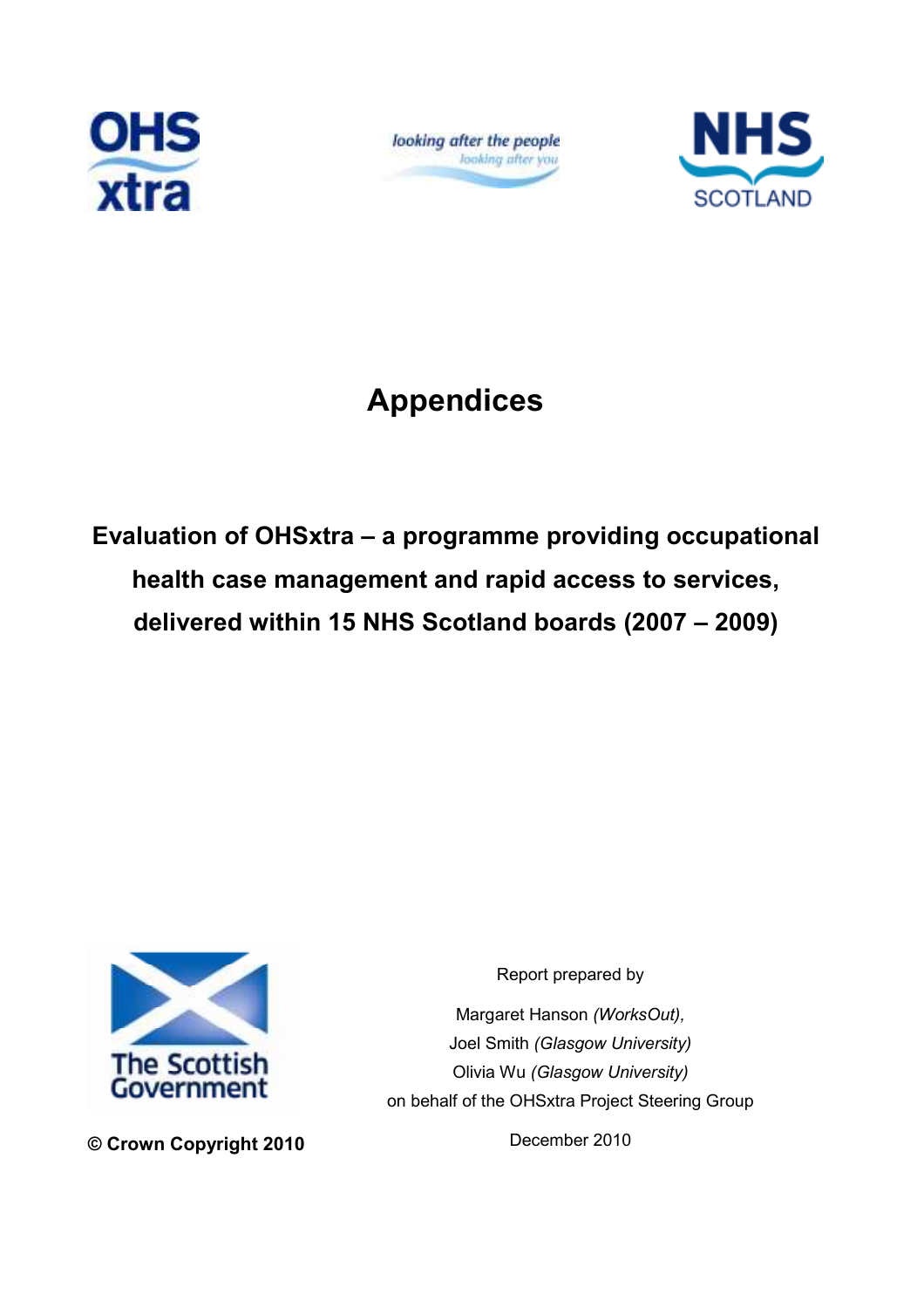### **CONTENTS**

These appendices to the report Evaluation of OHSxtra - a programme providing occupational health case management and rapid access to services, delivered within 15 NHS Scotland boards (2007 – 2009) contain the following:

|            |                                                       | Page |
|------------|-------------------------------------------------------|------|
| Appendix 1 | Description of service delivery within Boards         |      |
|            | Appendix 2 Providers' reflections on OHSxtra delivery | 43   |
|            | Appendix 3 Client comments on OHSxtra                 | 49   |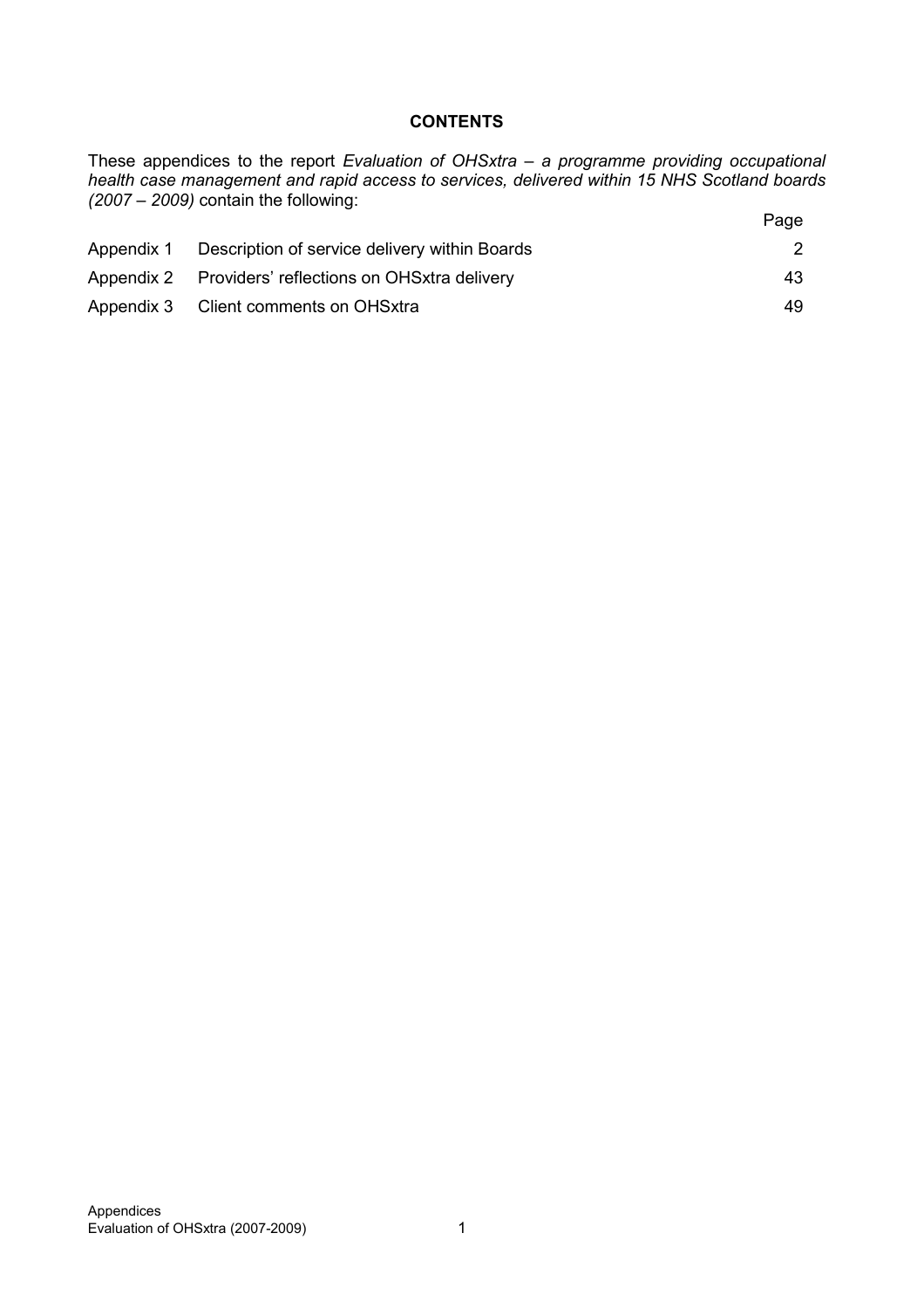#### APPENDIX 1: DESCRIPTION OF SERVICE DELIVERY WITHIN BOARDS

#### 1. INTRODUCTION

This Appendix summarises the operational service delivery of the OHSxtra programme as implemented in the 15 participating Boards. The Boards are ordered alphabetically by their year of funding, as those in the second funding round (2008) typically gained from the experience of those in the first funding round (2007).

The summaries are based on information provided by the Boards in written reports to the OHSxtra project manager, and on interviews conducted with each Board at the end of their involvement with OHSxtra. Each report provides some information about the Board, what services were available prior to OHSxtra, what additional services were provided through OHSxtra, and how it was implemented.

|                                       | Page |
|---------------------------------------|------|
| <b>2007 Funded Boards</b>             |      |
| NHS Ayrshire and Arran                | 3    |
| <b>NHS Borders</b>                    | 6    |
| <b>NHS Fife</b>                       | 10   |
| <b>NHS Forth Valley</b>               | 14   |
| <b>NHS Grampian</b>                   | 16   |
| <b>NHS Highlands</b>                  | 19   |
| <b>NHS Tayside</b>                    | 22   |
| 2008 Funded Boards                    |      |
| <b>NHS Dumfries and Galloway</b>      | 26   |
| NHS Golden Jubilee National Hospital  | 29   |
| NHS Greater Glasgow and Clyde         | 31   |
| <b>NHS Lothian</b>                    | 33   |
| <b>NHS National Services Scotland</b> | 35   |
| <b>NHS Orkney</b>                     | 37   |
| <b>NHS Shetland</b>                   | 39   |
| <b>NHS Western Isles</b>              | 41   |
|                                       |      |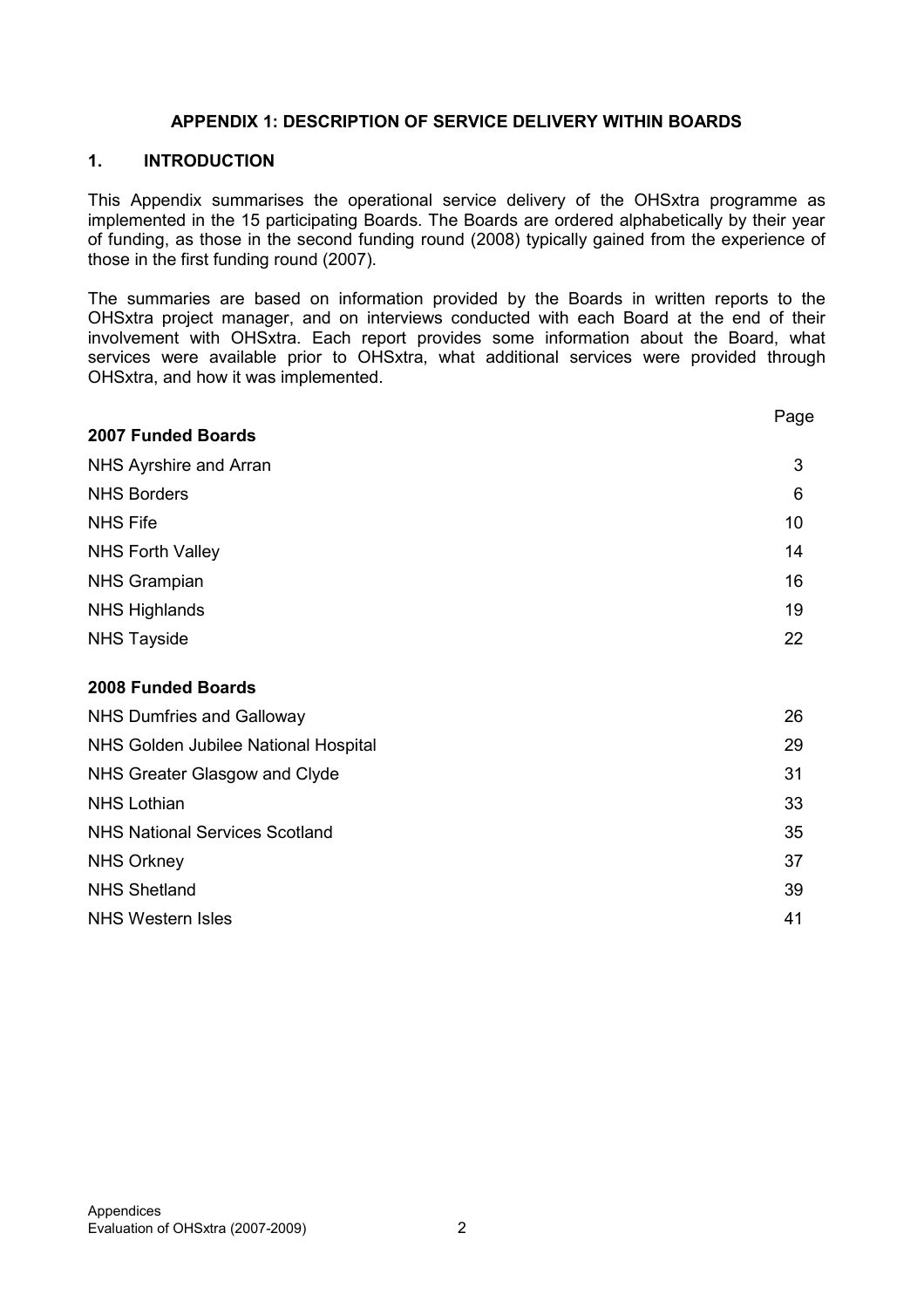### A2. NHS AYRSHIRE AND ARRAN

### A2.1 About the Board

NHS Ayrshire and Arran employs approximately 11,500 staff, but the OHSxtra service was extended to all their clients (e.g. bank staff, hospice staff, Scottish Ambulance, GPs and dentists), making the catchment about 15,000. The Board area covers some urban areas, but also a wide rural area; there are three centres for Occupational Health (OH) provision.

#### A2.2 Services prior to OHSxtra introduction

An OH service was in operation prior to OHSxtra funding. Physiotherapy (PT) was accessed by clients through the NHS outpatients department. There was no provision of OT or CBT.

#### A2.3 OHSxtra funding

OHSxtra funding was awarded for:

- 1 whole time equivalent (wte) physiotherapist
- 1 wte OT
- Licensing for 'Beating the Blues' (CBT monitored self help) software (in lieu of a psychologist).

#### A2.4 OHSxtra start date

The OHSxtra approach was adopted in November 2007. New clients were received into the service until end October 2008.

#### A2.5 Model

OHSxtra services and approach are fully integrated into the occupational health service delivery. It has not been strongly branded as OHSxtra. Case management is undertaken by seven OH clinicians (OHP, 4 senior OHNs, OT and PT), depending on who receives the referral, or who is most appropriate to act as the case manager.

#### A2.5.1 Process

All OH clients (management or self referral) are triaged typically over the phone (if self-referral to PT, this is done by the PT; if referral to OH, by an OH clinician). Where appropriate, clients will receive the OHSxtra services and can be referred between them as required.

#### A2.5.2 Case Management

Case management was undertaken by the clinician primarily involved in the client's case. This was typically either the physiotherapist or occupational therapist.

#### A2.5.3 Physiotherapy

The physiotherapy service (delivered in three locations) receives all MSD cases, not just work affected conditions. Due to the demand that developed, the criteria was set that clients had to have had the condition for at least two weeks (with no red flags) to be referred for physiotherapy. Again, due to demand on the service, not all OH PT cases are seen by the 'OHSxtra physiotherapist'; in 15 months of operation, of the approximately 900 physiotherapy referrals, approximately 550 have been seen by the OHSxtra physiotherapist. The remainder have been seen through the NHS PT clinics, based at the hospitals, and in the outlying areas. The NHS PT service does not focus on return to work issues, so there is seen to be a significant benefit in having the OHSxtra physiotherapist. Clients who see an NHS PT for 6 sessions without the expected improvement, are referred to the OHSxtra PT for an OH review. Most clients have not required active case management.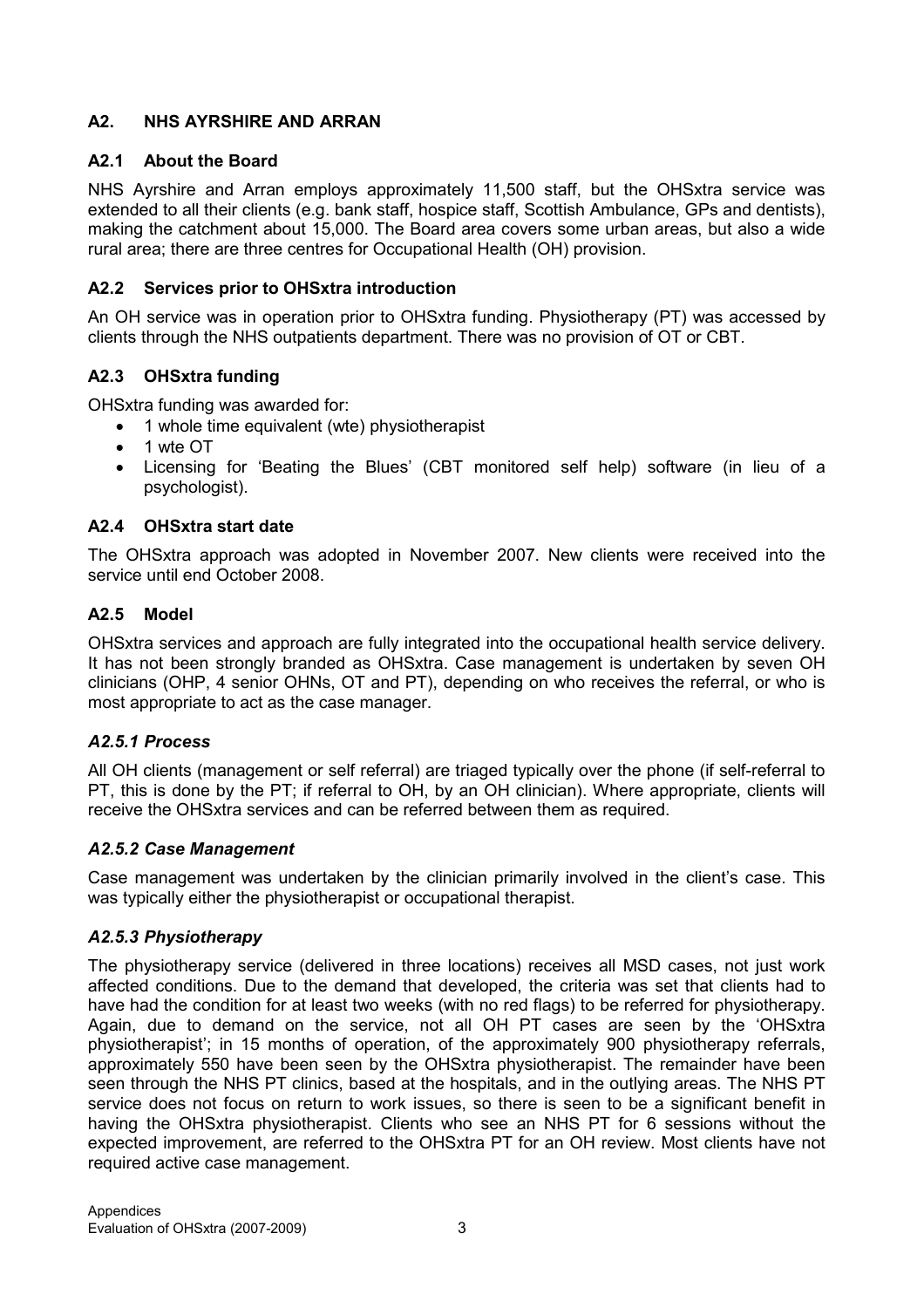### A2.5.4 Occupational Therapy

The OHSxtra OT's service is delivered in two clinic locations and by visiting the workplace to offer assessment and support. Intervention consists primarily of services focusing on maintaining or improving the staff members ability to function in their workplace. Functional capacity evaluations (e.g. using Valpar equipment) are not undertaken. The OT typically has several sessions with the client and cases are actively followed up with phone calls / emails. The caseload mix is approximately 50/50 with clients referred with a primarily physical health problem and primary mental health problem.

Workplace and home based assessments have been undertaken (e.g. providing equipment to help with the bathing of a disabled child, which helped the mother's health improve). They have a collection of sample equipment that can be taken on loan for clients including computer and seating options; this resource is shared with the NHS OT service.

The OT also undertakes CBT principled work with clients where appropriate, focusing primarily on symptom management e.g. working on communication skills, anxiety and mood management, building self esteem etc. The OT actively manages the client's case and receives supervision from psychological services and Occupational Therapy colleagues.

#### A2.5.5 Counselling

Outwith OHSxtra, staff have access to staff care service and an Employee Assistance Programme. It had been intended to recruit a psychologist for OHSxtra, but recruitment efforts failed. Instead, the Beating the Blues on-line self-help package was selected, the use of which could be overseen and monitored by the clinician involved (e.g. nurse, Doctor, OT). The appropriateness of its use with a client is judged by the clinician – sometimes it being introduced later in a client's involvement with OH, rather than at the outset, so that the client is in the right frame of mind to participate in it.

#### Beating the Blues

Beating the Blues is an on-line self help software package, which adopts a CBT approach. Clients work through (with support) eight modules which can be undertaken weekly. It generates CORE scores at the start and end of the client's involvement with the programme. The programme monitors clients and provides reports of progress, as the clients complete modules within the programme. This acts as a prompt to the service provider to monitor the client. These prompts are seen as an adjunct to the client's normal review process. A generic OH email address was set up so that an alert generated by a client's poor score (e.g. suicidal thought) would be sent to a number of OH professionals, in case the client's case manager is not available to deal with the critical situation.

The Beating the Blues has not been as well integrated into the service as had been hoped. During the course of the project it was not possible to have close links with the psychology service regarding delivering the package, although it is thought that this may be possible in the future. Where Beating the Blues has been used, it is thought that it has worked well with some, but there have been some problems with it: not all clients have access to a computer at home or work; the connection speed at work is slow; some clients prefer face to face support; the approach doesn't work well with some styles of thinking (e.g. the very analytical). Improvement in client selection has been achieved by the development of more robust referral criteria which was developed over time and drew upon the experiences gained in the initial phase of use.

### A2.6 Advertising and demand on service

The service was not advertised at all, but the demand on the service has consistently exceeded the resource available, particularly on the PT provision, where it is estimated that three PT would be required to meet the demand.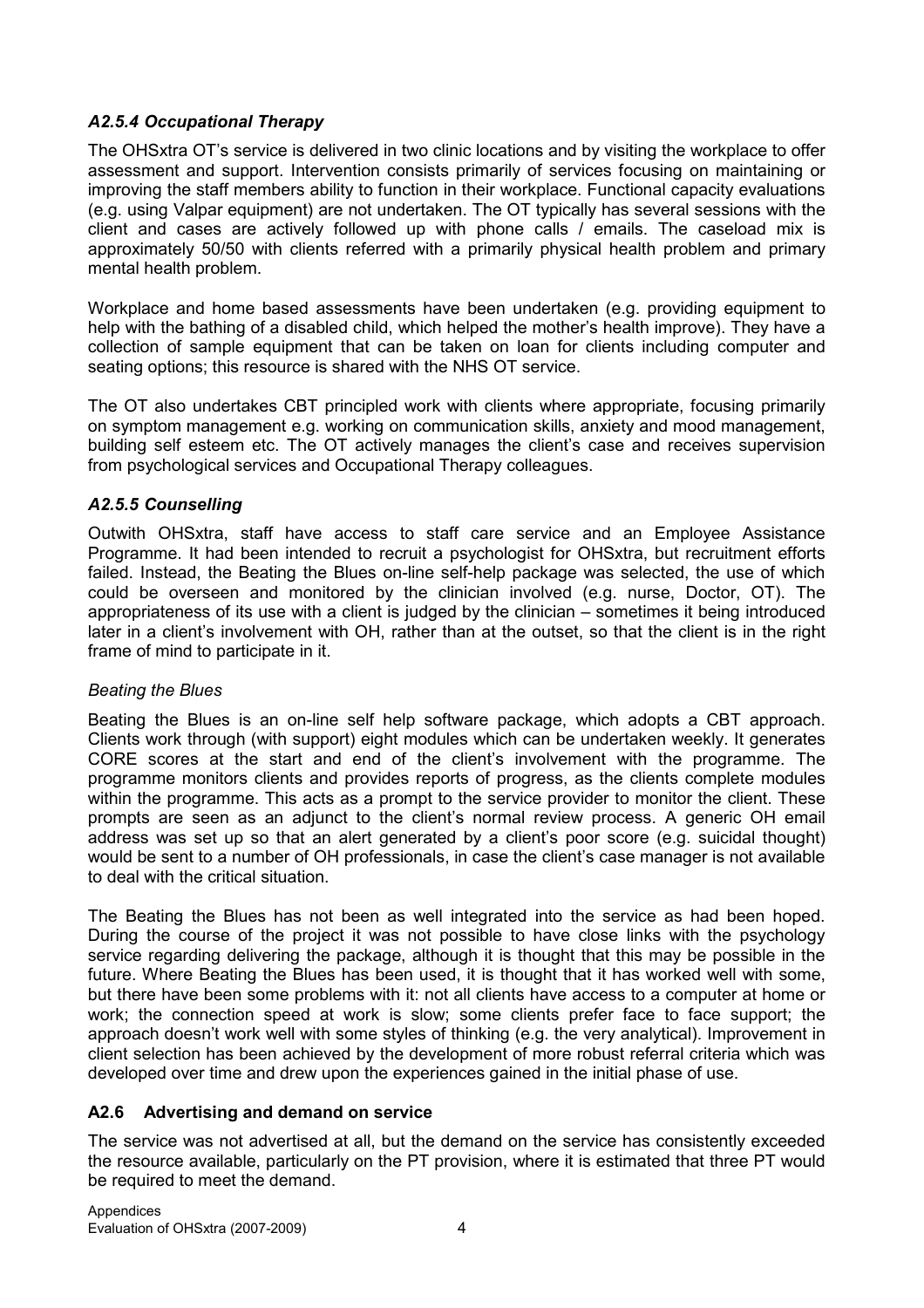### A2.7 Resources

Self help information is provided on the intranet, to assist clients manage their health condition as far as possible e.g. with musculoskeletal pain.

#### A2.8 General comments on service provision

The OH team have responded very positively to the changes brought about by OHSxtra. They have found introduction of the approach has helped to deliver a complete package of care, such that the workplace and home needs of the clients are addressed, not only the health needs. The close working of the different professionals involved with a client's care allows a complete service to be delivered (through to return to work or other appropriate end point), which is perceived to have improved the quality of care for clients, and it is thought to be significant in helping clients return to work. This has been professionally satisfying for service providers, who now feel they are able to do a better job.

#### A2.9 Future plans

The Board has received funding to continue with the programme for an additional year beyond the agreed second year already allocated. Future funding is currently uncertain.

#### A2.10 Learning points

- The OT and PT are based in the OH building and this is seen as a significant advantage in enabling rapid access to services, fully integrating the services and ensuring good communication between different service providers.
- Although only a minority of cases need specialist support outside OH, since the introduction of OHSxtra OH have developed relationships further with other colleagues and have agreement to make referrals to other specialists / treatment to save other specialities time e.g. OH can refer a client for MRI scans and X-rays.
- The use of the assessment tools has helped focus on perceived functional impairment, and is thought to be helpful in improving service delivery.
- Beating the Blues software has worked well in some cases, but there have been some problems with it; it can be considered to be more appropriate for some clients than others.
- OH are aware that there may not be equity of access to service provision, with lower paid workers not accessing the service as much as others. They are considering how this can be rectified.
- Monthly case review/clinical governance meetings were held with key clinicians involved in the service delivery. This was found to be very helpful in the integration of the approach and to improve the quality of care for clients.
- Sharing of information between multiple clinicians at different sites is a challenge, particularly when they are paper based; current plans are for all OH records to be scanned, so records can be stored electronically. It is anticipated that this will greatly assist in the sharing of information.
- The programme has facilitated the development of relationships with other health care professionals / services that assist in the complete care of clients, in particular orthopaedics, social services, the pain management clinic and gym sessions.
- Further use of self-help techniques are thought to be helpful for clients and to help manage demand on the service.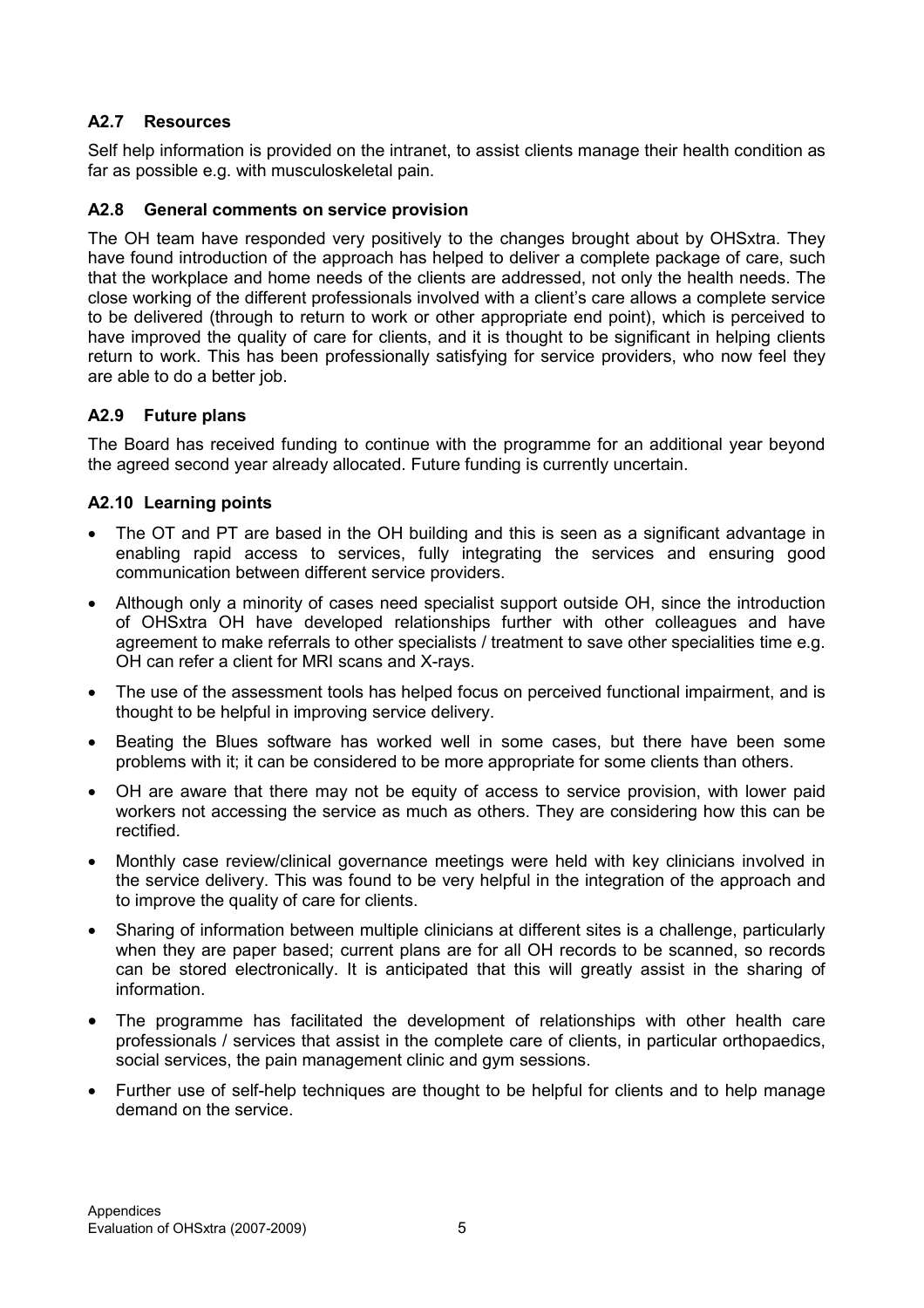### A3. NHS BORDERS

### A3.1 About the Board

NHS Borders has 4,200 employees, in a largely rural area. There are two dedicated centres for occupational health provision.

### A3.2 Services prior to OHSxtra introduction

A staff physiotherapy service was introduced in NHS Borders in 2005; this developed from a 0.4 wte to a 1 wte service over 2 years. Prior to OHSxtra there was 0.4 wte counselling provision. Occupational therapy was provided on a sessional basis as required.

#### A3.3 OHSxtra funding

OHSxtra funding was awarded for:

- 1 wte Physiotherapist
- 0.1 wte Occupational Therapist
- 0.3 wte Clinical psychologist / CBT Therapist.

The service had difficulty recruiting the OT support to be integrated into the OH team; therefore, where OT assessments have been required, these have been purchased in from another Board area.

#### A3.4 OHSxtra start date

OHSxtra physiotherapy service started on 1<sup>st</sup> September 2007 and collected data to the end of September 2008 inclusive. The psychological support services started in 1<sup>st</sup> December 2007 and collected data to the end of December 2008.

#### A3.5 Model

OHSxtra services and approach are fully integrated into the occupational health service delivery. Clients were asked to phone the occupational health department directly to access OHSxtra services. Case management is undertaken by clinicians (physiotherapists, counsellors or OHNs). The case management approach is working well.

#### A3.5.1 Process

Self referrals (by letter or phone) are received and triaged by an administrator in OH and referred as appropriate to a physiotherapist, counsellor or OHN. Management referrals and those that require further assessment are triaged by a senior OHN, who undertakes a face to face assessment with the client (typically a 1-2 week wait for appointment).

#### A3.5.2 Case management

Case management is generally being undertaken by the OH practitioner who is the client's first point of contact; based on the clients primary presenting condition, this is usually the physiotherapist or OHN. The counsellor may refer more complex cases to the OHN for case management.

#### A3.5.3 Physiotherapy

All physiotherapy referrals are made through OH, to one of two dedicated occupational health physiotherapists.. All physiotherapy clients receive an initial assessment, with associated advice / treatment. OH physiotherapy is provided at the Clinical room in Melrose and also within the physiotherapy department at the Borders General Hospital. NHS Borders covers a very large geographical area, exceeding 1,800 square miles. Some clients have chosen to seek physiotherapeutic intervention more locally. An audit confirmed firstly that NHS Borders staff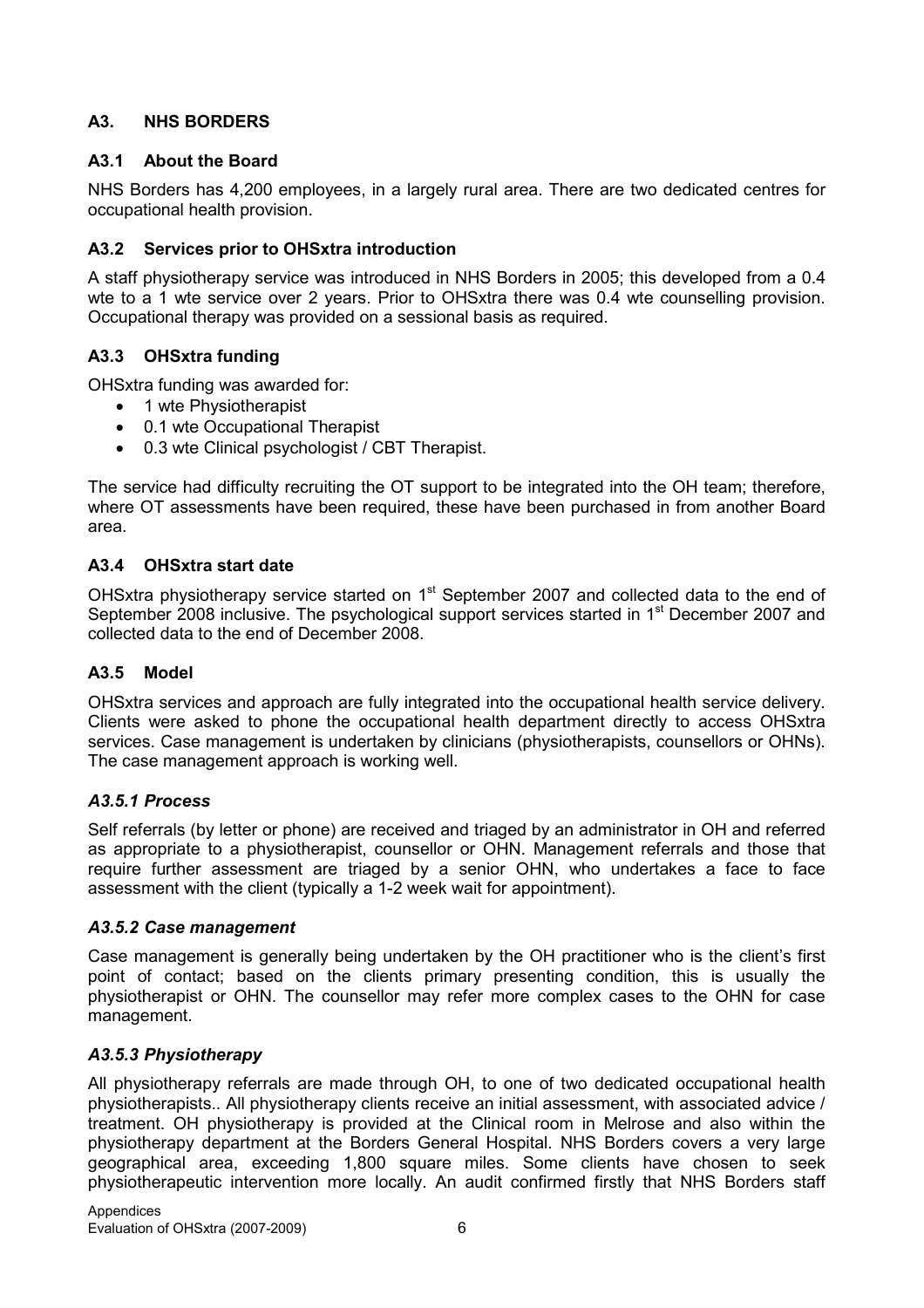members are preferentially seen when services allow in the community physiotherapy departments and secondly the provision of a satellite OH physiotherapy clinic was not warranted. If the client is seen by a community physiotherapist, they can be referred to an OH physiotherapist if appropriate.

### A3.5.4 Psychological support

All referrals into counselling are made on a self referral basis where appropriate, clients are encouraged by OH to refer themselves to counselling.

The waiting time for appointments for one-to-one psychological support is approximately 3 weeks. Where appropriate within this 3 week period, clients are encouraged to use self-help tools. In addition they may have access to on-line CBT (through the Adult Psychiatric Services). Staff may initially be seen by OHNs who have received some training in counselling, coaching and support and introduction to CBT. Where identified as required, they would refer the client to counselling or psychological services.

### A3.5.5 Occupational Therapy

It was initially anticipated that NHS Borders OT department would be liaise with OH to provide 0.1 wte to OH. This has not been developed in the light of a minimal clinical need over the duration of data collection, although there is potential for this in the future. OT provision is being outsourced to another Board for complex cases requiring objective assessment of the client's abilities, rather than workplace assessments. Workplace assessments and recommendations on adjustments are undertaken by either the Moving and Handling team, physiotherapy or an OHN.

### A3.5.6 Other services

Outwith OHSxtra funding, OH clinicians are able to refer clients to a Back Class; Lower Limb class, continence service, hydrotherapy, Lifestyle Advisory services, podiatry and other specialist clinicians. The OH team has liaised with the Moving and Handling team to ensure a consistent message concerning musculoskeletal health and exercise. They have also liaised with the Prevention and Management of Violence and Aggression team with the aim of preventing musculoskeletal and psychological risks that staff may be exposed to.

Where work related risk assessments are required these may be undertaken by the Moving and Handling team (competent in manual handling, DSE and ergonomics risk assessments), OHN, OH physiotherapist or health and Safety department. The risk assessment would be reported to the client's line manager; the case manager would ensure that the appropriate recommendations were implemented. In cases where re-deployment is required, case conferences are usually held.

### A3.6 Advertising the service

An extensive marketing campaign was undertaken with leaflets and posters (e.g. in all GP practices) being circulated and information posted on the intranet website and also in the monthly staff update. The number of referrals was initially slow allowing for clients to be offered a first appointment within 5 working day in most cases. Although 3 to 4 months into the service referrals picked up and clients were being offered the first available appointment which was in the majority of cases within 2 weeks. The service does not seek to triage clients; all clients are offered the next available appointment. It is thought that most of the referrals received have been due to word of mouth advertising.

The NHS physiotherapy waiting list was reviewed to identify NHS staff on it. These clients were sent a letter informing them of the opportunity to self-refer to OH physiotherapy, potentially for a quicker service. It is thought that most took this up, although some stayed with the NHS physiotherapy service primarily due to local geographical issues, there are 12 community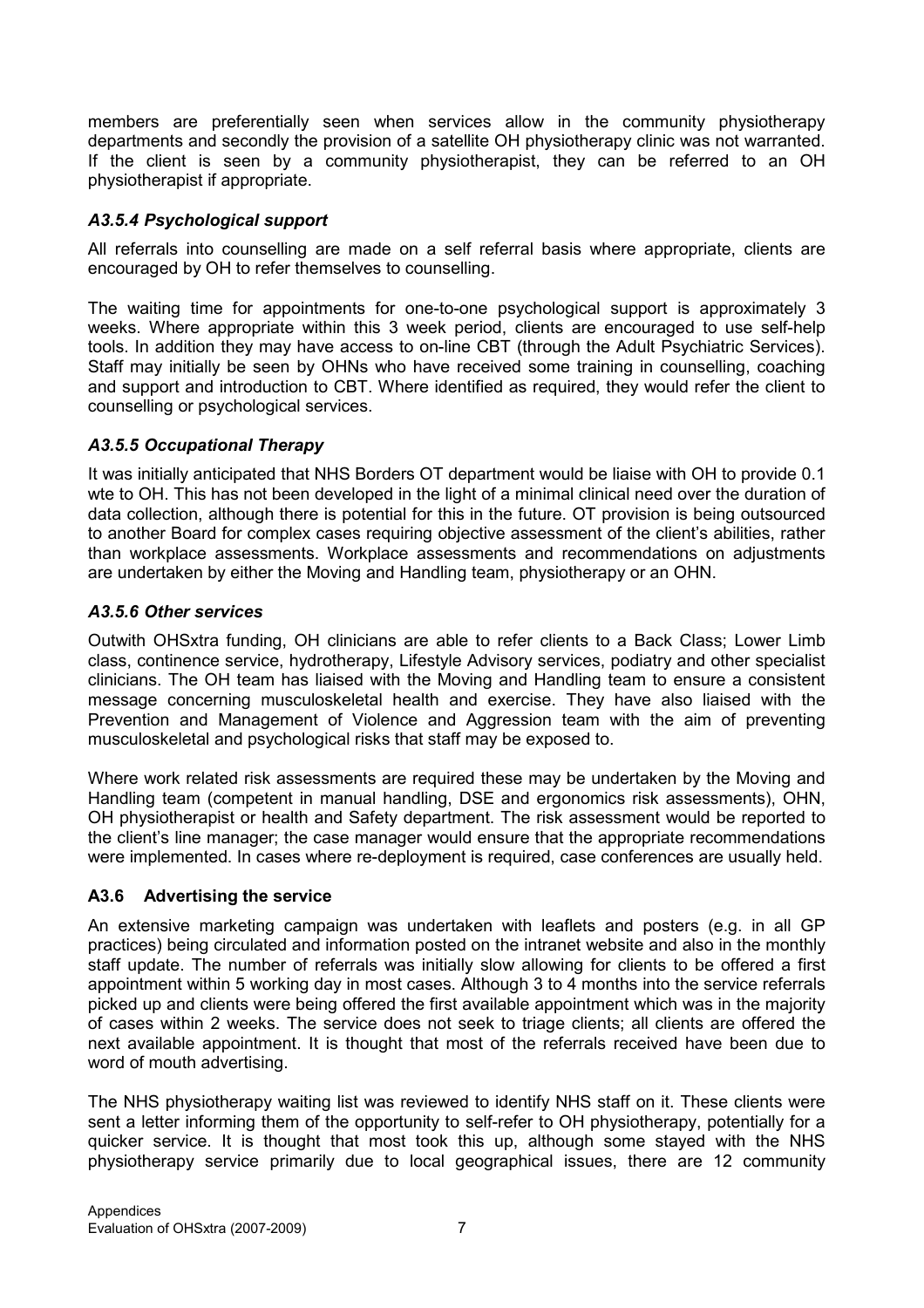physiotherapy departments throughout the Scottish Borders and 4 community hospitals and two OH physiotherapy clinical locations.

Managers were informed of the programme through a variety of sources including the OH+S forum, corporate induction, the area partnership forum, staff governance meetings and risk management meetings.

On discharge, client's GP are written to concerning the services and outcome for that client. This letter included an implicit advert for OHSxtra, reminding GPs that NHS staff can access the service.

### A3.7 Demand on service

The demand on the physiotherapy service developed over time. Because for these demands, the following refinements to the service were developed:

- 1. Provision of acupuncture clinic (delivered by a physiotherapist) for one session per week. This clinic had 15 minute appointments and reduced the need for half hour review appointments, thus meaning more clients could be seen.
- 2. Developing pathways and links with community physiotherapy team.
- 3. Direct referral from OH physiotherapist to existing interventions have been developed and enhansed e.g.(back classes, hydrotherapy).
- 4. Self-help leaflets have been developed for a variety of common musculoskeletal disorders with the aim of presenting and reducing reoccurrence.
- 5. Regular liaison with work colleagues (from Moving and Handling and PMAV) to identify high risk areas for additional input to prophylactically reduce the risk of MSD injury and then making steps to act on these.

#### A3.8 Records

Physiotherapists are based within the OH department and are able to access the relevant sections of the OH records of the relevant clients if required. Physiotherapists and counsellors maintain their own records, but these are added to the OH record on discharge.

### A3.9 Future

Funding has been secured for the programme for 2008/09, and on a recurrent basis from 2009/10 onwards. Due to limited administrative support data collection and analysis was confined to the first 12 months of the OHSxtra project. However local audit continues to ensure to ensure best practice.

#### A3.10 Resources

Self-help information for musculoskeletal disorders have been developed and are available (in the form of leaflets and information on the intranet). The service is considering further development of self-help resources and focusing on prevention of injury in identified high-risk areas.

#### A3.11 Learning points

- It has been helpful to send the EQ-5D and a questionnaire covering some biographical information to the client with the appointment letter. Clients are not sent self-help material at this stage.
- It has been difficult to get discharge data as some clients are on an open review of their case – they can come back for an appointment if required over a designated time period, usually one month, but if they improve they do not come back. Discharge data has therefore been posted out to these clients with a return rate approaching 50% so it has not always been possible to get the discharge data from clients. This has been further complicated with limited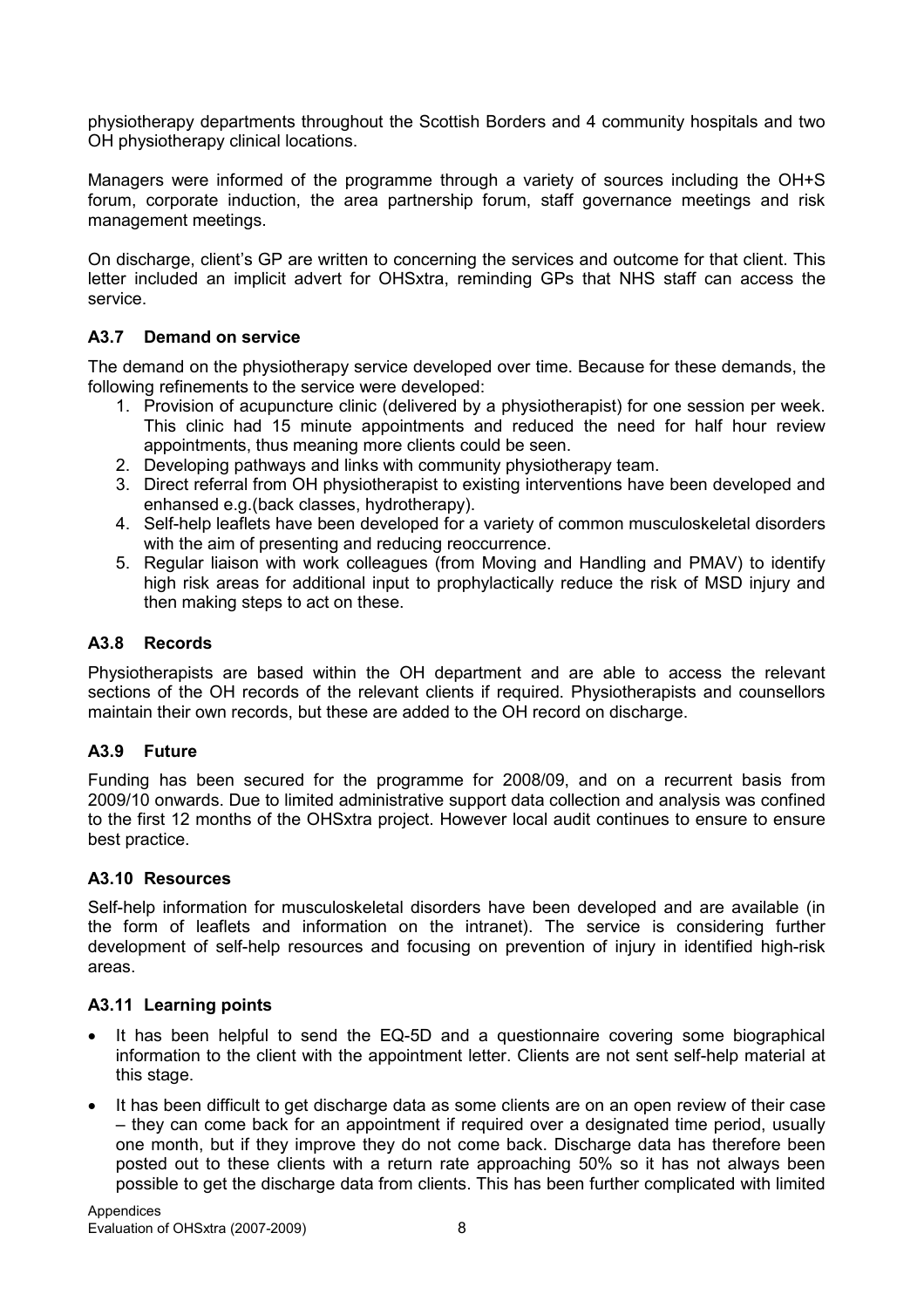administrative support, with clinicians having to balance a caseload with chasing up nonresponders to discharge questionnaires.

• The question on the discharge questionnaire 'Do you think OHSxtra helped you stay in work or return to work?' has caused some confusion. NHS Borders had an OH physiotherapy service prior to the initiation of OHSxtra and many clients may not have even realised they were part of this. A number of clients were noted to have reported that OHSxtra had not been helpful only to remark in the free text section of the discharge form that the help they had received had been indispensable. It is thought that it would have been better to have asked about 'this service'.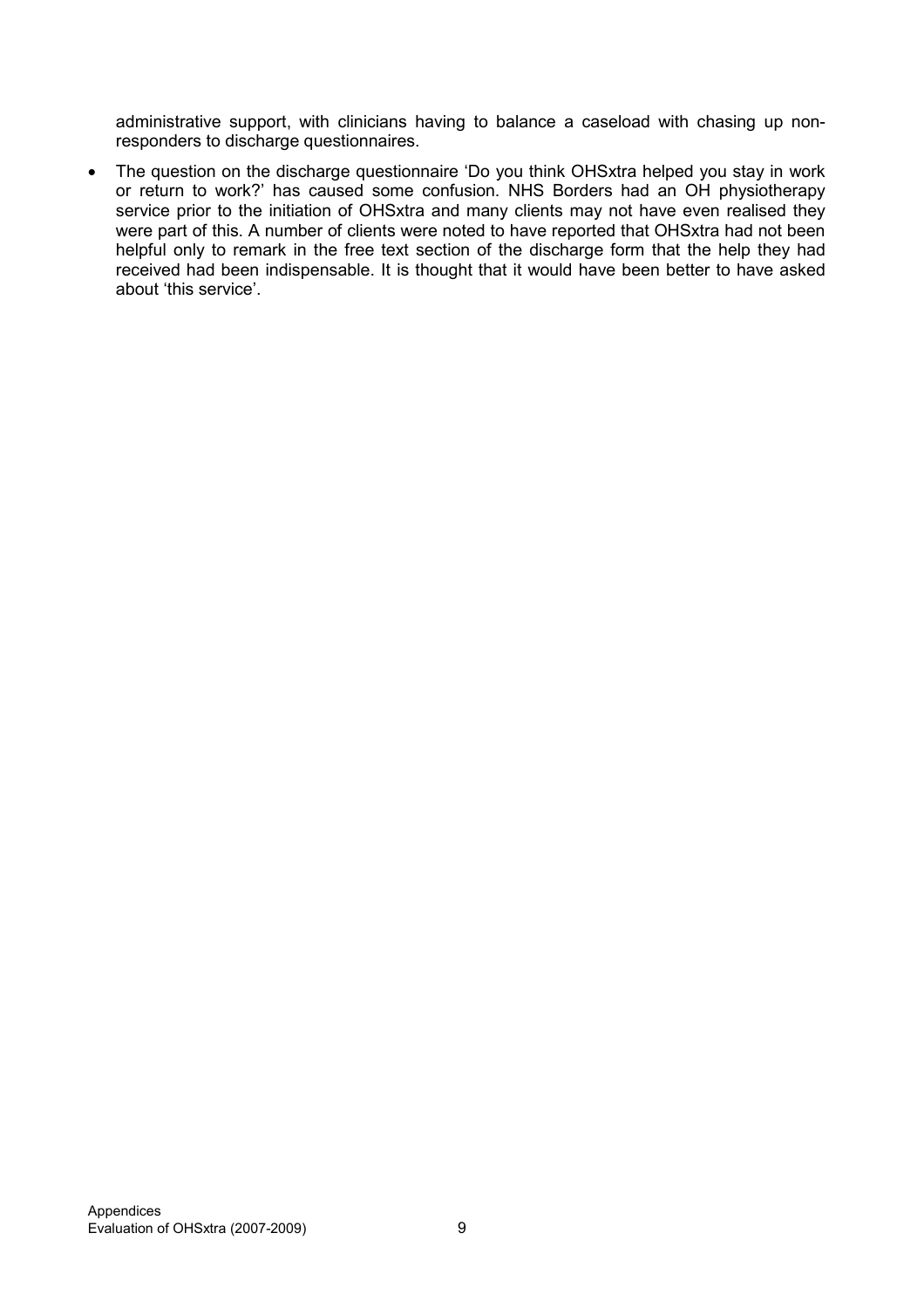### A4 NHS FIFE

### A4.1 About the Board

The board has approximately 9,000 employees. It covers a mix of rural and urban areas, with two centres for occupational health provision.

### A4.2 Services prior to OHSxtra introduction

Occupational health services are provided to NHS Fife through OHSAS. Prior to the OHSxtra pilot study no staff physiotherapy service was provided. For several years there was an Employee Assistance Programme, but it was withdrawn in 2006. Counselling and CBT services were provided under the OHSxtra pilot programme. OHSAS employs an OT who was available for service provision where required.

### A4.3 OHSxtra funding

NHS Fife had participated in the OHSxtra pilot (March – Dec 2006). Funding was awarded to continue the service, which was delivered through OHSAS (NHS Fife's occupational health service).

OHSxtra funding was awarded for six months for:

- 1 wte case manager
- 1 wte physiotherapist
- 0.5 wte occupational therapist
- 0.3 wte mental health support

#### A4.4 OHSxtra start date

Following the end of the recruitment to the pilot (December 2006), clients already enrolled in the programme were seen and received treatment. Potential new clients were not recruited to the programme between January and November 2007. The service delivery of OHSxtra (and data collection) recommenced at the start of December 2007 (case management undertaken by two OHNs), and the case manager commenced their role in January 2008.

### A4.5 Model

OHSxtra runs in parallel with the traditional OH service, with a separate point of access (dedicated phone line), although it is possible for staff to receive OHSxtra services if they enter OH by the traditional route.

#### A4.5.1 Referral

#### a. OHSxtra phone line

A dedicated phone line is available for staff to contact OHSxtra. This was used during the pilot study, and maintained subsequently. Callers leave a message, with contact phone number. An Administrative Co-ordinator who calls the client back, and takes personal details and information concerning their needs. The Administrative Co-ordinator triages the clients to either physiotherapy or OH. Those that request / appear to require physiotherapy are referred to the appropriate physiotherapist (see below); where a work related issue is identified during the telephone discussion, the client will additionally be referred to the OH team. For all other health issues the client is referred to the OH team. The physiotherapists report to the OH team, and if an inappropriate referral has been made will refer the client back to the OH team. This allows rapid access to services, without the need for OHN involvement for straightforward physiotherapy cases.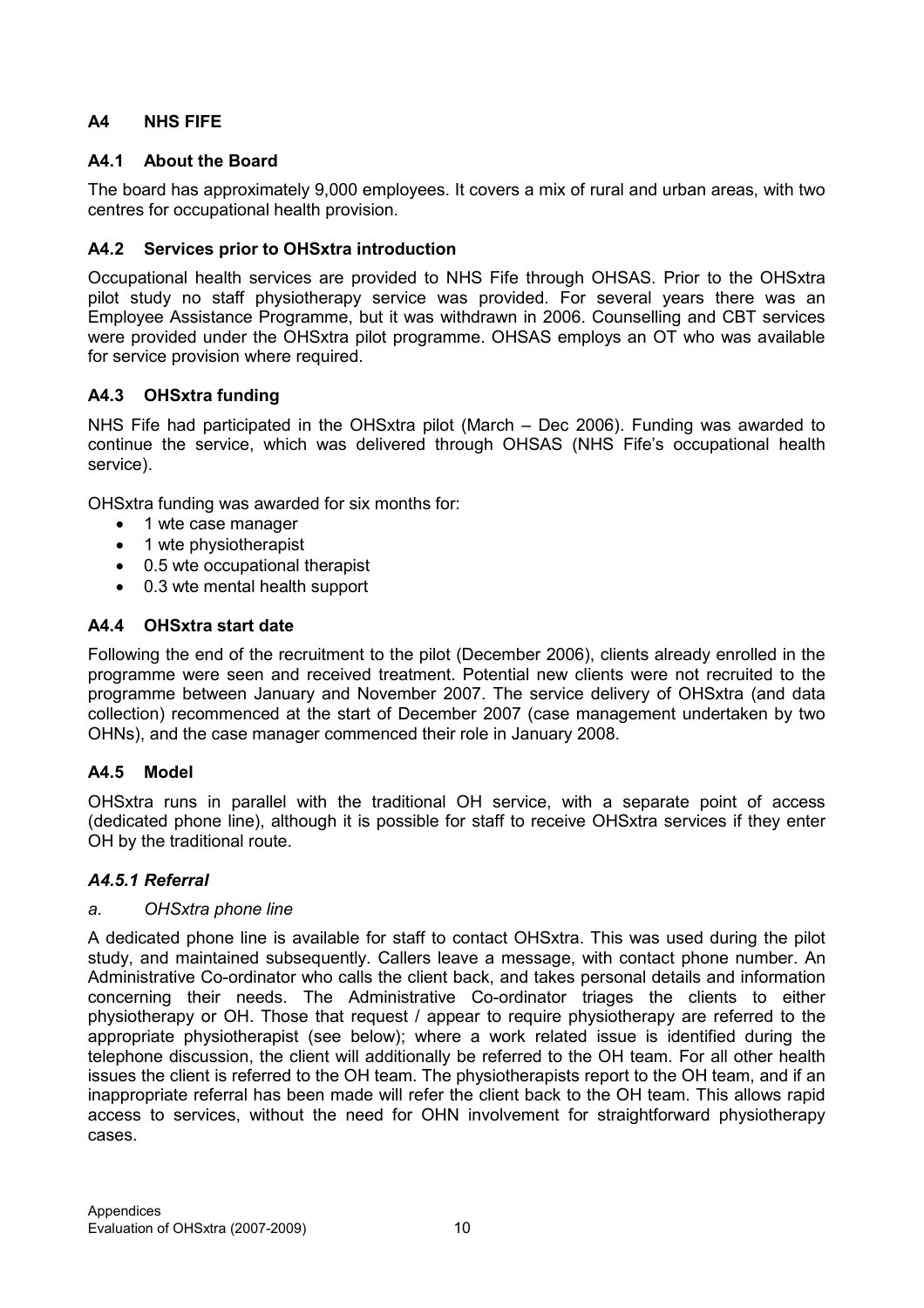If a mental health issue is identified during the initial telephone call with the Administrative Coordinator the client is referred to the OHN. They will call the client to determine whether counselling may be appropriate. They intend to work towards the Administrative Co-ordinator being able to triage clients into counselling, in order to allow rapid access to the service.

The message on the OHSxtra phone line asks the client which service they think they may need, and their name and DoB. This allows the department to check whether the client is already receiving support through the traditional OH route. Most clients who call the helpline are looking for a service, so although some just require OH support, most are requesting counselling or physiotherapy. Where clients perceive that they need a traditional OH function, they tend to contact the OH service. The difference between these two points of entry into OH appears to be well understood by NHS Fife staff, and it is possible for client to be referred from one to the other regardless of their route of entry. Where a client self refers into OH but may benefit from OHSxtra this is discussed with them.

#### b. OH referrals

Self referrals into OH are usually seen face to face. If it is decided to refer the client into OHSxtra, the initial assessment and EQ-5D are completed by the person responsible for case management. Management referrals into OH may also be transferred to OHSxtra, and again the initial assessment and EQ-5D are completed. The Administrative Co-ordinator or a member of the OH team would complete these forms with the client.

Communications (referrals, report and reviews) between OHSAS and the service providers are via phone, confidential fax, secure email accounts, and post.

#### A4.5.2 Case management

From January – September 2008 a full time case manager worked on the programme. For personal reasons they left the post in September 2008. Prior to their appointment, and following their departure, case management has been undertaken by two occupational health nurses within the four staff strong OHN team. Most clients are managed over the phone. Follow up activity is usually prompted by the service providers' reports.

The prompt for discharge is being discharged from the service provider, although if there are ongoing issues beyond what the service provider has addressed, the client would not be discharged from OHSxtra. When it is judged appropriate to discharge the client, this will be done by letter (phone calls are not routinely made), with the associated paperwork (discharge questionnaire and EQ-5D). If necessary the OH team (case managers) will contact the individual, for a (usually) phone review, although face to face reviews are also undertaken where judged necessary. This is a reactive model so that those most in need are being reviewed / supported, rather than all clients who go through the service.

#### A4.5.3 Physiotherapy

For funding reasons, this is provided as a contracted-in service, although it had originally been planned to link with NHS Fife's outpatient physiotherapy departments for provision of physiotherapy for NHS staff. Three physiotherapy clinics provide the service at their centres rather than NHS sites; these are based in three distinct parts of the Board area, so that clients do not have to travel excessively. When the programme started all clients went to one of the centres (Dunfirmline), but this has evolved during the course of the programme. The largest of these centres (Dunfirmline) employs 3 physiotherapists who work with OHSxtra clients; one employs two (Dundee), and one is a sole practitioner (Glenrothes). Prior to OHSxtra, OHSAS had an established and long standing relationship with these physiotherapy clinics. It is reported that there is good communication between the physiotherapists and the OH department.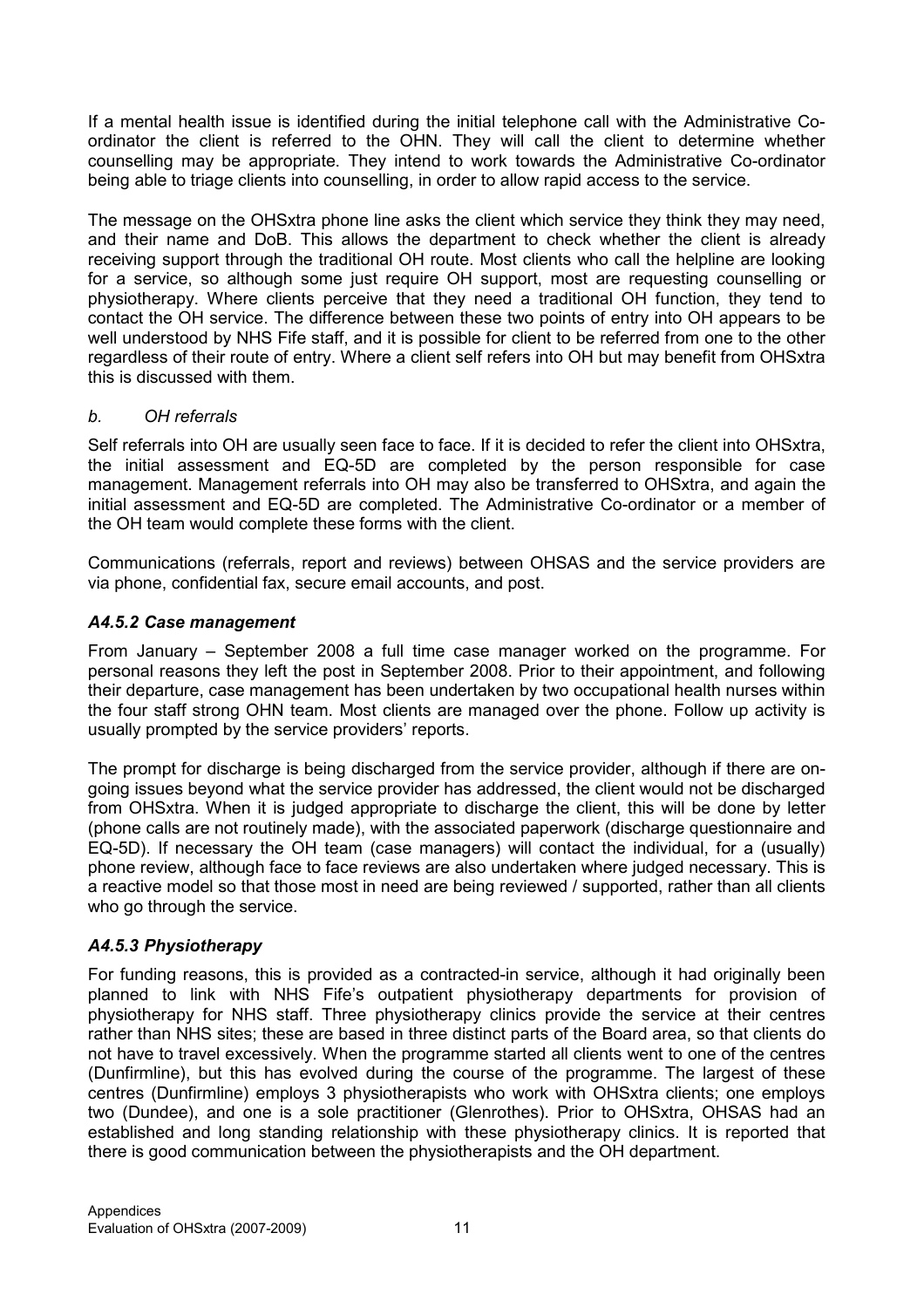Referral to the physiotherapy service is electronic or via a confidential fax.

The physiotherapists assess clients and provide a course of treatment where indicated. Following initial assessment the physiotherapists report to the OH team (Case managers) on the findings of the assessment and suitability for / of physiotherapy. If appropriate for the client, they are able to provide up to 6 sessions of treatment before reporting back to the case manager. Where appropriate, they will discuss with the case manager the need for further sessions, and these will be authorised by the case manager where judged necessary, with regular review.

#### A4.5.4 Psychological support

#### a. Counselling

Two independent (self employed) counsellors (who are able to deliver some CBT) are used on a contracted / sessional basis. They use OHSAS premises for counselling sessions. During the course of the programme a counsellor within OHSAS took some OHSxtra cases, but this counsellor has since retired. The counsellors report to a manager in the Counselling and Psychology service in OHSAS. Referrals to counselling are posted.

#### b. Cognitive Behavioural Therapy

Three cognitive behavioural therapists are available for referral, working on a sessional basis. They are geographically spread between west, mid and north east Fife. They report to a manager in the Counselling and Psychology service in OHSAS. Referrals to CBT are emailed.

OHSAS has a long established relationship with this network of service providers (physiotherapists and psychological support).

### A4.5.5 Occupational Therapy

An OT within OHSAS (NHS Fife) is available and used on a sessional basis.

#### A4.5.6 Other services

The health and safety department have been involved with workplace risk assessments and recommendations on workplace adjustments.

#### A4.7 Advertising the service

Because NHS Fife had participated in the pilot study, OHSxtra was already familiar to many NHS staff. Some of the marketing material was amended and some re-issued at the start of the ongoing service delivery stage. This included:

- Information concerning OHSxtra was already on the NHS Fife intranet, but the wording was changed to reflect that this was an on-going service delivery rather than a pilot. Posters were already displayed.
- The OHSxtra leaflets have been distributed to departments; there are on-going requests by managers for these leaflets.
- During the management referral training in December 2007 / January 2008 OHSxtra was discussed, and managers were encouraged draw it to the attention of their staff, where appropriate.
- An article was produced for the staff magazine.
- HR promoted it with clients where appropriate.

Word of mouth is also thought to have been effective.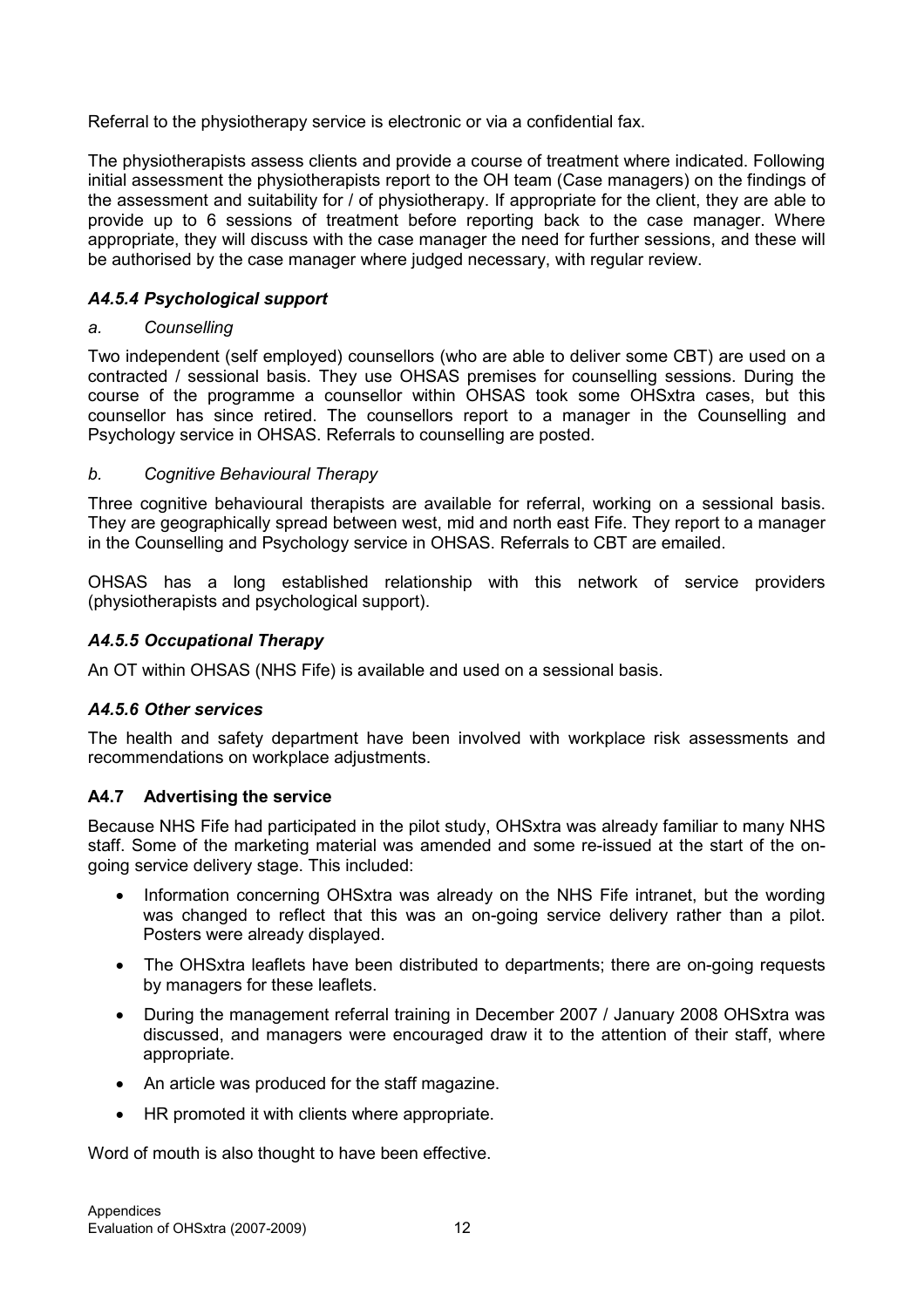#### A4.8 Demand on service

Because services are bought in as required, there does not appear to be significant delays in receiving appointments. The service level can be matched to the demand. The greatest waiting times are experienced with the OT provision.

#### A4.9 Learning points

- It was found to be challenging establishing contact with clients on the phone; there have been sensitivities about leaving a phone message for a client who may share the answering service with colleagues. It is intended to ask for a mobile phone number to allow personal contact.
- Good IT systems are required to make the service efficient.
- It is thought that an electronic system would assist with managing the prompts to review the client's case or request reports from service providers. It was easier for a dedicated case manager to undertake planned reviews with clients than it has been when this function has been absorbed in the OHN's function.
- Having an experienced case manager allowed the OH team to be mentored in the case management approach.
- The service has found that compared with non-NHS clients. NHS clients are not familiar with being managed by phone, and may take longer to get used to it. If required, they were be brought in for a face to face appointment.
- It is thought that communications could be further improved between the service providers and the OH team through the use of electronic communication; there is currently a high level of paperwork currently involved. They are exploring the possibility of use of nhs.net email addresses for service providers.
- The service sees the value in data collection and plan to continue with data collection, with records integrated into the OH electronic database.
- By introducing the OHSxtra processes, OH now receive more feedback from the counsellors than they obtained previously (though obviously within the confidentiality terms). Counsellors provide an initial assessment report (is the therapy anticipated to be appropriate?), progress reports for longer treatments and discharge summaries.
- There are no formal case management team meetings, but due to the shared office space (all OH in one office), they are easily able to discuss cases where required.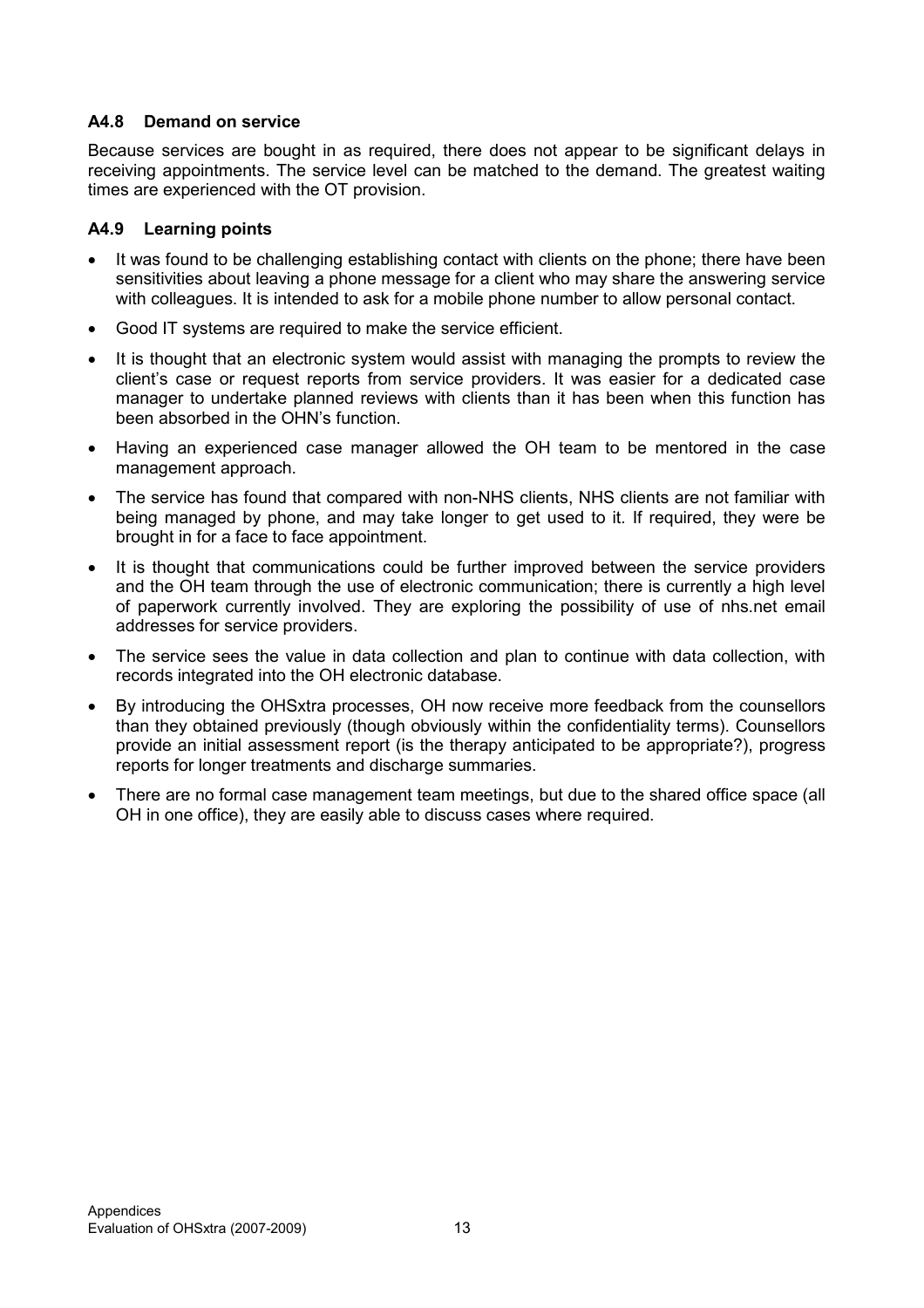### A5. NHS FORTH VALLEY

#### A5.1 About the Board

NHS Forth Valley employs approximately 8,000 employees. It is a mixed rural / urban area; occupational health is provided in two locations. It has established staff physiotherapy and employee counselling services, and an active and well utilized Rehabilitation to Work Procedure.

### A5.2 Support provided prior to OHSxtra

A staff physiotherapy service and an employee counselling service were well established prior to OHSxtra. Occupational Therapy was available as required, but did not form a core part of the service.

#### A5.3 OHSxtra funding

OHSxtra funding was awarded for:

- 0.5 wte physiotherapy
- 0.2 wte clinical psychologist

#### A5.4 OHSxtra start date

The extension to the physiotherapy service through OHSxtra started in September 2007. The clinical psychologist started in February 2008. Data were collected to the end of August 2008 for Physiotherapy and February 2009 for Psychology.

#### A5.5 Model

The OHSxtra approach is fully integrated into the occupational health service delivery, with OHNs undertaking case management.

#### A5.5.1 Process

OHSxtra did not change the referral processed adopted. Clients were be triaged for appropriate support, and case management if appropriate.

#### A5.5.2 Case management

The case management approach is used by all OH Advisors for clients who attend the OH Service. Each department has a named contact in occupational health. As far as possible, all referrals from that department are seen by this OH professional. Where appropriate, case conferences are held with HR and any relevant others.

#### A5.5.3 Physiotherapy

OHSxtra funding extended the established staff physiotherapy service from 1 wte to 1.5 wte. The clients considered to be 'OHSxtra clients' were taken from attendance at one of the staff physiotherapy sites (i.e. staff working at this hospital and other NHS staff for whom it was geographically convenient). Data were not collected from other OH physiotherapy clients.

Referral to the service could be by self referral, referral through OH, the manager or the GP. All physiotherapy clients were seen face to face for their first appointment; telephone triage was not undertaken. The OH department provided verbal advice if the client referred there prior to referral to the staff physiotherapy service. The triage criteria used were if the client was off work or had reduced capability, or had had back pain for less than 2 weeks they were classed as urgent and seen within 5-7 working days. If the condition had existed for a longer time, they were classed as routine, and typically seen within 4 weeks. The majority of clients seen have been working with restrictions. It is judged that about 10% of clients might be more complex cases and move from physiotherapy into OH for case management.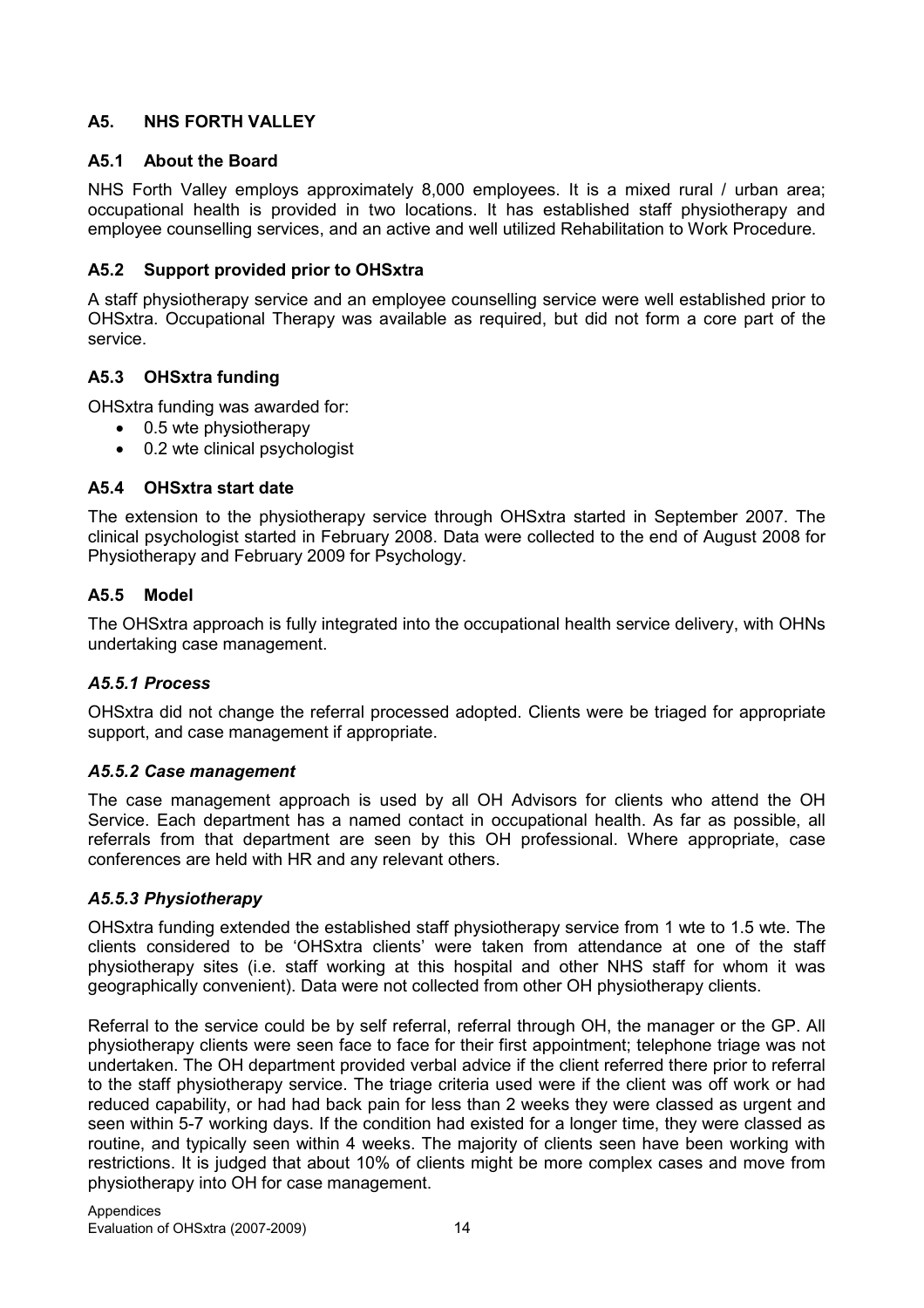At each centre, each day 1 or 2 physiotherapy appointments are reserved for acute access. They do not always get used, but allows clients to get an appointment very quickly if required. At both sites, the OH department and physiotherapy are located close together, and there is close communication on clients / services where required.

Although the staff physiotherapy service is in place, it is recognized that some staff may be accessing the NHS outpatient physiotherapy which offers a public drop-in service.

### A5.5.4 Psychological support

Clients are referred for psychological support from an OH assessment. A consultant clinical psychologist provided support for clients with more complex psychological issues. A relatively small number of clients have been through the service. This service was provided in addition to an Employee Counselling Service which has been available to all staff for many years.

#### A5.5.5 Occupational Therapy

Occupational therapy is not provided through OHSxtra, but was available if required.

#### A5.5.6 Other services

Where required, clients were referred for support from the manual handling team and occupational therapy. OH are increasingly working closely with the local rehabilitation team.

In addition to self referral to physiotherapy and the Employee Counselling Service, clients can self refer to a range of other services included podiatry, aromatherapy, reflexology and stress awareness sessions. These services would advise clients to self refer to OH if appropriate.

#### A5.7 Marketing

The staff physiotherapy service was already well known within the Board. However, the service was promoted to staff through OH awareness initiatives and events, and information to service managers. OHSxtra posters were sent to GP surgeries to raise awareness both among their staff and any NHS employee patients.

#### A5.8 Demand on service

There was no demonstrative increase demand on services for Physiotherapy, but the additional funding enabled the service to see clients quicker and reduce the waiting times.

Demand for Psychology built up to a point where a small waiting list was established. This was alleviated by providing assessment appointments whereby the psychologist was able to provide advice and resources to help the client until able to see them for a session, if required.

#### A5.9 Future provision

NHS Forth Valley has continued to fund the additional 0.5 wte for the staff physiotherapy service. It is hoped that it maybe possible to continue the staff psychology service as well.

### A5.10 Learning points

- It is essential to communicate on the availability of the service to mangers, staff and GPs
- Close location of the OH and staff physiotherapy departments has facilitated communication.
- Public NHS drop-in physiotherapy sessions have meant that not all NHS staff have used the staff physiotherapy service; however it is thought that this has only accounted for a small number of referrals to the NHS drop-in service.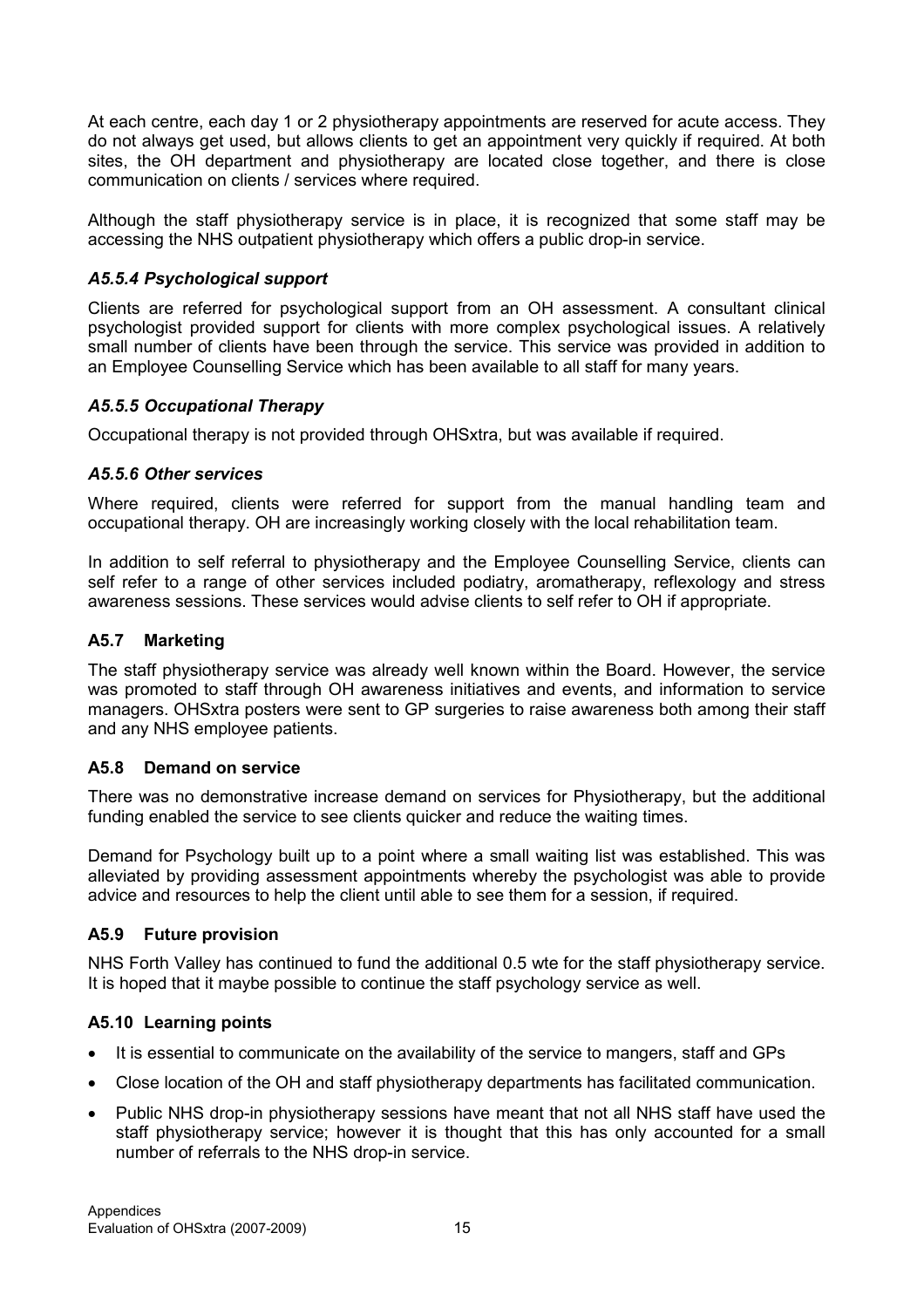### A6. NHS GRAMPIAN

### A6.1 About the Board

NHS Grampian employs 17,000 staff. The board serves a mainly rural area, with one large, and several smaller urban centres. There is one main centre for OH provision.

### A6.2 Support provided prior to OHSxtra

Prior to OHSxtra, the OH department received approximately 1,800 management referrals each year and 600 self referrals (figures from 2007). An electronic data recording and management system was introduced in the department in 2005, and has been key in allowing fuller integration of services and communication within the OH team.

There was a well established, autonomous staff physiotherapy service prior to OHSxtra. Occupational Therapy was not provided, although use was made of the Access to Work services and Remploy. Counselling support was provided from within the OH team.

### A6.3 OHSxtra funding

OHSxtra funding was awarded for:

- 1 wte case manager (in service delivery this function was integrated into the OHNs role).
- 1 wte Occupational Therapist
- 0.5 wte counsellor
- 0.5 wte dependency counsellor.

#### A6.4 OHSxtra start date

The service was formally launched on 1<sup>st</sup> December 2007. Data were collected to 31<sup>st</sup> December 2008.

### A6.5 Model

Prior to OHSxtra the OH department aimed to provide an integrated OH service; OHSxtra allowed for the extension of the services offered, but no significant change in working processes. The additional services funded by OHSxtra were fully integrated into the OH provision.

### A6.5.1 Process

A client can self refer into OH, physiotherapy and counselling; all management referrals are received by OH. Referrals can be electronic (via a generic email address), by phone or paper. Referrals are received by the admin staff who pull the clients' paper notes. The referral and notes for the client are passed to the OH assessment team (either a Band 6 (or higher) nurse or a trainee OH physician) who reviews the information and phones the client for triage. It is thought important that all clients speak with an Occupational Health clinician at this stage as it helps to develop a relationship with the client.

The OH clinician (who will act as the case manager) undertakes a telephone triage assessment with all clients; this involves a semi-structured interview covering personal data, clinical history, social history etc, and includes the EQ5D. All responses are logged onto the database during the interview. During the assessment the client may be provided with advice, signposted /referred to relevant services (advised to self-refer to physiotherapy, or placed on the counselling waiting list), or invited for a face to face consultation with an OH professional.

Organisationally, the OHNs and OHPs undertake the assessments on a sessional basis, typically with 2 or 3 assessors working in each session, with each one undertaking up to 5 assessment sessions per week.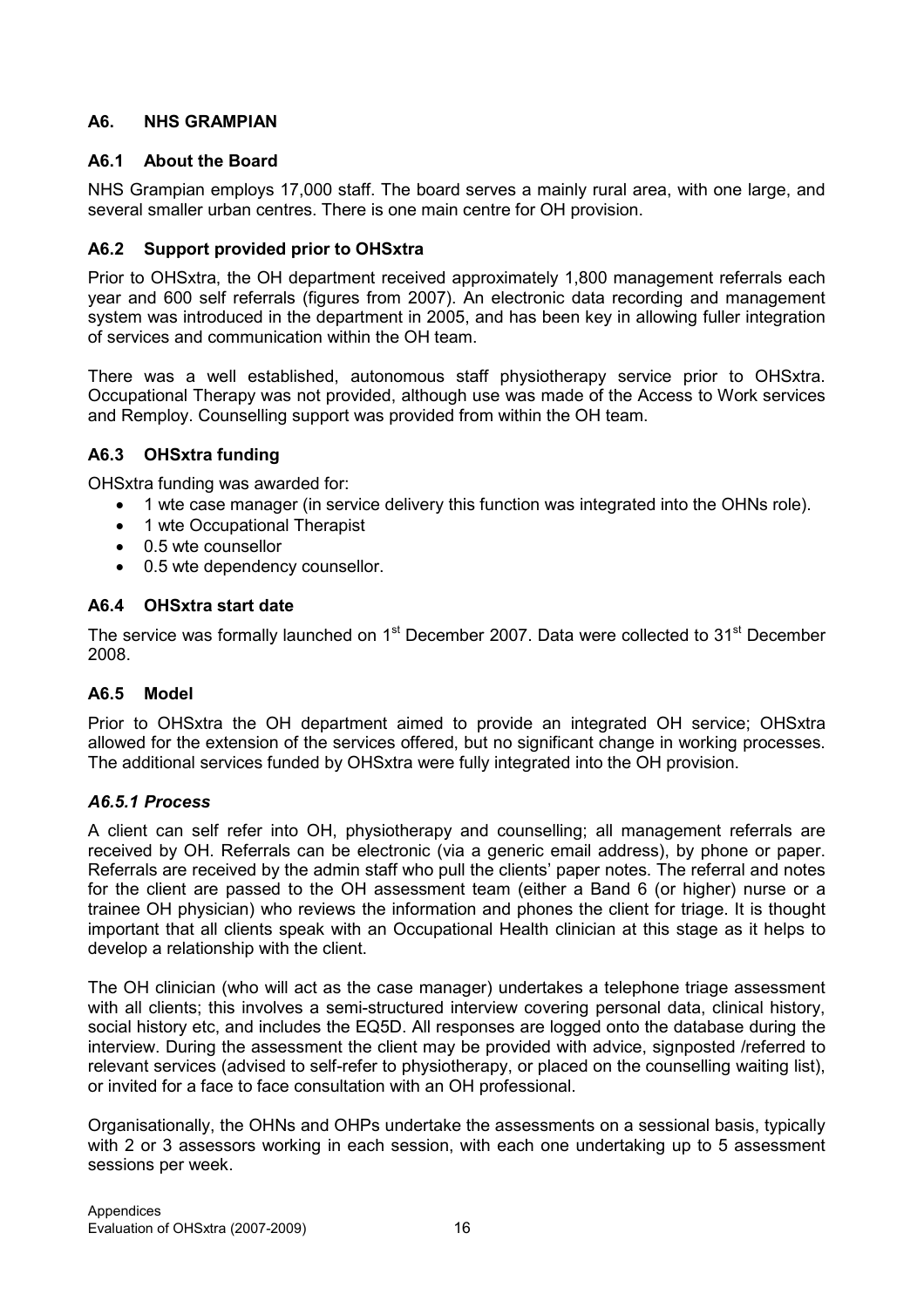Two call back attempts are usually made if the client is not available, although there may be flexibility depending on the circumstances. If the client does not respond to these, the referral is passed back to the manager.

The database allows summary reports to be generated which can be emailed to the manager or other relevant colleagues, as appropriate. Recall appointments can be arranged and managed via the database. Reviews of a client's progress are typically undertaken by phone, or face to face, if appropriate.

Managers who have made a management referral are sent a report electronically, with a 'read email' response request, so the OH department knows that the reports have been read.

At the end of each day (4.30pm) there is a 30 minute 'mop up' session where OH staff share information about the day's clients (where relevant).

#### A6.5.2 Case management

Case management has been integrated into the OHN function of the senior OH staff who undertake the assessment of referrals, or by the primary therapist (e.g. physiotherapist or OT). The staff managing the case receive feedback from service providers by phone, email or written report, as appropriate, and use this in the management of the case. It is thought that the OHSxtra approach has helped develop communication with the service providers.

#### A6.5.3 Physiotherapy

The occupational health physiotherapy service was provided prior to OHSxtra funding. No extension to this service was provided through OHSxtra funding (whose funding was to allow development of new services to meet the model). However, data relating to the OH physiotherapy service were collected by the Board in the OHSxtra data collection, for completeness.

The physiotherapists are largely autonomous (from OH) but work closely with the occupational therapist and the OH staff. It is considered that there is good communication between professions.

If a self referral is a specific request for physiotherapy, the client is asked to phone the physiotherapy helpline, which is staffed from 11-12pm daily. In this, the client is triaged, and provided with leaflets / web based advice, and is supported remotely, if this is appropriate. If required, an appointment will be made.

#### A6.5.4 Psychological support

The counsellors are currently all members of the OH team, although there is potential to use some external service providers in the future. There are currently 4 counsellors providing 2.6 wte. OHSxtra funding provided 0.5 wte counselling, and allowed CBT to be integrated into the existing counselling provision.

If a self referral is a specific request for counselling, the client is placed on a waiting list for this, and also told of self-help available (Mood Gym; Living Life to the Full; Breathing Space). The service is aiming to develop telephone-based triage for face to face appointments.

#### A6.5.5 Occupational Therapy

Occupational therapy services had not been provided prior to OHSxtra. The successful provision of OT allowed other OH staff to better understand the service and successfully identify which clients would benefit from OT, and the resource was appreciated by OH staff.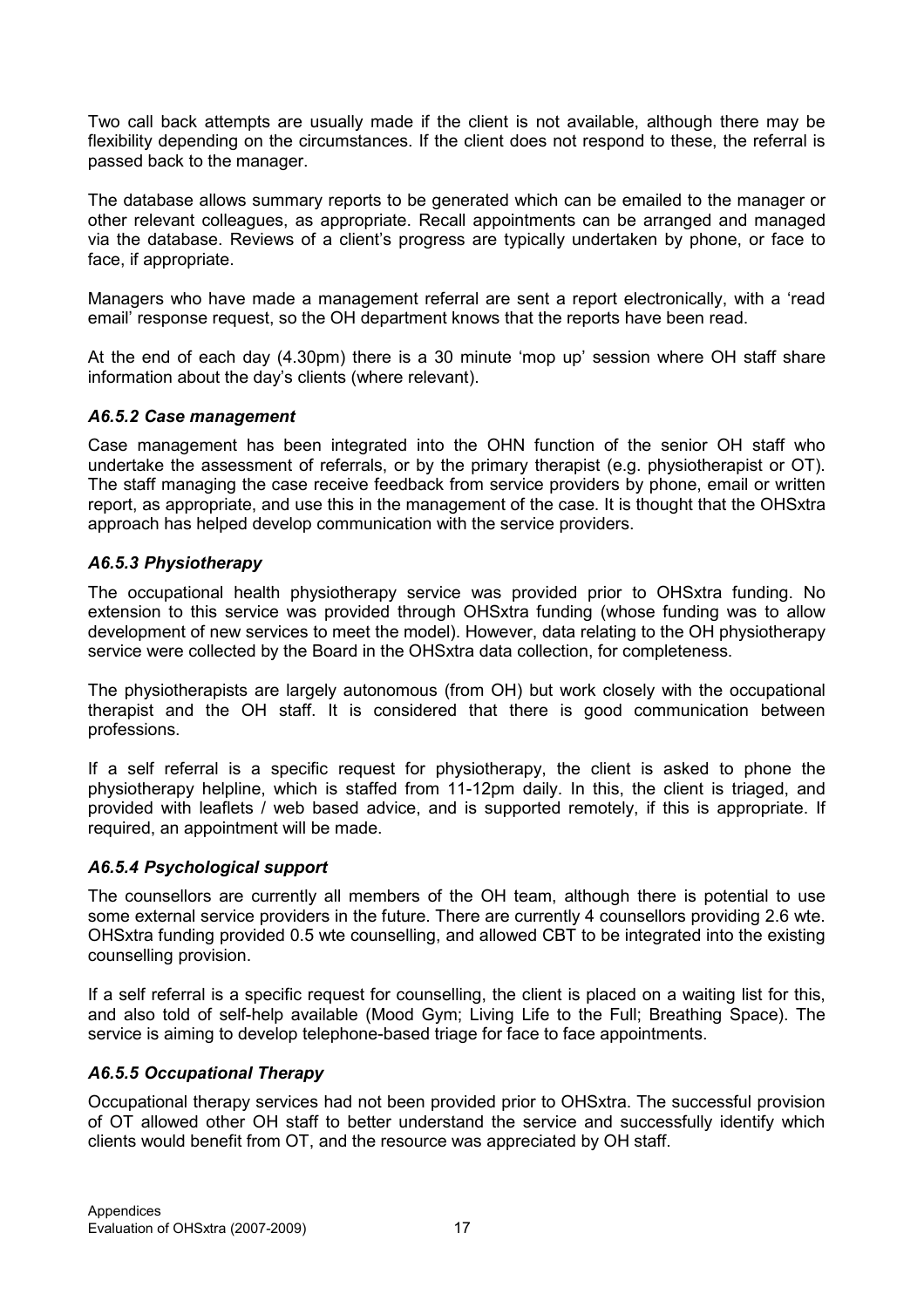The OT was available to see clients for both physical health conditions and mental health conditions (thought to be about half and half for the approximately 60 clients seen during 12 months). The OT's input included advice on aids and adjustments, and pain desensitisation. The OT had connections with a local university (RGU) and was able to use OT professional equipment (VALPAR) there, if required.

### A6.5.6 Dependency counsellor

Through OHSxtra, the OH department established professional links with the drugs and alcohol service; this was a new initiative for the service. There was an anticipated need for the service; however, during the course of its availability, only a small number of people used the service. The relationship did not develop as well as had been hoped.

#### A6.6 Marketing

A range of marketing channels were used to promote the service. This included communication to senior managers and nurse managers, leaflets and posters being distributed within the Trust, including to the GPs.

During the course of OHSxtra service delivery NHS Grampian were developing their occupational health website, which includes self-help advice. Development of the site is on-going.

An attendance management policy was also developed during the course of OHSxtra service delivery. This was issued to staff in January 2009 and refers to the services provided by OHSxtra. However, the OHSxtra brand may not be well recognised by clients as they do not see it as different service provision from the usual OH service.

#### A6.7 Demand on service

The provision of OHSxtra services is not thought to have significantly affected demand on the OH service; there has been a steady increase in demand on the service year on year (Over 3,100 clients Dec 07 – Dec 08, compared with 2,400 in 2007).

The electronic communication with managers, which allows rapid communication, has lead to an expectation from managers that they will receive a quick response to their referrals.

#### A6.8 Future funding

Funding has been received through the Board's Endowment Fund to continue with the programme for 2 years beyond the end of the OHSxtra funding (i.e. to 2010). Due to funding constraints, the OT service will not continue beyond then, but all other extensions to the service provided by OHSxtra are likely to continue.

Within the Board there is a strategic change in terms of OH provision, which involves increased linking with HR, and a move towards more proactive workplace adjustments to try to avoid absence. This proposed change is well received by staff and unions; a Workplace Adjustment Policy is being developed (Autumn 2008). It had been intended to make this change prior to OHSxtra funding, but it is clearly in line with the OHSxtra approach.

#### A6.9 Learning points

- Setting up and managing the processes (admin) around delivery of the OHSxtra service was found to be complex and required the input of a senior administrator.
- It is useful to ask clients for a mobile phone number for their main contact number.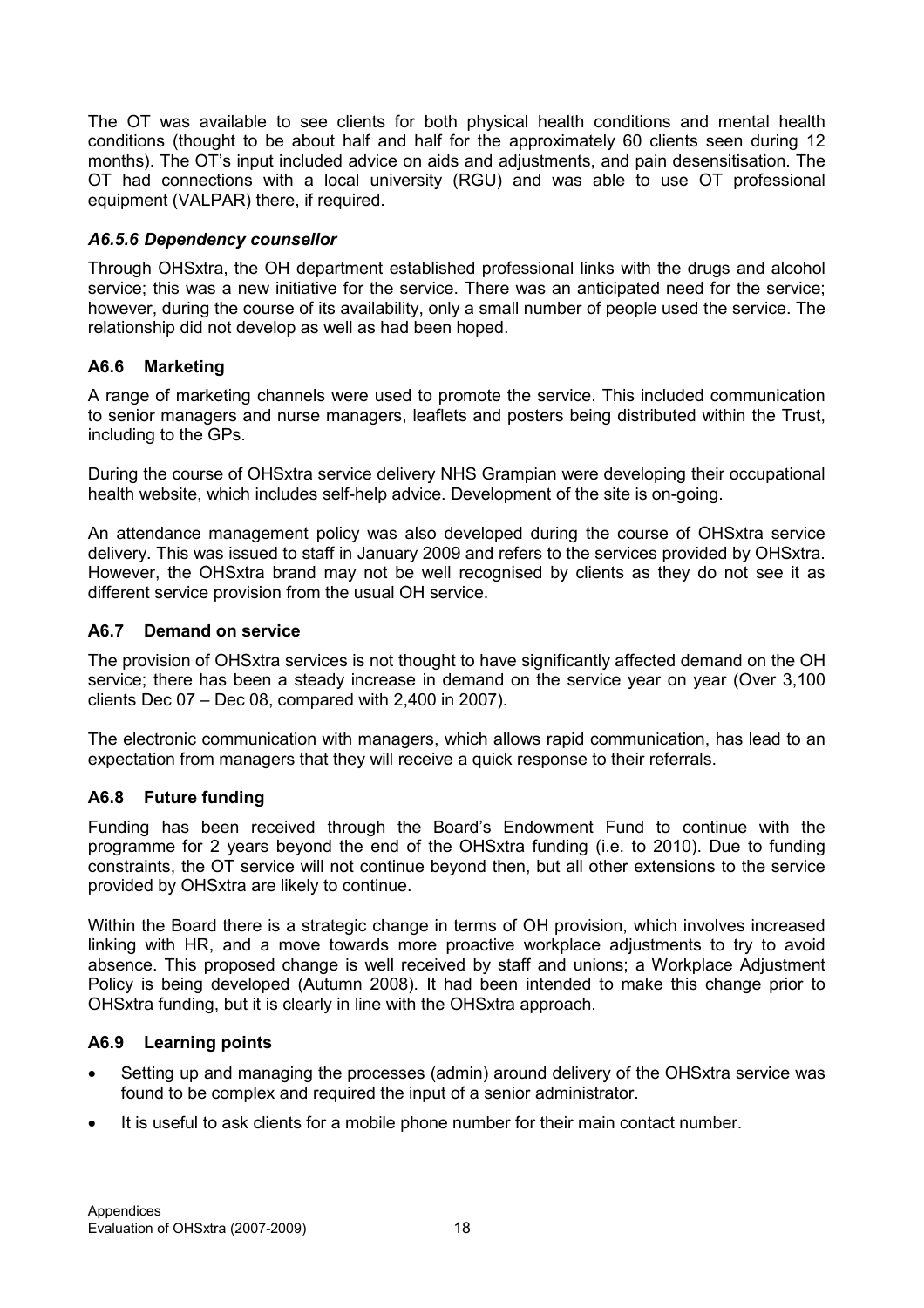### A7 NHS HIGHLANDS

### A7.1 About the Board

NHS Highlands employs approximately 12,000 staff. They cover a very large, sparsely populated rural area.

### A7.2 Support provided prior to OHSxtra

Prior to OHSxtra, there was one occupational health physiotherapist working in the main hospital; there was no OH physiotherapy provision in the outlying areas. There was 0.8wte CBT support provided, but an Employee Assistance Programme previously operational had been withdrawn. An OT was employed (0.7 wte) shortly before OHSxtra funding.

### A7.3 OHSxtra funding

OHSxtra funding was awarded for:

- 0.5 wte physiotherapist
- 0.48 wte CBT practitioner, Mental health support through self-help tools, group sessions, and CBT sessions for the more remote areas
- 1 wte OHN to undertake case management

### A7.4 OHSxtra start date

OHSxtra was launched on 1<sup>st</sup> September 2007. Data were collected to 31<sup>st</sup> November 2008.

### A7.5 Model

#### A7.5.1 Process

Initially the programme was set up with 2 OHNs working as case managers (0.8wte), doing 8 sessions per week between them, including one evening session. These case managers received all self referrals and management referrals. From a phone or paper referral, the case manager contacted the client and undertook a telephone assessment, and referred on if appropriate (typically to OHN for a full assessment). However, this was found to be time consuming, particularly for physiotherapy, and to be introducing delays in the access to the services. It was also considered a challenge not having a case manager full time, and delays were introduced if there were staff holidays, training or sickness. Therefore, during the course of OHSxtra the delivery model was modified such that all OHNs undertook OH triage, and referred clients on to appropriate services. Where case management was required for a client, referral was made to an OHN who acted as case manager for that client. This approach allowed fuller integration of the philosophy into occupational health.

The usual OH access points (email and phone number) were used for OHSxtra services, and the OHSxtra philosophy was integrated into the OH working practices. It was therefore difficult to distinguish who was an OH client and who was an OHSxtra client.

Clients with a work-related condition are prioritised for OHSxtra services.

### A7.5.2 Case management

This evolved over the course of the service delivery. Initially it was undertaken by 2 OHNs, but for reasons outlined above, the model was modified so that the senior OHNs received all referrals (management and self), assesses these and where appropriate refers on. The OHN acted as case managers for complex cases where a client was seeing a variety of specialists within OH.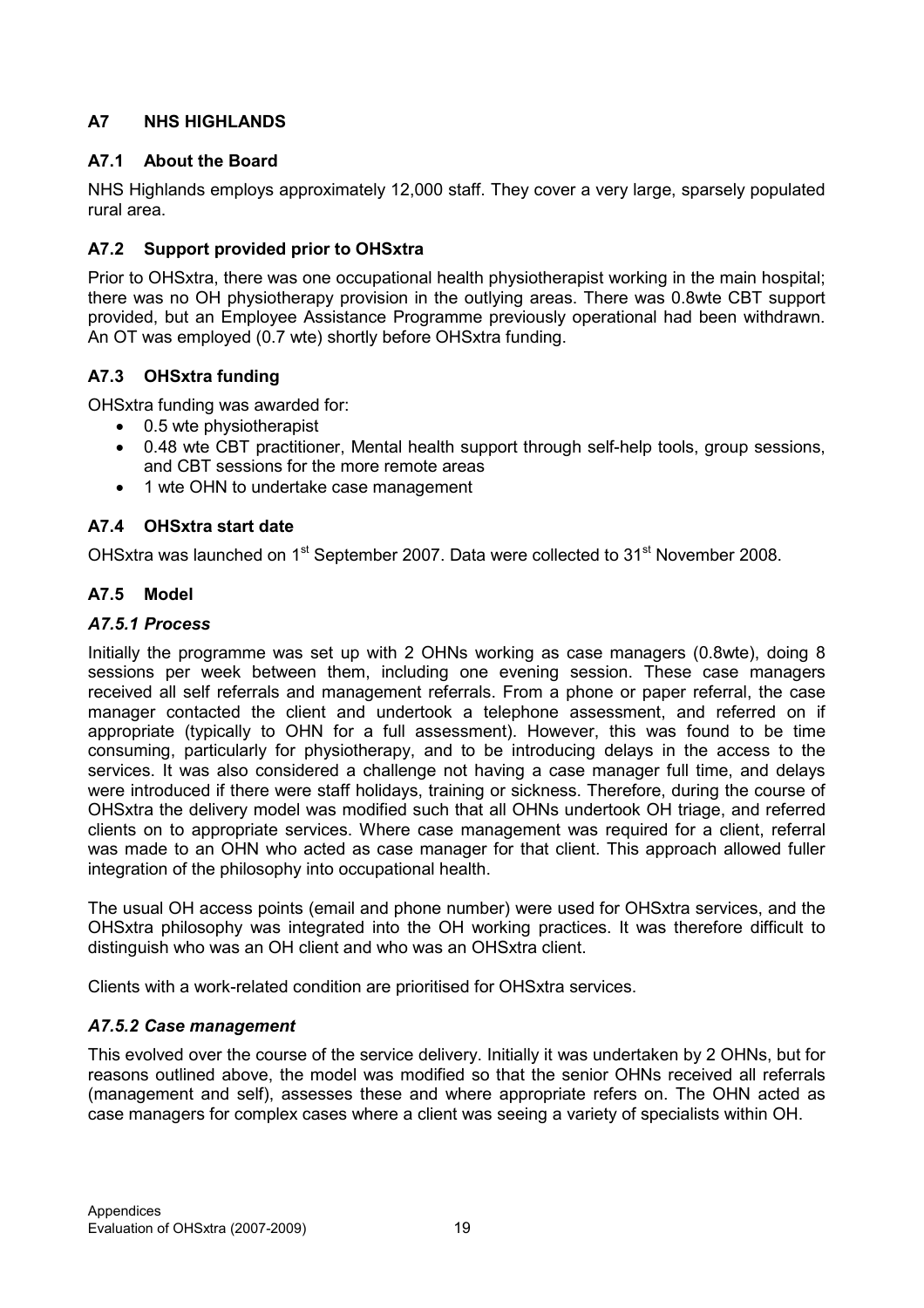#### A7.5.3 Physiotherapy

Initially, a client who might require physiotherapy would be telephone triaged by the case manager, then receive an OH appointment for a face to face assessment. They would be referred to PT by the OHN if required. This lead to delays in the service provision, and the process was modified so that the OHN (who was now doing telephone triage) could refer directly to the physio. If the case was complex and required case management, the PT would refer the client back to the OHN for this.

There were two occupational health physiotherapists based at the main Board hospital, where clients were seen within 5 working days. Due to the geographical spread of the Board area, outlying NHS physiotherapists out-patients departments were used to treat OHSxtra clients in these areas. They were not occupational health physiotherapists, but received training concerning OHSxtra and associated data collection. They worked within the case management model, report to the lead OH PT at the central location, who provides support, and could refer clients to OHNs for case management when required.

The service introduced a self-referral clinic (2 sessions / week at the main hospital), where clients could be seen for an initial assessment, and triaged / provided with advice as appropriate. They could then be referred to the PT department for treatment as required. Appointments in the selfreferral clinic are 20 minutes rather than the 30 minutes in the treatment clinics, helping to make the process more efficient and speed up service delivery.

#### A7.5.4 Occupational Therapy

The department has a dedicated OT who undertakes worksite visits, functional capacity evaluations. All clients who require OT support are referred through an ONH, who acts as the case manager.

#### A7.5.5 CBT

The department offered a tiered approach to CBT support, with self help and with OHN support (e.g. Stress Busters, Fear Fighters); group work; and where required, one to one support with a CBT professional. All OHNs who undertake triage are able to provide support for clients receiving CBT self help.

#### A7.6 Marketing and demand on service

OHSxtra was advertised through the in-house newsletter, communications to the Health and Safety committee. OHSxtra leaflets and posters were not used. The service appears to have been effectively advertised by word of mouth.

There have been annual increases in demand on the service, of 25% each year in the past 4 years. It is not clear whether OHSxtra increased the demand further. Although referral levels were high, to date, staff levels have been able to keep up with this increase in demand.

### A7.7 Future funding

The service will continue, funded by the OH department. All posts appointed with OHSxtra funding have been made permanent. The department think they have sufficient resource for current demand, although this is a challenge with no recurring central budget.

### A7.8 Learning points

• The department identified that having dedicated but not full time case managers (0.8 wte), can introduce delays into the system (e.g. when they are not there). During the course of the programme, they changed the approach so that case management was undertaken by a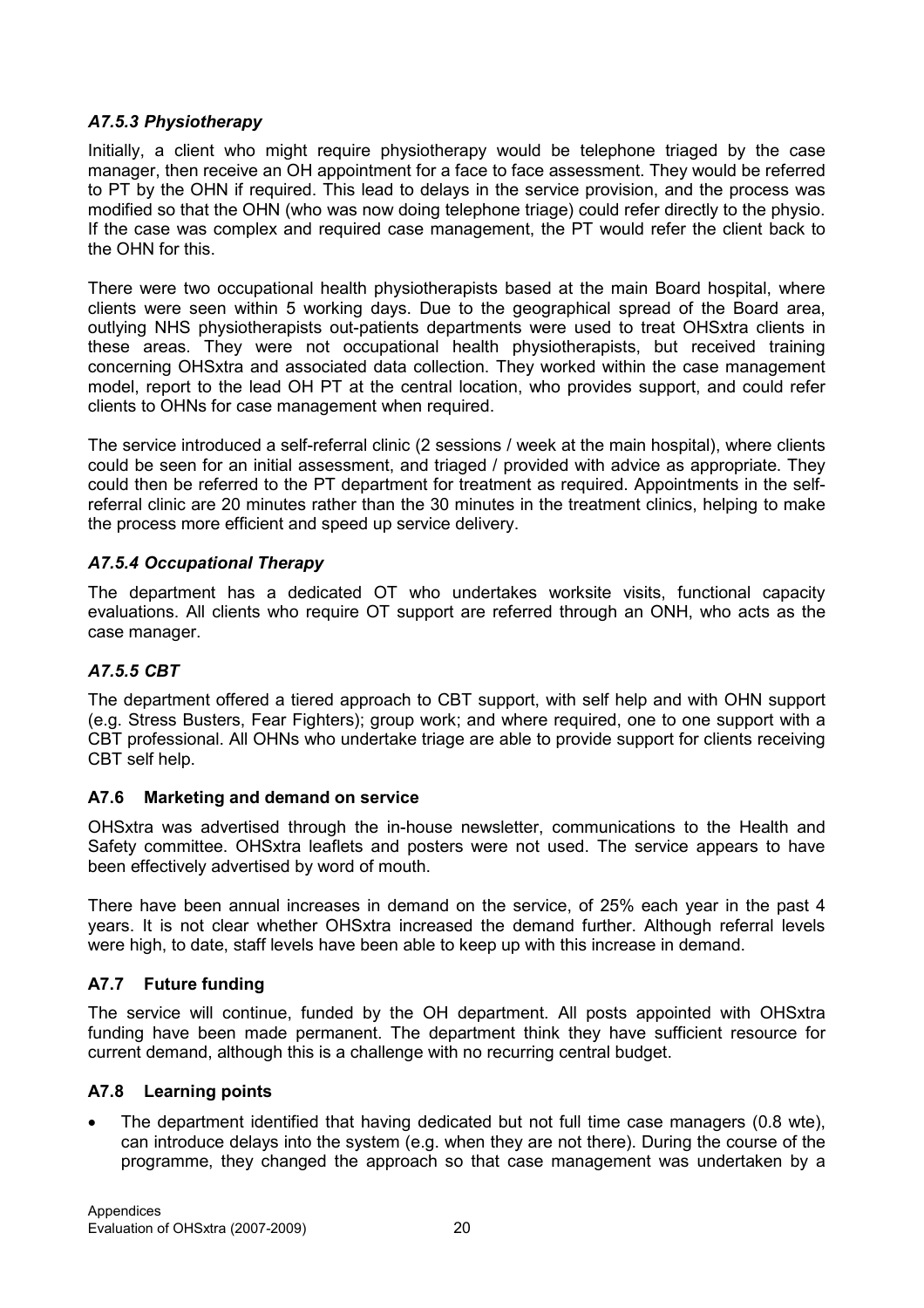number of OHNs, with the function integrated into their job role. This was found to be more efficient.

- Due to the large geographical area there was a challenge providing equity of service to staff in the remoter areas; the same model of case management was rolled out, with the central case managers referring on to appropriate services. This allowed all the data to be collected centrally. For this, telephone case management rather than face to face was required.
- Initially the physiotherapy referral criteria were for anyone who had musculoskeletal problems. Due to demand, it became necessary to be clear that the service was for those with conditions that are affecting the clients' work, rather than chronic conditions.
- A tiered approach was adopted to providing CBT, due to the demand that arose. This involved using 'Stress Pack' (self help), group work, and one-to-one sessions as required.
- Teleconferencing was used for one-to-one CBT sessions for those in remote areas.
- An evening clinic was run in order to try to discharge clients and collect the appropriate measurements. It was also introduced due to a lack of clinical space during the day. This was broadly successful, but is no longer required (department relocation). Evening CBT appointments are provided once a week.
- The intranet site was developed during the course of OHSxtra (not related to this directly); it includes some material which will assist clients who receive OHSxtra services (e.g. self help information from the PTs and CBT).
- It is thought that there would be a significant benefit of integrating the OHSxtra database into the OH electronic database
- The department plans to introduce an electronic data management system, with integrated clinical diary; electronic and web based referrals will be possible, as well as phone referrals. All management referrals would be made electronically. OH would contact the individual (by phone) and collect data which would be recorded electronically; an integrated electronic diary system would allow appointments to be made while talking with a client.
- The importance of good communications between clinicians has been highlighted by the OHSxtra model, and it has facilitated this. Most communication is now through emails (rather than paper), although case conferences are held if required. They have regular clinical governance meetings.
- The Board incorporated an additional geographical area shortly before the start of OHSxtra. The Board wanted to provide OHSxtra services to this new area. This is being achieved, although it was time consuming and slow to set up the relationships, as the Board had not previously provided OH support to the area.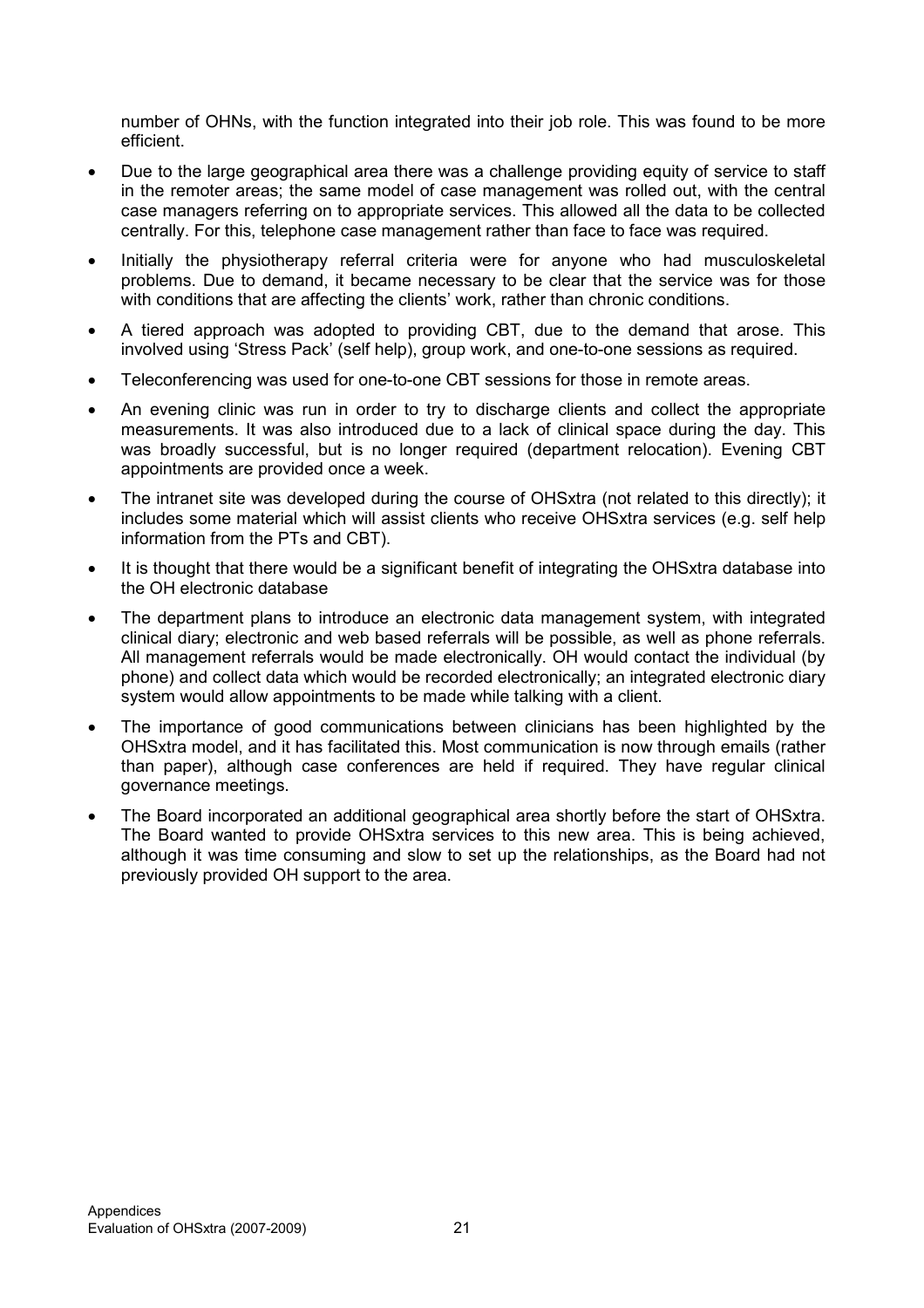### A8 NHS TAYSIDE

#### A8.1 About the Board

NHS Tayside employs approximately 14,000 staff. The Board covers a mainly rural area, with two main urban centres. Occupational physiotherapy is provided in five locations, although two of these are minor centres.

### A8.2 Support provided prior to OHSxtra funding

No OH physiotherapy was provided prior to OHSxtra. The OH service was provided through a contract with an external organisation (based in NHS Tayside premises), and this continued during the delivery of OHSxtra. OHSAS had access to mainstream physiotherapy services via written referral but this was not a dedicated occupational health service and was only utilised on an ad hoc basis.

#### A8.3 OHSxtra funding

OHSxtra funding was awarded for:

- 3 wte Physiotherapists
- 0.5 wte Occupational Therapist
- 1 wte Case Manager
- $\bullet$  0.5 Admin

#### A8.4 OHSxtra start date

The service was launched as a physiotherapy service in July 2007. The OT and case manager both started receiving cases in February 2008. This continued to December 2008.

#### A8.5 Model

#### A8.5.1 Process

OHSxtra services were provided from within the NHS Board, although the general occupational health service was provided by an independent provider. OHSxtra was not therefore fully integrated into the occupational health provision. This presented challenges in sharing information and communicating concerning clients who were receiving support both through OHSxtra the occupational health service. The OHSxtra physiotherapy service was not provided in the same buildings as the OH service, although the case manager was.

The model evolved over time due to delays in recruitment of the case manager and OT. Initially the service offered was a physiotherapy service for both acute and chronic conditions. Self referral, OH, management and GP referral were all possible. Clients could phone the physiotherapy help and advice line, where they would be triaged. All clients completed the EQ-5D over the phone. COPM was used when seeing clients face to face. The PTs might undertake case management, if appropriate, where the case was simple. If the client needed on-going case management after discharge from physio, they would be referred to OH. Once the case manager was in post, referral from the physiotherapy was to the case manager.

Once the OT and CM were in post it was necessary to review the model, and integrate the PT, case management and OT services. Triage criteria were followed, with clients referred to the case manager. Those with a new (less than 10 weeks) MSD would be referred directly to physiotherapy; those with an MSD of over 10 weeks would be referred to the CM for assessment and onward referral. The service was re-advertised at this point, so eligibility criteria and access routes were clear.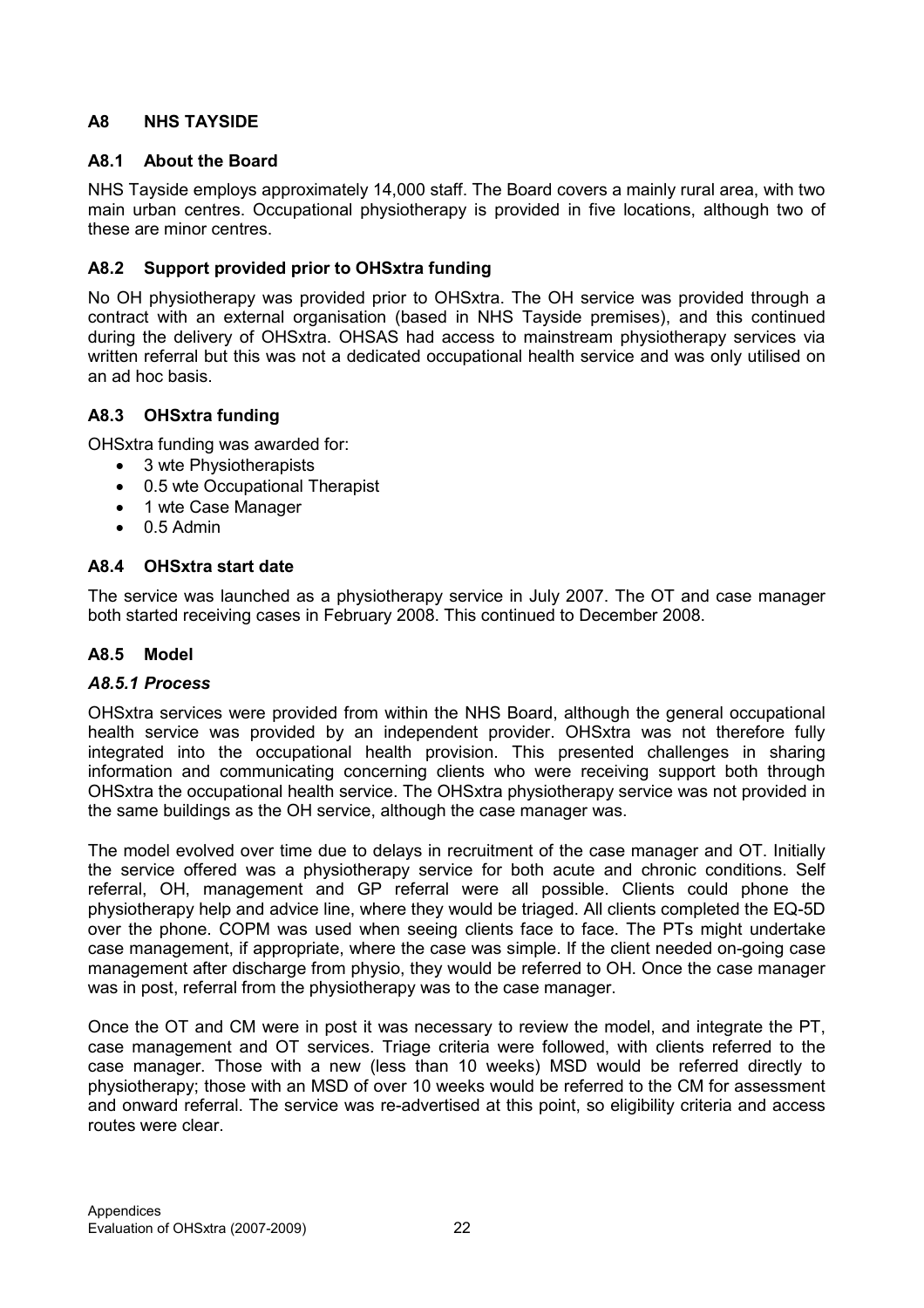#### A8.5.2 Case management

A full time case manager was appointed and worked from January 2008 (case load commencing in February 2008, and last clients received early November 2008) to December 2008. They were based at one location, but also undertook clinics at a second location. When on leave, the case management function was undertaken by an OHN.

Once the case manager was in post, the entry criteria were changed so that all self referrals were received by the case manager who undertook an initial telephone assessment and referred on as appropriate; where required they would undertake a more detailed assessment to fulfil their case management function.

Following the case manager's departure, and the fuller integration of the service into the occupational health service provider's provision, all referrals were received by this organisation, and initially triaged; where appropriate they were passed to the PT for physiotherapy triage. Both face to face and phone triage / assessment were undertaken.

#### A8.5.3 Physiotherapy

The physiotherapy service started in mid-July 2007. Initially, the entry criteria for the physiotherapy service were broad (as it was hoped the service would have an impact on general well-being): for self referral these was a condition that had lasted less than 10 weeks, which was non-recurring. However, this led to a high demand on the service which resulted in long waiting times for appointments. As a result the entry criteria were reviewed when the case manager came into post: self referral to physiotherapy was stopped (unless the client was off work), but clients could self referral to the OHSxtra case manager for triage. OH and line managers could refer clients to OHSxtra physiotherapy directly. At this point they also increased the amount of telephone advice provided for those at work, so face to face contact reduced, which was more time efficient.

NHS Tayside also offers a self-referral out-patient physiotherapy service, which is run independently of OHSxtra. On occasion, some clients self-referred into the out-patients physiotherapy rather than waiting for an OHSxtra appointment.

#### A8.5.4 Occupational therapy

The OT started work in mid-February 2008. Clients were not able to self-refer into OT, as there was felt to be a lack of understanding as to the role of an OH OT. Line managers and OH could refer to OT through the case manager.

#### A8.5.5 Psychological support

Referral to the external counselling service continued to be available through self referral or OH referral. If a client attending for physiotherapy was identified as potentially benefiting from psychological support, they were advised to self refer to counselling. There were approximately 30 referrals to counselling each month; the waiting list was approximately 10 weeks, typically with 70 clients on the waiting list. At one point the waiting times were 4-6 months. As a result, the service reviewed their triage criteria, and offered group work in life skills. Clients were given information about the service (leaflets) and encouraged to self refer. It is estimated that 7% of the working population required psychological support.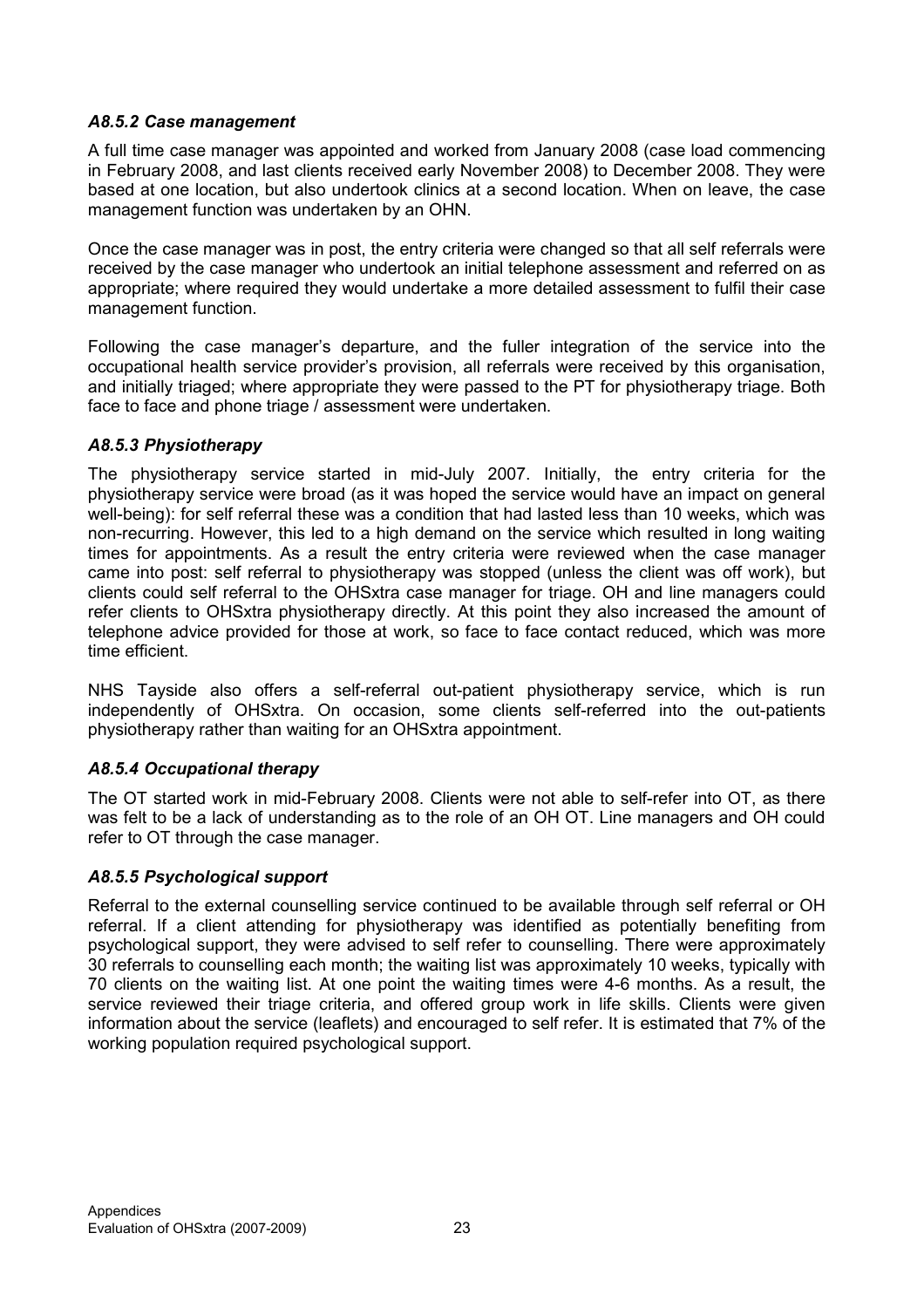#### A8.5.6 Integration with OH

Due to the parallel operation of OHSxtra and the occupational health service, there was a need for good communication between them. Due to issues around client confidentiality, OHSxtra physiotherapists did not have direct access to OH records. Therefore, the PTs passed a list of clients who had attended their services to the occupational health provider on a weekly basis, so that any who had also attended occupational health could be identified, and the services coordinated.

The case manager did not have access to occupational health case notes, and had to request this on a similar basis to the physiotherapy service. When a client had received case management through the OHSxtra case manager, all relevant paperwork was filed with their OH notes on discharge.

Different computer systems operated by occupational health and the OHSxtra professionals added to the complexity of this communication.

#### A8.6 Marketing and managing demand on service

The service was advertised through an in-house newsletter, and promoted to line managers. Selfreferral to PT was possible, and the criteria for suitability of this was advertised. Because the service started as a PT service, once the case manager and OT were in post it was necessary to inform staff of the increased scope of the service. When the referral criteria changed so that self referral to physiotherapy was no longer possible, this was not advertised widely but the new guidance was available on the staff intranet; any client who self referred was contacted and advised on the appropriate route for them – i.e. refer to mainstream PT, advised to ask their Line Manager to refer them to PT, or was offered an appointment, etc. They were also told of the availability of advice through the Telephone Advice line. The decision not to advertise the change was to prevent a substantial increase in referrals to mainstream services.

Further consideration is being given to the provision of self-help information on the intranet or through leaflets, to help manage demand on the service. As part of service development, line manager referral forms are available on the intranet. The service providers reported that line managers appeared initially to be reluctant to refer clients into OHSxtra, until sessions were set up with line managers to explain the role and relationship with OHSAS.

#### A8.7 Learning points

- When working with a parallel OH and OHSxtra system, confidentiality and consent issues need to be clarified between the OH service providers to allow for the sharing of information between them and the clients' line managers. Lack of this agreement meant that there were difficulties for OHSxtra staff in accessing OH records that related to OHSxtra clients. The consent form was changed so that it would stay with the client, to allow professionals equal access to notes, and allow appropriate communication.
- Good communication and clarity of roles is important when there is a parallel service, for example, it is important to be clear of the roles of nurses, OT and health and safety professionals concerning who undertakes workplace assessments, and the referral criteria for such interventions, and who will provide feedback to line managers.
- It was judged that it would be beneficial to integrate OHSxtra services into the OH provision in the future.
- When the ability to self-refer to physiotherapy was removed and clients had to be assessed by the case manager prior to access to physiotherapy, some clients did not understand why they had to see a CM prior to seeing the physiotherapist.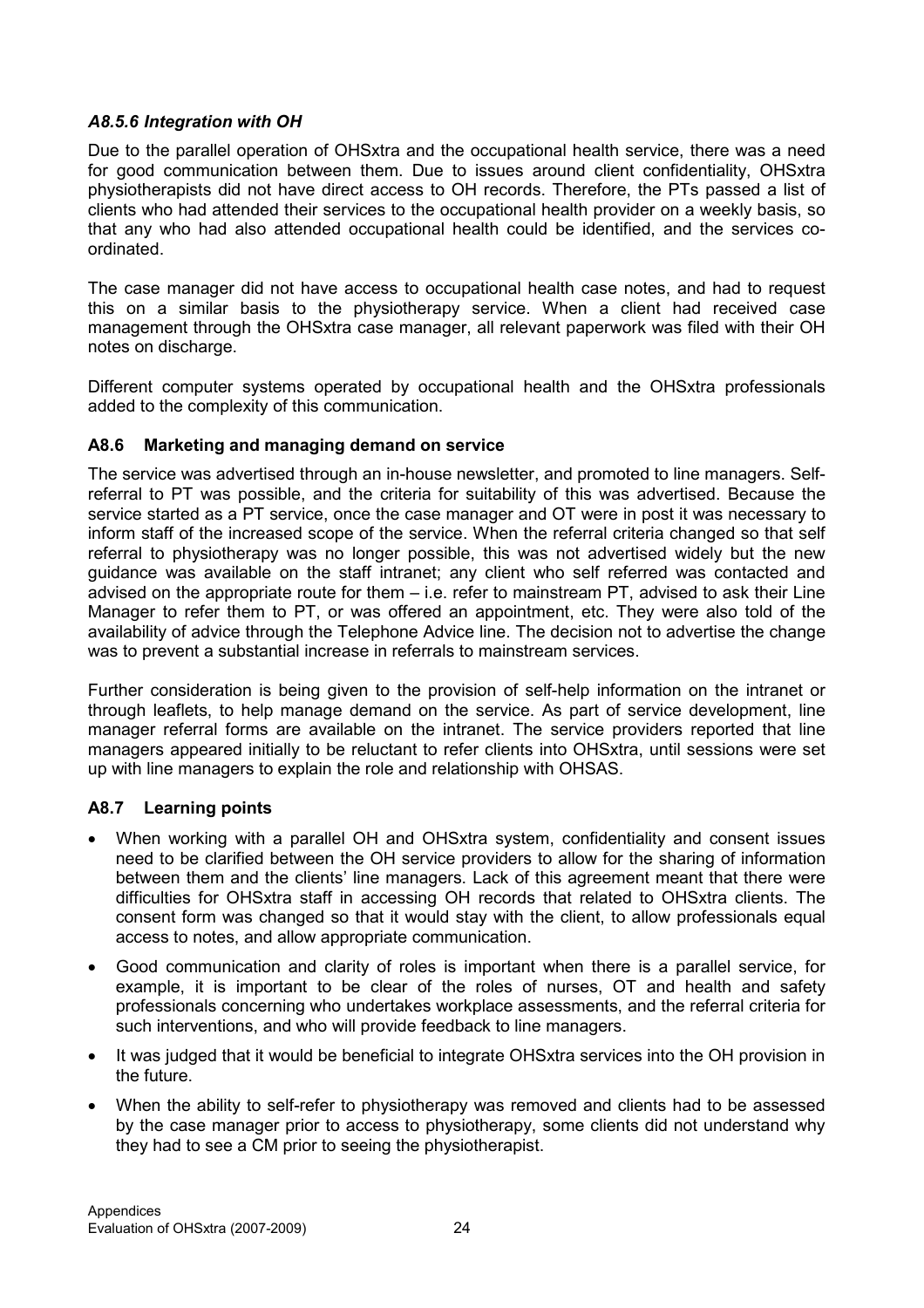- It was difficult to obtain discharge information from clients when this had to be done over the phone, as it was often difficult to contact them.
- If they were to start the programme again, staff involved believe that effective triaging should be undertaken to ensure direct PT is there for those that need it (to avoid bottlenecks) and that the CM role could be utilised more.
- Line managers didn't always understand the role of the OH physiotherapists, and wanted a client to be signed back to work by the OH service (which may not have been treating the client). This led to delays in some clients being able to return to work.
- The role of the OT and the case manager were not always well understood by clients.
- It is recognised that case management was only required for those who were struggling at work or off work (which was about 30% of clients); however, because the triage criteria were set so that everyone went through the case manager, the case manager had a high case load, and spent time collecting data, rather than following up clients who needed it.
- The OT did not have their own room, which on occasion made it difficult for client confidentiality.
- The case manager, PTs and OT were all based in different locations, which made communications more difficult. It is thought that ideally it would be better if they were all in the same location for at least part of the working week.
- There were some communication breakdowns, such that the PTs did not always know when a client had been referred to OT.
- Separate client records were kept by the PT, OT and CM and OH, which meant sharing of information did not happen as well as might have been beneficial. The case management records were stored in the client's occupational health file when the client was discharged. The PT and OT will be stored together with the OHSAS notes long term. Active notes are held within the PT/OT dept.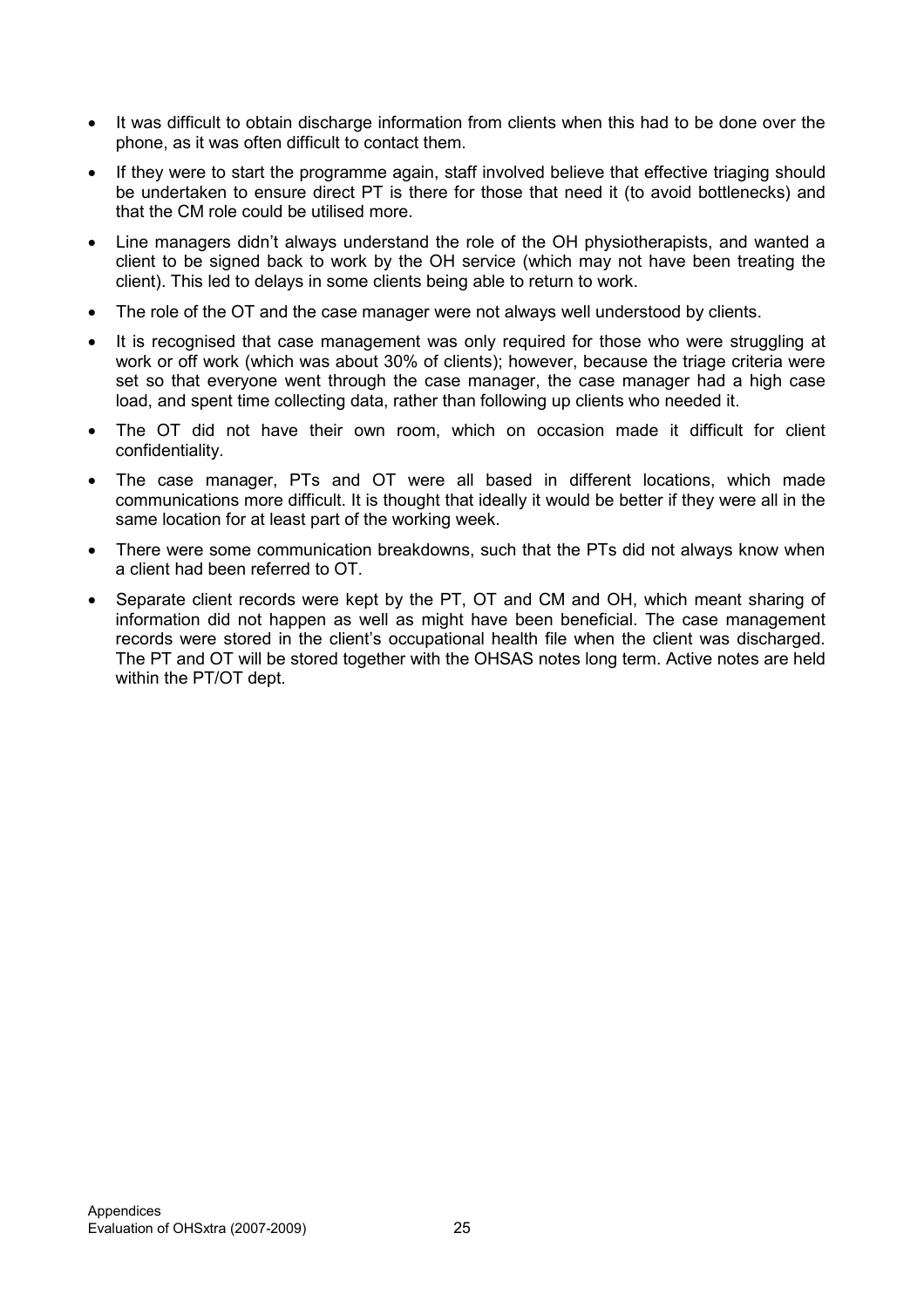### A9 NHS DUMFRIES AND GALLOWAY

### A9.1 About the Board

NHS Dumfries and Galloway employ approximately 5,000 staff. The Board covers a large rural area with one main town (Dumfries) where the Occupational Health Department is based.

### A9.2 Services provided prior to OHSxtra introduction

A comprehensive OH service was in place before OHSxtra, with OHN and OHP provision and 0.5 wte CBT (although the CBT had a 6 week waiting list). There was no provision for staff physiotherapy or Occupational Therapy (OT) services.

### A9.3 OHSxtra funding

OHSxtra funding was awarded for:

- 1 wte OHN (Band 5), whose appointment allowed senior OHNs to be released 0.5 wte to undertake case management
- 1 wte Physiotherapist (0.73 wte PT was provided)
- 1 wte CBT
- 0.5 wte Admin (1.0 wte Admin was provided).
- OT services purchased from NHS OTs as and when required

### A9.4 OHSxtra start date

OHSxtra was launched on 1<sup>st</sup> October 2008. Data were collected until mid February 2010.

### A9.5 Implementation group

An implementation group comprising of the OH Director, Senior OHNs, and OH Services Manager was convened to establish the model and procedures to be used and to ensure equity of service delivery across the large geographical area. Following the appointment of staff, an OHSxtra group meets on a monthly basis to review and monitor all operational aspects of the programme (not case issues).

### A9.6 Process

### A9.6.1 Referral

The referral process into Occupational Health has not changed with the introduction of OHSxtra. OHSxtra is fully integrated into existing OH provision; all clients entering the service are treated in the same way.

### A9.6.1.1 Management referrals

Referrals (received by e-mail or paper) are triaged by the OH Services Manager/Senior OHN and referred either to the OHP, Physiotherapist (PT) or to a senior OHN (to triage for CBT). The PT (for those with MSDs) and senior OHN (for those with common mental health problems) contact the client and undertake a more detailed telephone triage to determine appropriate action; advice is provided over the phone, if appropriate, or an appointment made for a therapy session. Where appropriate the OHP will refer directly to PT or CBT.

### A9.6.1.2 Self referrals

Clients' details are taken by an administrator who forwards them, as appropriate, to either the PT, OHN or where requested, arranges an appointment with the OHP. The PT or senior OHN carry out further telephone or one to one triage with the client to determine the appropriate course of action.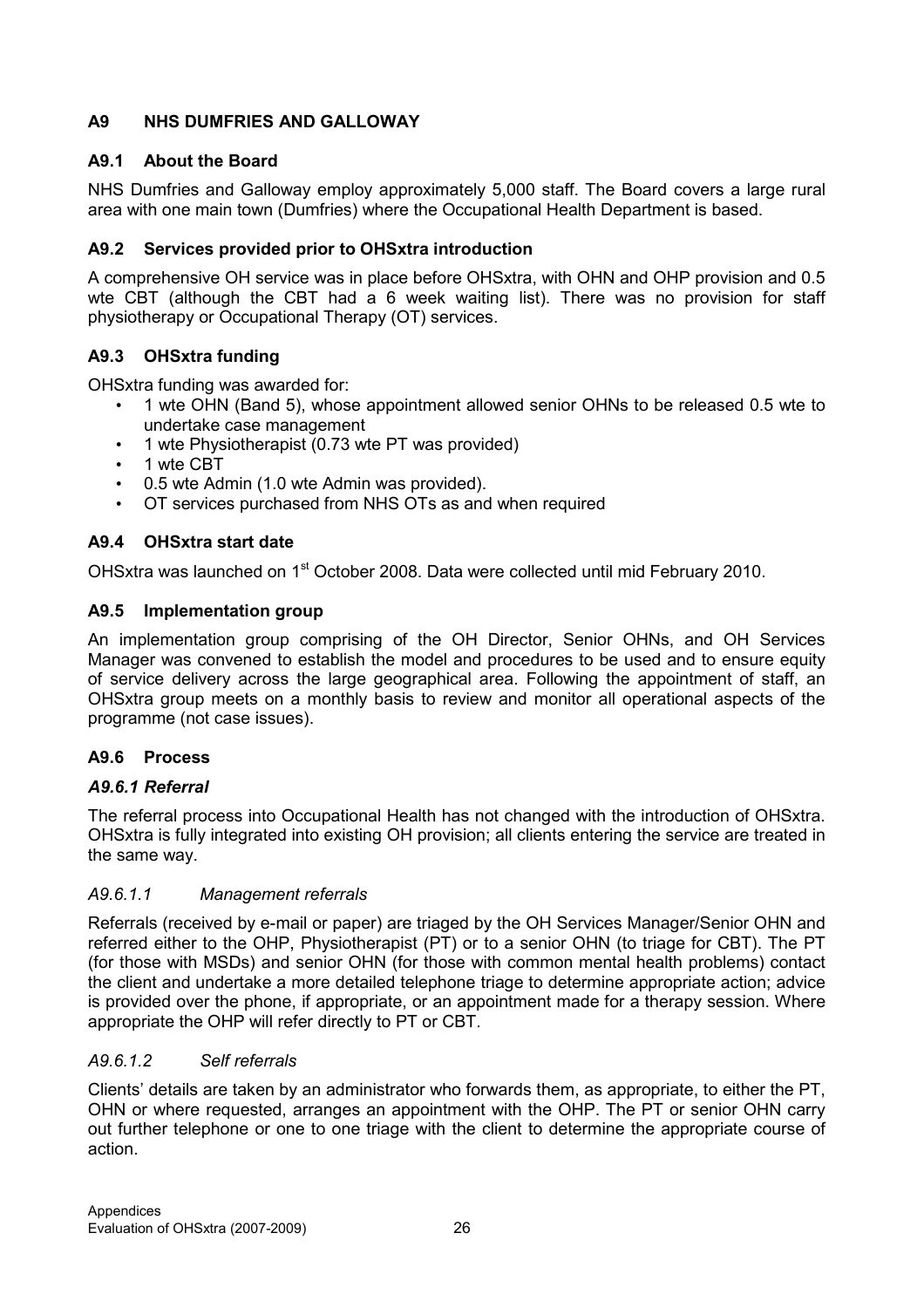#### A9.6.2 Case management

Case management is undertaken by the three specialist OHN practitioners and the OHPs. Although integrated into their role, dedicated sessions are also provided for face to face or telephone consultations. OHSxtra documentation is used electronically to facilitate feedback from the therapists to the case managers and OHP. The PT and CBT do not undertake case management; a client who is identified by a therapist as requiring case management is referred to the OHNs or OHPs for this.

Case review meetings, between each of the therapists and the case managers, are held to review clients' progress, as appropriate.

#### A9.6.3 Physiotherapy

The PT is based in the main Occupational Health Centre in Dumfries. Where required, staff are seen in outlying clinics but in most cases they are supported with advice over the phone, or by accessing the local NHS physiotherapy services with whom the appropriate arrangements are made.

#### A9.6.4 Psychological support

The main centre for CBT provision is Dumfries, but in order to provide equity of service to those remote from Dumfries, a CBT clinic is held in Stranraer every 2 weeks. The provision of a wte CBT therapist, in addition to the existing 0.5 wte has also facilitated the delivery of proactive interventions, mainly in the form of stress management and mindfulness training for employees and managers.

#### A9.6.5 Occupational Therapy

An OT is not directly employed as part of the OHSxtra team, but the services of an OT are purchased if required; this is on a relatively limited basis, partly because there are no vocational OTs in the area.

#### A9.7 Marketing

The extension of OH services with OHSxtra was promoted within the Board using the OHSxtra leaflets and posters. Information was targeted to clinical leads, managers and directors at health and safety meetings, staff governance and senior management meetings. OH provision and how the new intervention therapies could be accessed were discussed and managers reminded of how and when to refer into the system. This is an effective way of raising awareness of the programme.

Local GPs were also informed via mail shots to practice managers. They can identity patients who are NHS employees and who might benefit from the service.

#### A9.8 Demand on service

There had been an increasing demand on the OH service over the 4 years prior to the introduction of the OHSxtra service. A significant increase was seen in 2006/07 when the Board's Sickness Absence Policy was reviewed and re-launched.

Prior to OHSxtra, the demand on the CBT service had been high, with up to a 6 week waiting list. The provision of OHSxtra funding has reduced the CBT waiting list to 1-2 days for high priority cases, and 1- 2 weeks for routine cases.

The waiting time for PT is 3 days at best and 4 weeks at worst. The average waiting time for urgent cases is 3-10 days and for routine cases 1-4 weeks. All self referrals to PT are contacted within 3 working days by the PT. The NHS waiting time for PT in this area is 12-14 weeks.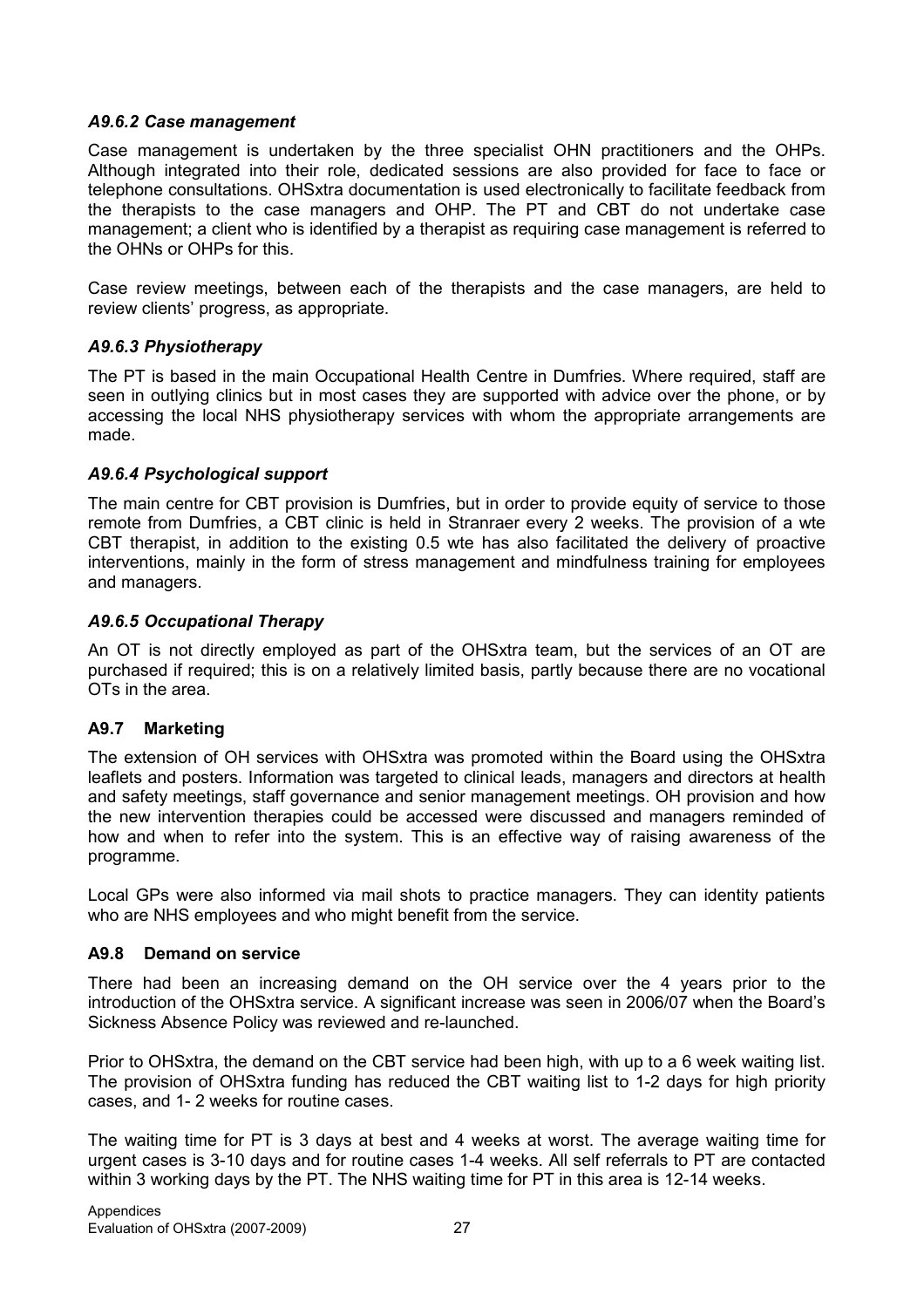### A9.10 Future funding

Funding is available until September 2010. The provision of recurring funding is currently being considered.

#### A9.11 Learning points

- Good administrative support is crucial for the effective operation of the programme
- That there are significant benefits to multidisciplinary working.
- Case management and general communication is undoubtedly facilitated by the integration of all OH and Safety services including the intervention therapies, conflict management and Moving and Handling services. This allows practitioners from a variety of disciplines to enter into clinical supervision and peer review with each other. This positively affects learning and development
- Providing dedicated time for the specialist practitioners to focus on case management is crucial to the success of the programme
- Evaluation of OHSxtra has shown positive feedback/comments from all service users.
- OH electronic workflow systems significantly assist in the sharing of information between therapists, OHNs and OHP.
- Case management is facilitated by the OH team all being based in one location, which assists with communication.
- Formal interaction with Management and Human Resources in the form of case reviews and case conferences has resulted in more effective multi-disciplinary case management. To date 159 case conferences and 70 case reviews have been carried out.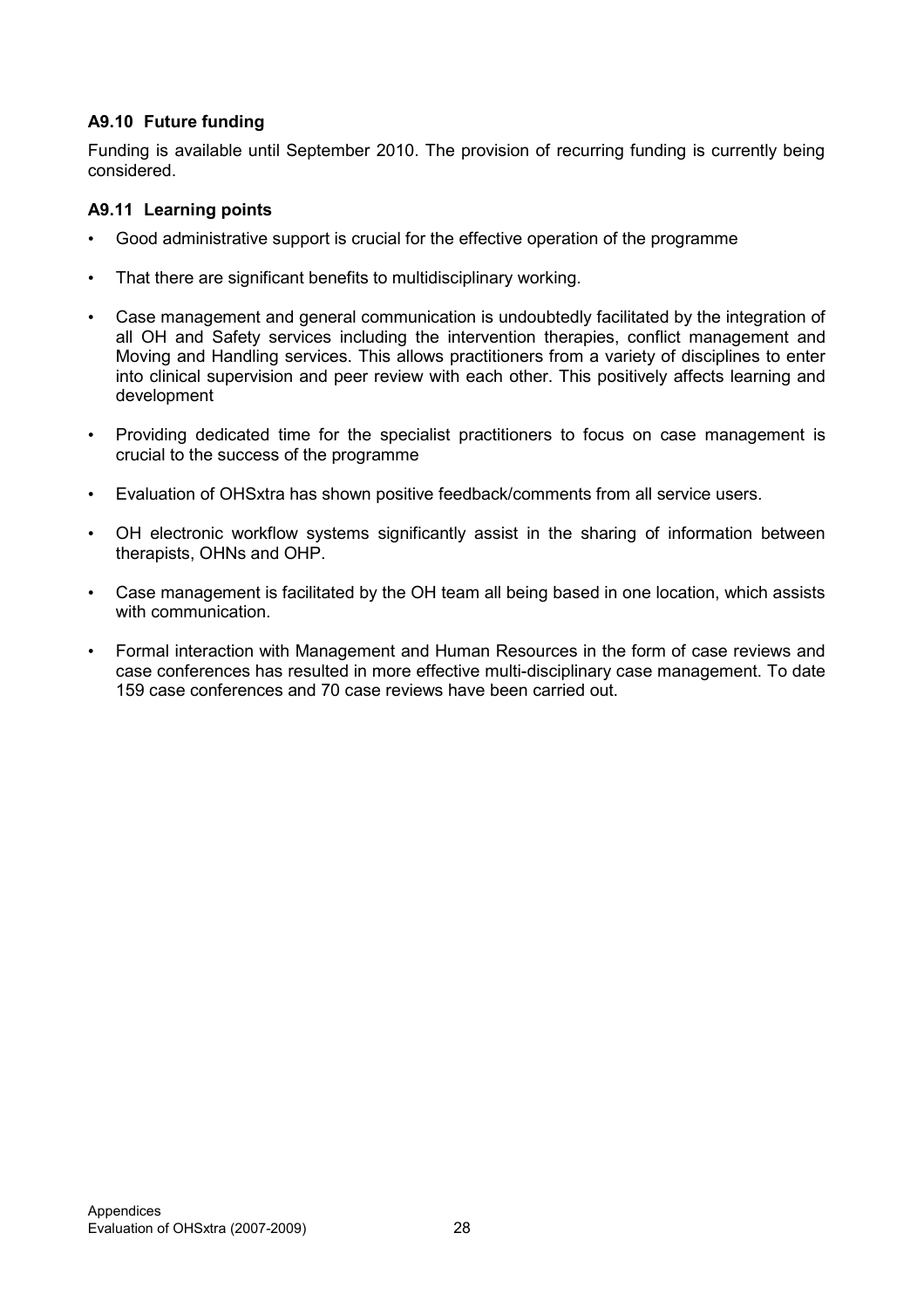### A10 NHS GOLDEN JUBILEE NATIONAL HOSPITAL

### A10.1 About the Board

The Board has approximately 1,400 employees (equating to 1301 wte posts). All staff work from one base, which provides hospital and hotel services.

### A10.2 Support provided prior to OHSxtra introduction

An OH service with two OHNs and sessional OHP was in place before OHSxtra. Occupational PT could be accessed via the NHS Rehabilitation department. An Employee Counselling Service was in place. Staff could access either of these through self referral or referral via OH.

### A10.3 OHSxtra funding

OHSxtra funding was awarded for:

- 1 wte Senior Occupational Health Nurse to provide CM services. In reality, the CM function was spread between the two Senior OHN.
- 0.25 wte Physiotherapy (PT)
- 0.2 wte CBT
- 0.5 wte Admin

#### A10.4 OHSxtra start date

The service started on 1<sup>st</sup> September 2008. Data were collected from mid January 2009 to the end of January 2010.

#### A10.5 Implementation group

A formal implementation group was not set up, but the team was small enough to enable good communications.

#### A10.6 Process

#### A10.6.1 Referral

The referral process into Occupational Health did not change with the introduction of OHSxtra. OHSxtra was fully integrated into existing OH provision; all clients entering the service were treated in the same way – no distinction was made with OHSxtra funded services.

Management referrals, sickness absence referrals and self referrals to OH were triaged by the OHNs. Clients could be referred to the OHP, OHN, PT or CBT.

Clients could self refer to physiotherapy, but had to be referred through OH to CBT.

#### A10.6.2 Case management

Case management was undertaken by the two senior OHNs, and was an approach already adopted prior to OHSxtra. OHSxtra funding allowed time to be dedicated to case management; each of the two OHNs had one day allocated per week to undertake case management, although other time could be made available during the week if this were required.

The case managers met with the physiotherapist regularly (every 2-3 weeks) to undertake case reviews. There was also good communication with the CBT therapist, concerning the progress of clients, and to allow review of the number of sessions required. The case managers met with HR on an as needed basis, and would also liaise with a client's case manager as required. They had good access to senior managers within the Board, and no problems with communications.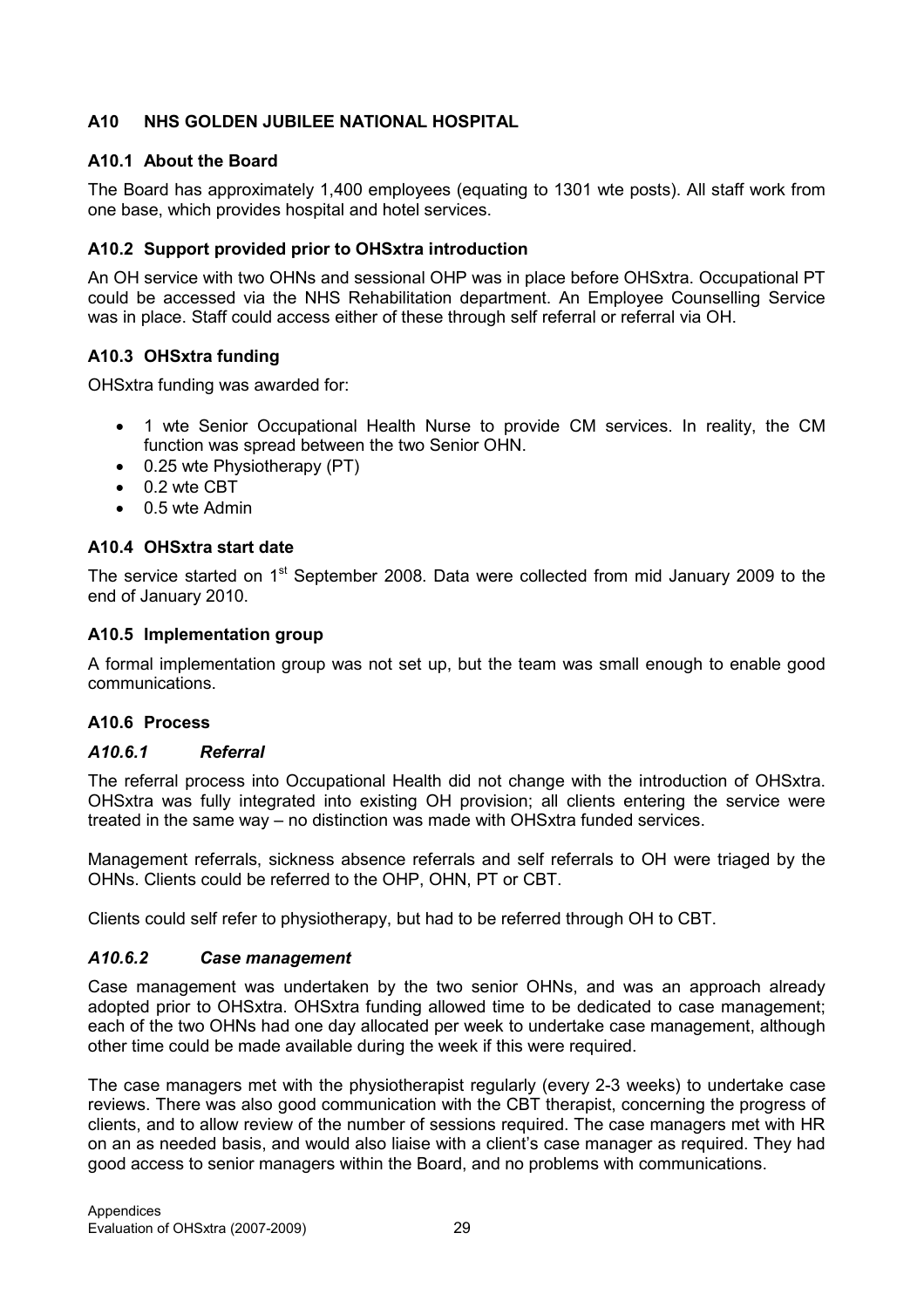### A10.6.3 Physiotherapy

The 0.25 wte PT post was provided on site. Staff were used to self referring into physiotherapy, and this continued to work well. All referrals to PT were seen face to face. The waiting time for PT was very short; urgent cases were seen within 24 hours and routine cases in less than 5 days, with 2-3 days being typical. The OHSxtra PT worked as part of a PT team, so if they were not available clients could still be seen by a PT. If a client was identified as needing case management they would be referred to the OHNs; this was seldom required.

### A10.6.4 Psychological support

All CBT referrals were made through OH. CBT was provided off site in Glasgow city centre. All CBT clients were offered a suitable appointment seen within a week of initial referral. The means of referral was for OH to identify a need for CBT with a client, and to provide them with the details of the therapist, requesting the client to arrange a suitable appointment time with the therapist. If the client had not done this within 24 hours of this recommendation, the therapist would contact the client to make the arrangement. The feedback from the therapist was also positive with all the referrals being relevant and challenging.

Some on-line support was also available that the OHNs could refer clients to.

### A10.6.5 Occupational Therapy

There was no demand for OT; the NHS OT department could have been used had it been required.

#### A10.7 Marketing

The addition to the OH service through OHSxtra was advertised through posters, pamphlets and cards on staff notice boards and distributed in each ward area and in the OH department waiting room. Every two months an article was also provided in the weekly staff bulletins. A stand was also provided in the main hospital corridor. It was also promoted at all senior management meetings, so that managers knew what was available and how to refer their staff to it.

A dedicated helpline was set up, but no use was made of this; employees appear to prefer to contact the OH service direct either as management or self referrals.

### A10.8 Demand on service

Prior to OHSxtra the self referral to PT and the employee counselling service were well established, and there were some challenges in staff taking up the similar services via OH. The demand was relatively easy to manage, as evidenced by short waiting lists for therapies.

#### A10.9 Future funding

The service has been seen as positive and worthwhile. The PT service will continue and it is hoped that the CBT service will also continue. It is likely that the dedicated time given to case management will be reduced, but it is intended that the approach will continue.

#### A10.10 Learning points

- The CBT support has been seen as very beneficial; it has helped those who have had longer standing problems return to work.
- The team had considered whether CBT could be provided by the OHNs, but it was clear that the time required for this would mean this was not practical.
- The service was affected by disruption due to the pandemic flu preparations from June  $-$ December 2009.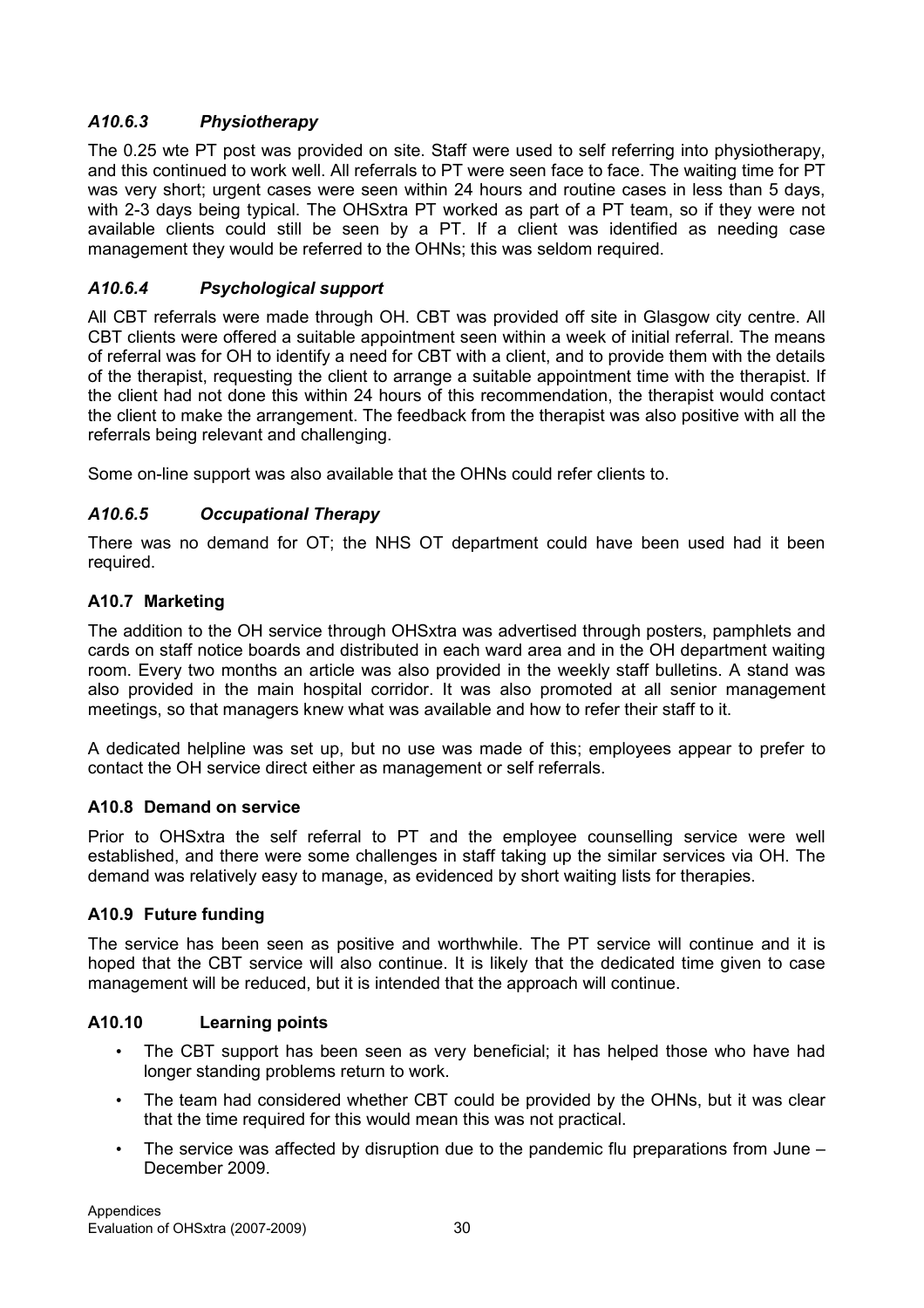### A11 NHS GREATER GLASGOW AND CLYDE

#### A11.1 About the Board

The Board has approximately 44,000 employees. The Board covers a large urban area. OHSxtra was delivered in four Board locations (three hospitals and one partnership), covering approximately 15,000 staff.

#### A11.2 Support provided prior to OHSxtra introduction

Prior to OHSxtra there were 10 OH departments across the Board, with OHN and OHP provision. Physiotherapy provision was available at 6 of these sites (equating to 4.9 wte physiotherapy staff). Clients could either self refer or be referred by OH into the physiotherapy service. Two of the Board locations selected for OHSxtra services (2 large hospitals) had not previously had access to the staff physiotherapy service.

No OT provision was available. An externally provided Employee Counselling Service was available that staff could self refer into. In addition, there were 0.6 wte counsellor and 0.4 wte clinical psychologist available for OH staff to refer clients to. The case management approach was familiar to OH staff.

#### A11.3 OHSxtra funding

OHSxtra funding was awarded for:

- 2 wte Physiotherapist
- 1 wte OT
- 2 wte Admin

#### A11.4 OHSxtra start date

OHSxtra was officially launched on  $5<sup>th</sup>$  January 2009. Data were collected from the end of October 2008 to the end of January 2010.

#### A11.5 Implementation group

The separate implementation group was not set up, but planning for the implementation of OHSxtra was integrated into the existing physiotherapy monthly meetings.

#### A11.6 Process

#### A11.6.1 Referral

A dedicated OHSxtra central point of contact (email or phone) was established, and clients could self refer or be referred by their manager. All OHSxtra clients were triaged by the senior physiotherapist. If a client presented with a stress-related issue they would be referred to an OHN. If a client presented with a musculoskeletal issue they were referred for physiotherapy. Clients could also self refer directly to the physiotherapy service at other sites.

#### A11.6.2 Case management

The case management approach was familiar to staff, and was undertaken by clinicians. Few physiotherapy clients needed case management; where this was required it was provided by the lead physiotherapist. Although it had been hoped that OHNs would also undertake case management, this didn't really happen due to staff shortages, and the number of changes that were occurring in the departments at the time.

Case conferences with HR would be undertaken as required.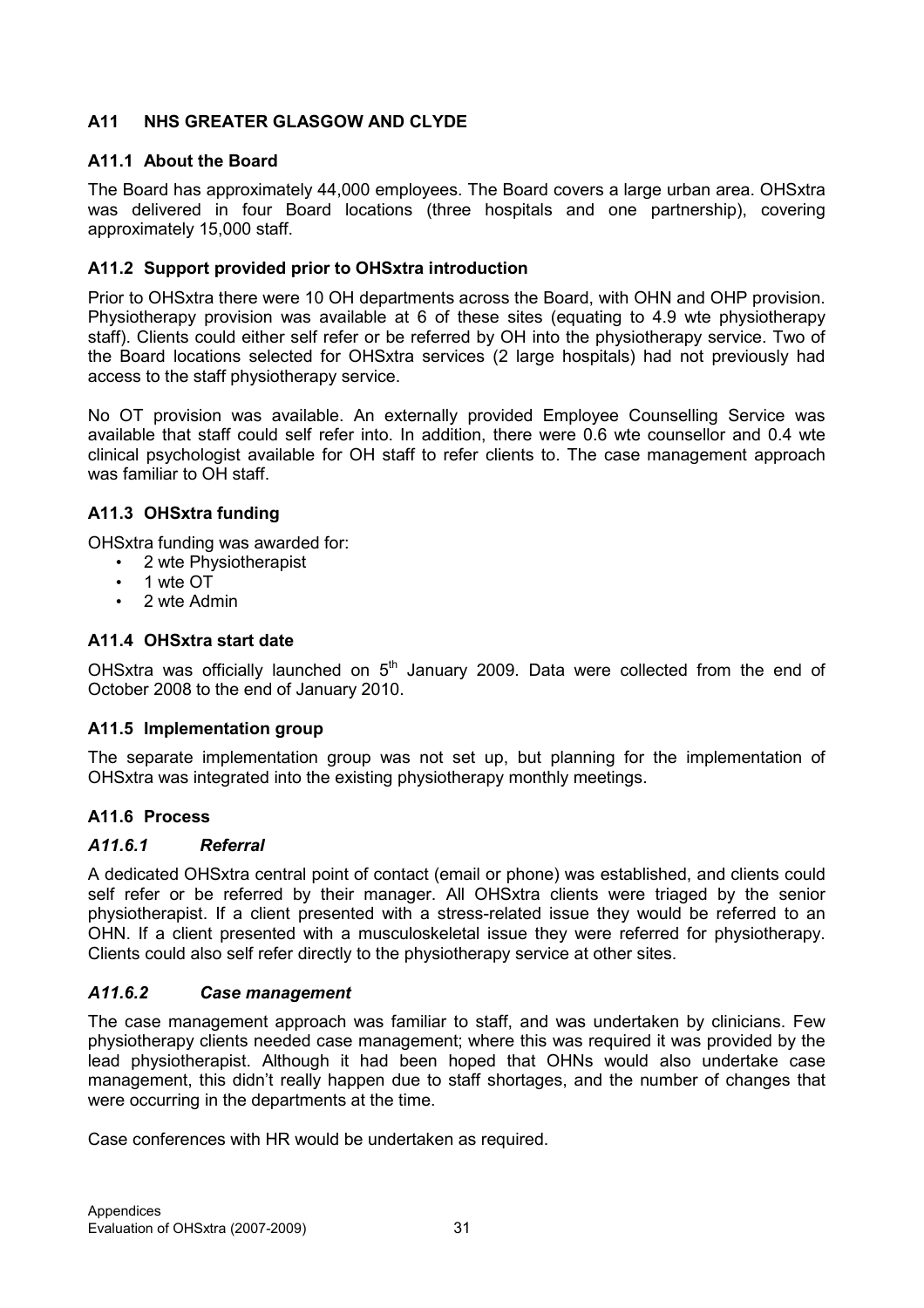### A11.6.3 Physiotherapy

On receipt of a physiotherapy referral the physiotherapist would phone the client and undertake telephone triage. Clients could be provided with advice, or given an appointment at one of the four centres. Physiotherapy staff could be moved between the centres to meet the demand. Urgent referrals were seen within 1 week, and routine referrals within 2-3 weeks. It is thought that this level of physiotherapy (2.0 wte) was about right for this number of staff.

### A11.6.4 Psychological support

Psychological support was not provided as part of OHSxtra, and clients could continue to self refer to the Employee Counselling Service.

#### A11.6.5 Occupational Therapy

An OT was recruited under OHSxtra. The Board had not previously had access to an OT. Referral to the OT was via the case managers, physiotherapists, OHN or OHPs. There were a relatively low number of referrals to OT. It is thought this was partly because that the role was not well understood by other clinical staff who could have been making referrals to OT.

#### A11.7 Marketing

An OHSxtra telephone helpline was set up, separately from the usual OH referral routes. This was advertised on the internet (and was regularly presented as a 'hot topic' on the home page), via leaflets and posters at the participating sites.

#### A11.8 Demand on service

The demand on the PT service was reasonable, although some locations had a greater demand on the service than others. It was possible to move staff between locations to meet this demand. The waiting time for urgent cases was approximately a week, and for routine cases was up to 3 weeks.

There was a low uptake of OT services, and the demand was easily met within the capacity of the service.

### A11.9 Future funding

The PT services have received funding for a second year. The provision of funding a second year of OT services is currently being considered. Funding for the OT post was not secured for the second year; the OT is still in post but has been put on redeployment list.

#### A11.10 Learning points

- It is planned that the different OH departments within the Board will be amalgamated into a central hub for delivering OH services across the Board. There will be satellite clinics (within Out Patient Departments) to deliver some OH services (including PT), but clients will also be able to attend clinical sessions within the OH hub. It is thought that this will help with efficiency of service delivery. There will be one telephone number for access to OH services, with routing options for clients to speak to the most appropriate person for advice, triage or appointment.
- It would have been helpful to hold a training day for all occupational health staff to ensure they all understood the different competencies, particularly that of OT.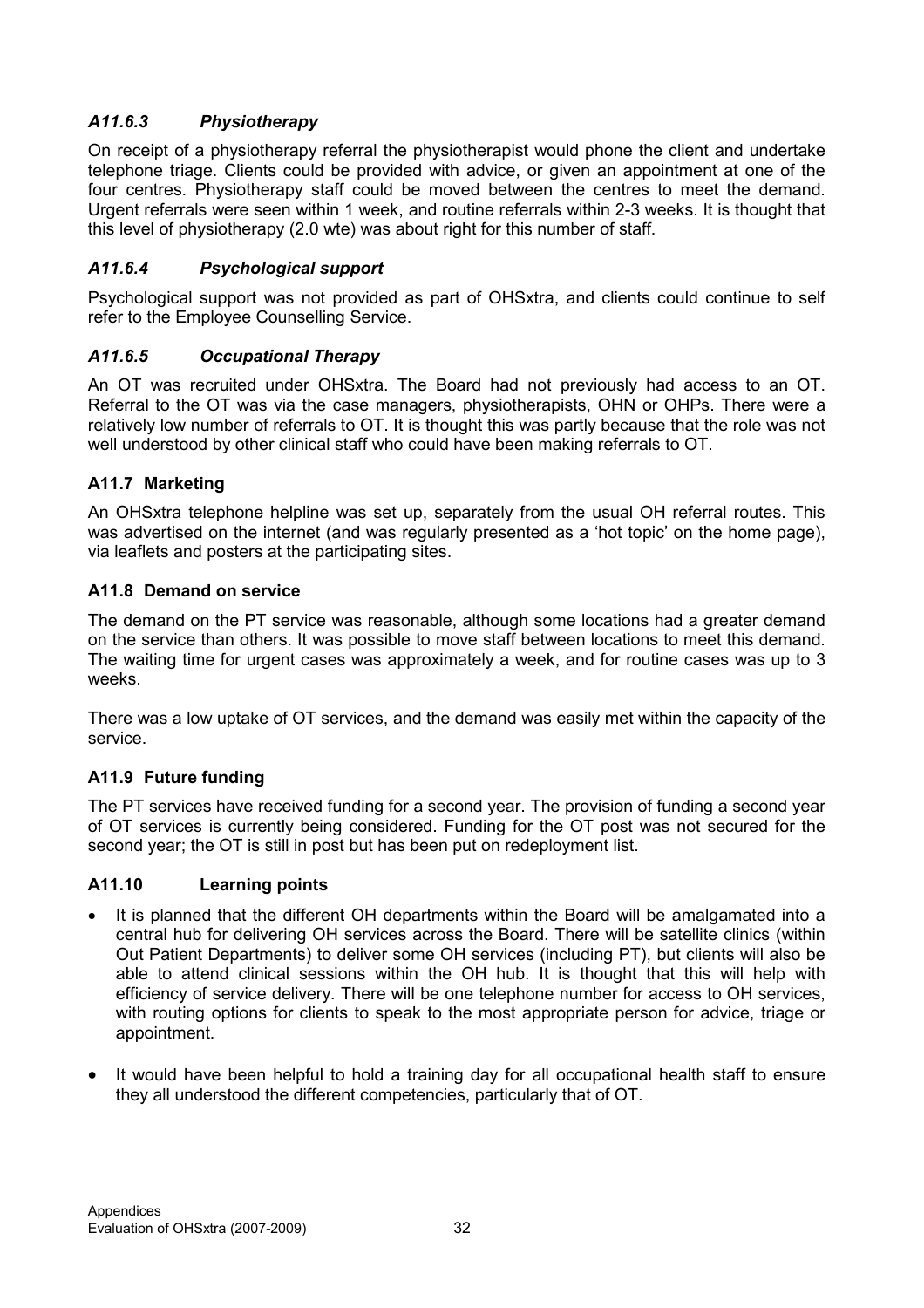### A12 NHS LOTHIAN

### A12.1 About the Board

NHS Lothian employs approximately 29,000 staff. OHSxtra was delivered in the West Lothian area only, which employs approximately 4,350 staff.

### A12.2 Support provided prior to OHSxtra introduction

A fast track occupational health physiotherapy service was in place in all other parts of the Board prior to OHSxtra, but not in West Lothian. There was no OT provision in West Lothian. Some counselling (0.4 wte) was provided in West Lothian.

### A12.3 OHSxtra funding

OHSxtra funding was awarded for:

- 0.6 wte clinical staff to undertake case management
- 2.2 wte physiotherapists
- 0.2 wte occupational therapist
- 1.0 wte counsellor
- 1.4 wte admin

### A12.4 OHSxtra start date

OHSxtra was launched on the 1<sup>st</sup> January 2009.

#### A12.5 Implementation group

An implementation group was established which met monthly for approximately 18 months. This involved all clinicians (physiotherapists, the occupational therapist, counsellor and administrator, with occasional input from the OHNs and OHP).

### A12.6 Process

#### A12.6.1 Referral

Clients entered into OHSxtra via self referral. As well as being able to self refer to Occupational Health, clients could self refer to physiotherapy or counselling. Management referrals into Occupational Health were not considered OHSxtra clients.

#### A12.6.2 Case management

Case management was undertaken by the clinician primarily involved in the case (physiotherapist, OHP or OHN). The Occupational Therapist could become the client's case manager if they no longer needed physiotherapy (or other) input.

Case conferences with clinicians and Human Resources were arranged as required.

### A12.6.3 Physiotherapy

The OHSxtra physiotherapists' office was based in the Occupational Health clinical area, which facilitated good communication between the team and helped the service to be well integrated. Physiotherapy treatment was usually delivered in the hospital Physiotherapy department, but could be undertaken in the Occupational Health Department.

### A12.6.4 Psychological support

The counsellor has a separate clinical area away from the Occupational Health department. Only clients who had self referred into the programme were considered to be OHSxtra clients. For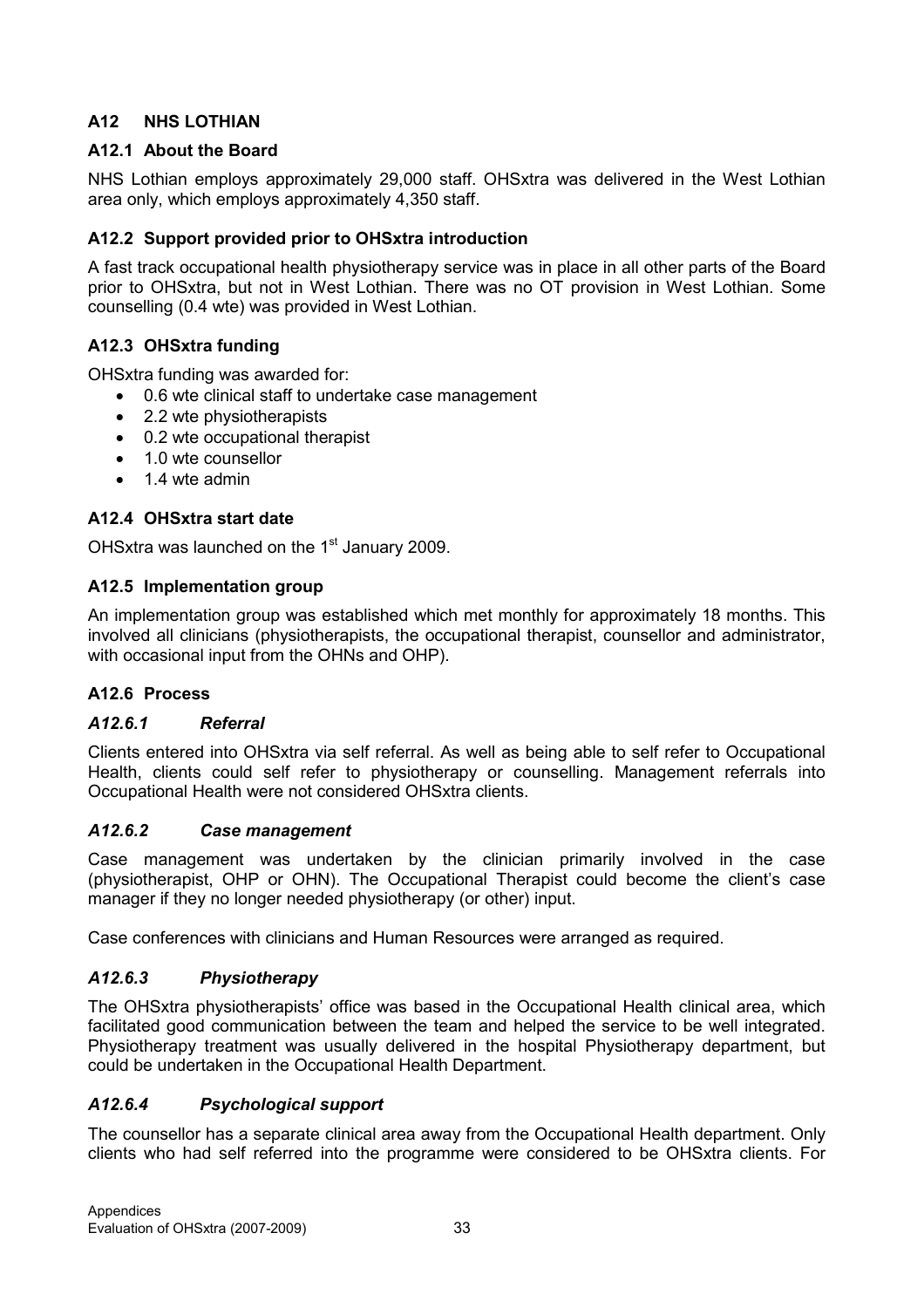confidentiality reasons, information was not passed to Occupational Health or the client's manager about any clients seen by the counsellor.

### A12.6.5 Occupational Therapy

Occupational Therapy was available at the West Lothian site, but detailed assessments were undertaken at the Edinburgh base.

#### A12.7 Marketing

All staff received an email concerning the service. It was also promoted at management meetings. There was information on the intranet concerning it, and posters were also used.

#### A12.8 Demand on service

There was a quick uptake of the physiotherapy service. The demand for Occupational Therapy was low, and due to this, the OT provided services to the whole of NHS Lothian. The waiting times were low for both physiotherapy and occupational therapy. It is thought that the level of physiotherapy provision was about right for the number of staff; it allowed sufficient time to undertake case management and worksite assessments when required.

There is now 1 wte Counsellor for the West Lothian site. This is thought to be appropriate for the number of staff it serves. Waiting times are short for this service (less than a week for urgent cases, and 1-2 weeks as standard).

#### A12.9 Future funding

Future funding of the service is not yet confirmed. They would like to continue all services at the same level.

#### A12.10 Learning points

- It was helpful to have clinical staff based at one site; this was found to facilitate communication between the team.
- The paperwork associated with OHSxtra was found to be daunting. It introduced a significant administrative element to the service.
- With hindsight, it would have been useful to discuss more fully the services that the OT could offer, to ensure that this element of the service could be made full use of.
- The management of the OT was shared between the Occupational Health and Occupational Therapy departments. It would have been better to have had one manager for the OT.
- It would have been beneficial to have had appropriate links between counselling and the rest of the OH team concerning any work-related issues for clients, as this would have helped with case management.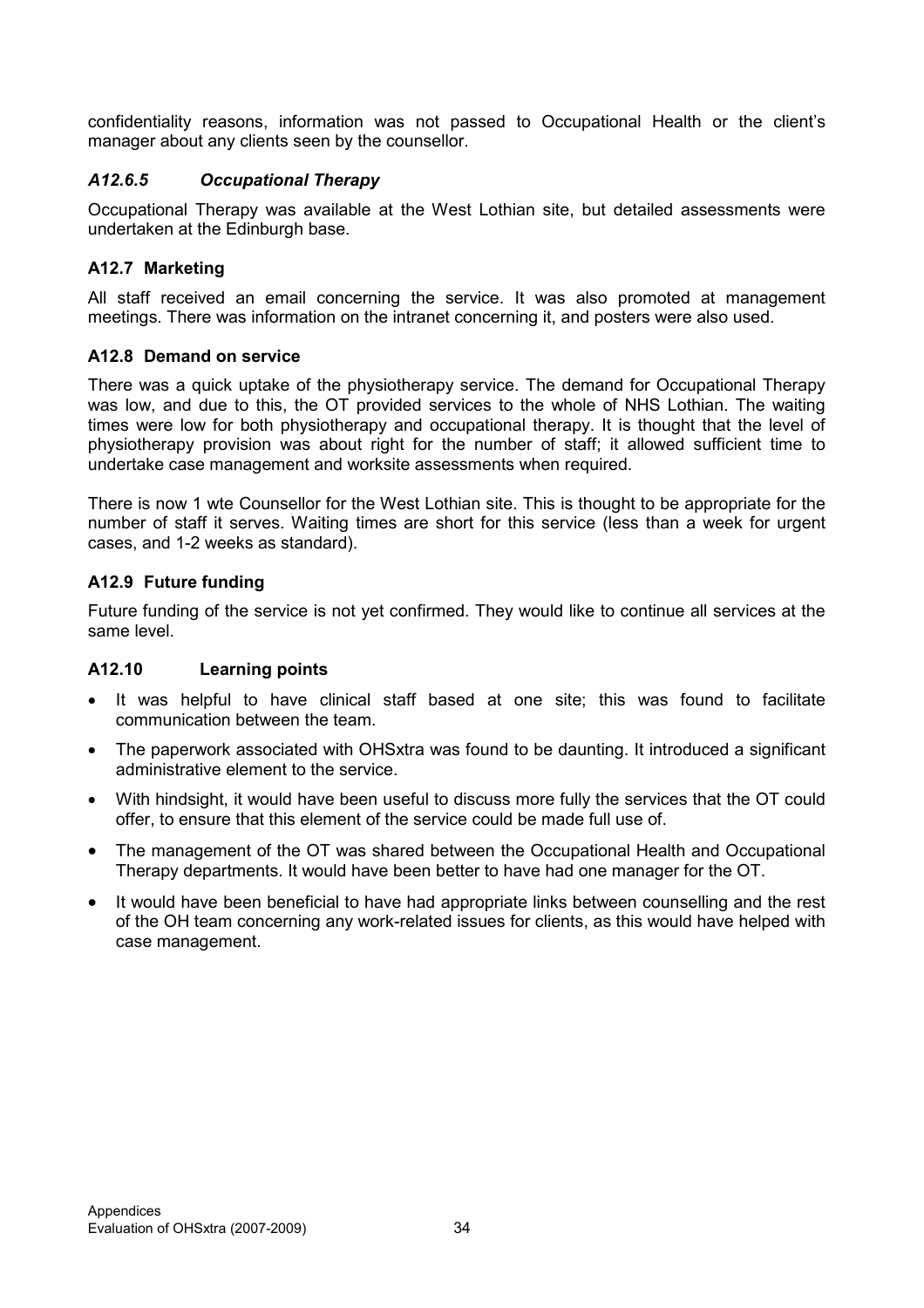### A13 NHS NATIONAL SERVICES SCOTLAND

#### A13.1 About the Board

The Board employs 3,500 staff, based at 24 sites across Scotland. Most employees are based in the larger Scottish cities (Edinburgh, Glasgow, Aberdeen, Inverness, Dundee). National Services Scotland provides a range of support services to the NHS, including the Blood Transfusion Service.

### A13.2 Support provided prior to OHSxtra introduction

A traditional Occupational Health service was provided prior to OHSxtra funding. The Board has Service Level Agreements (SLA's) with NHS OH departments across Scotland to provide these services. Physiotherapy provision was available via Occupational Health in Edinburgh, but not in other locations.

#### A13.3 OHSxtra funding

OHSxtra funding was awarded for:

- 1.2 wte Case managers (to enable cover for when the case manager may be absent)
- Physiotherapy, Occupational Therapy and Counselling services to be purchased
- Admin time

#### A13.4 OHSxtra start date

OHSxtra was launched in September 2009. The launch of the service was delayed partly due to the length of time it took to establish SLAs with all the different service providers nationally.

#### A13.5 Implementation group

A formal implementation group was not set up, but the process was implemented by a small group from within the Healthy Working Lives team who communicated regularly. They met with the Occupational Health service providers at the main centres initially, and as required during the programme.

#### A13.6 Process

#### A13.6.1 Referral

Only management referrals are received by OHSxtra. Clients can still self refer into their local Occupational Health department, who may advise the client to ask their manager to refer them into OHSxtra if appropriate.

All management referrals are sent by email to a secure mailbox. Referrals are triaged by the case manager / OHA and those requiring case management are assessed by the case manager.

#### A13.6.2 Case management

The service supports a dedicated case manager, who undertakes all case management by phone. The initial assessment is undertaken over the phone, and if appropriate, clients are referred for treatment. The case manager receives feedback from the service providers concerning the clients' progress, and continues to support the client by phone, as appropriate.

Depending on the SLA, if a client requires provision of a service, the case manager can either refer directly to the service provider, or refers the client to the local Occupational Health department. Service providers send a copy of client appointment letters to the case manager.

The case manager supports the client, with phone calls at appropriate points, and discharge when the client is ready.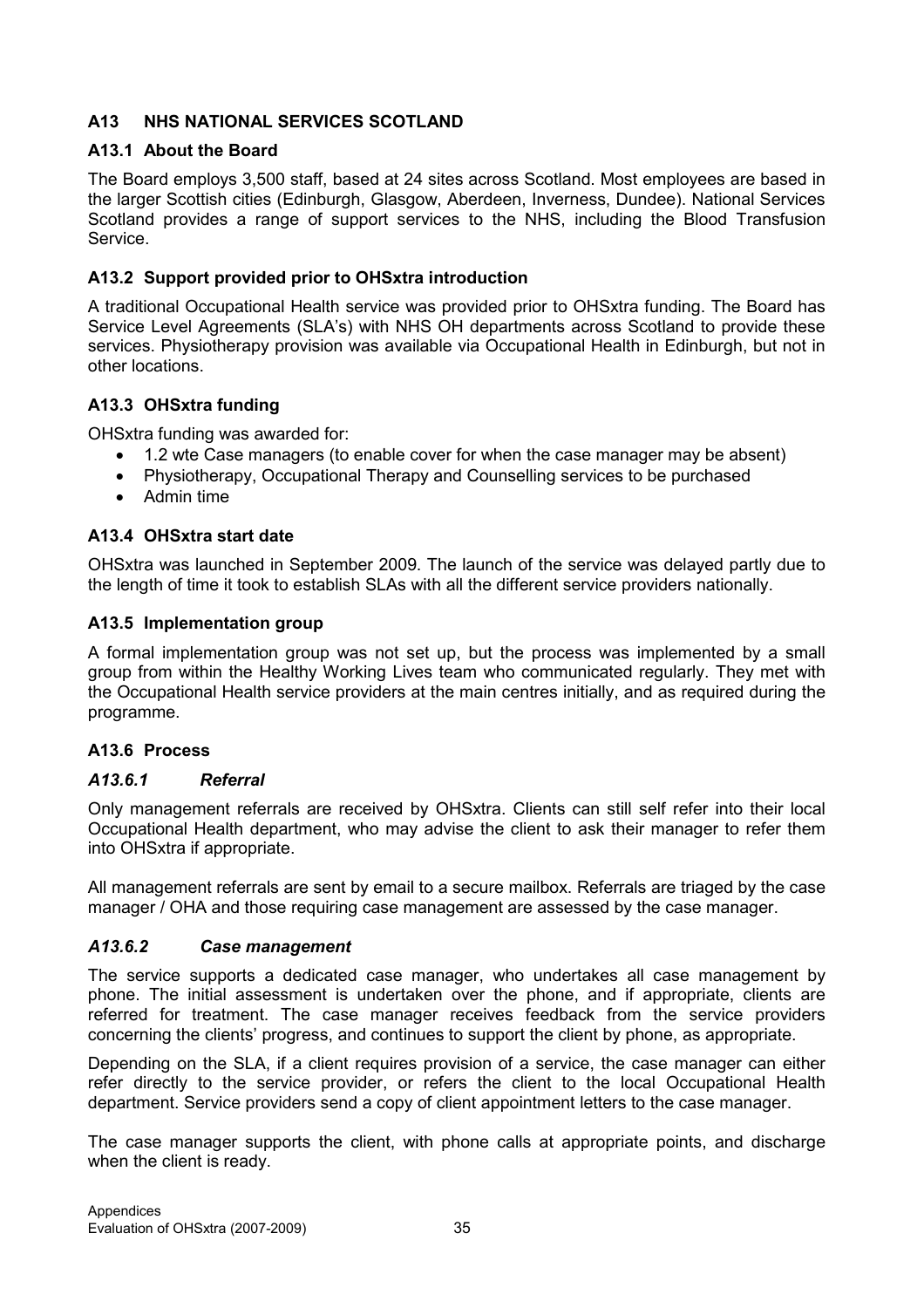### A13.6.3 Physiotherapy

Physiotherapy is delivered by different service providers in different regions. Many of them are providing OHSxtra services to their own staff, and are familiar with the approach.

### A13.6.4 Psychological support

Staff have access to an Employee Counselling Service (self referral). If a management referral requires psychological support, they would be referred by the case manager to the ECS, and would receive progress reports on the client. However, because clients can also self refer into the service, there have not been a large number of management referrals requiring psychological support. If a client self referred into the ECS service, and were identified by the counsellor as potentially requiring case management, the client would be advised to ask their manager to refer them into OHSxtra.

#### A13.6.5 Occupational Therapy

Occupational therapy is available if required, through the SLAs.

#### A13.7 Marketing

Information about the project was presented at senior management meetings, and information cascaded from here to line managers. There were articles in the Boards' newsletter, and information on the Healthy Working Lives intranet page (with Q+A's, and the referral forms). OHSxtra leaflets and posters were also used.

#### A13.8 Demand on service

The demand on the service has been steady, and there has not been a need to manage the demand.

#### A13.9 Future funding

The Board is keen to incorporate the OHSxtra approach into its Occupational Health department, and to continue with the case management model. Future funding is currently unresolved.

#### A13.10 Learning points

- Electronic communications are more successful and efficient than paper based communications.
- It is thought that there might have been benefit in further promoting the service directly via face to face meetings with all staff.
- The service was initially promoted by geographical area rather than by Divisions, meaning that during the initial few months staff within same Divisions didn't all have access to the service. It was then changed to be promoted by Division.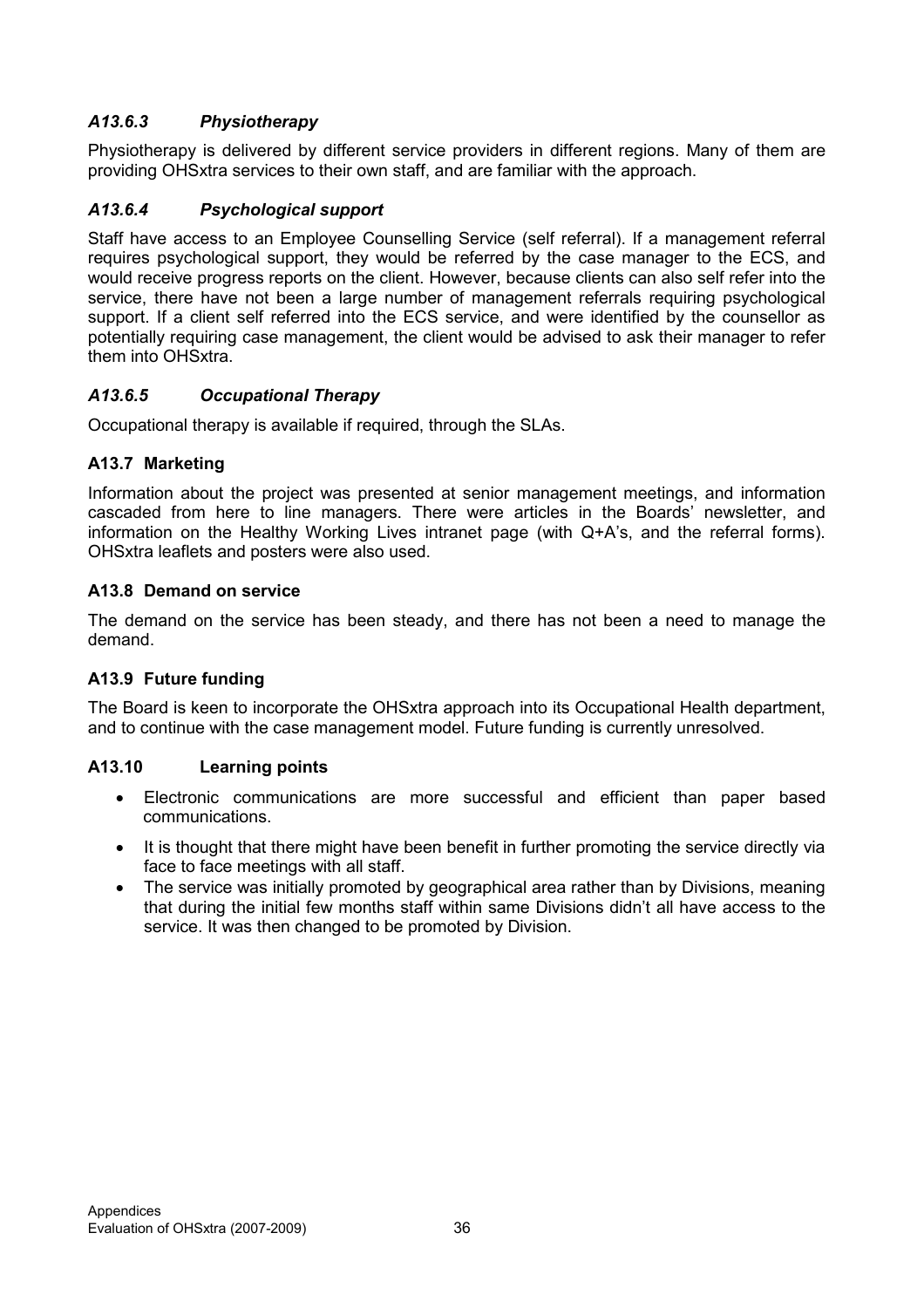### A14 NHS ORKNEY

#### A14.1 About the Board

The Board has 640 employees. It covers a rural island population, with one hospital in the main town, and rural clinics.

#### A14.2 Services provided prior to OHSxtra introduction

Prior to OHSxtra the OH team comprised a senior nurse, and a staff nurse. Sessional OHP support was provided approximately 2 sessions per month. The OH team is based off-site from the main hospital, but in the main town of Kirkwall.

Staff were able to self-refer into the NHS physiotherapy outpatient department. This route continued to be available during OHSxtra. Prior to OHSxtra, the Physiotherapist provided ergonomic assessments and Functional Capacity Evaluations. OT support was available through the NHS outpatients if required.

CBT is provided by a mental health team member and was available to support staff prior to OHSxtra. Access to this was via the OH service. Approximately 2 sessions per month of CBT were provided, and this was sufficient to meet the demand. During the course of OHSxtra counselling has also been provided (paid for through endowment funding) for 1-2 sessions per week.

#### A14.3 OHSxtra funding

OHSxtra funding was awarded for:

- 0.2 wte case manager to be undertaken by a staff nurse
- 0.2 wte physiotherapist
- 0.1 wte CBT therapist
- 0.2 wte admin
- Functional Capacity Evaluation tools

Unfortunately, OHSxtra funding did not reach the department, however the service was funded by the OH department.

#### A14.4 OHSxtra start date

OHSxtra was launched on 1<sup>st</sup> November 2008, with data being collected to the end of November 2009.

#### A14.5 Implementation group

An implementation group was set up, which involved the project lead, case manager, and physiotherapist and CBT provider. Regular meetings were held; these evolved from issues concerning the implementation of the programme to review cases as appropriate. Due to changes in staff, case review is now undertaken in regular OH team meetings.

#### A14.6 Process

#### A14.6.1 Referral

Entry into OH was via management referral or self referral. Clients would be triaged, and if appropriate referred on to physiotherapy or CBT / counselling services. Reports would be received from the service provider, and the client would be managed through their return to work or work retention.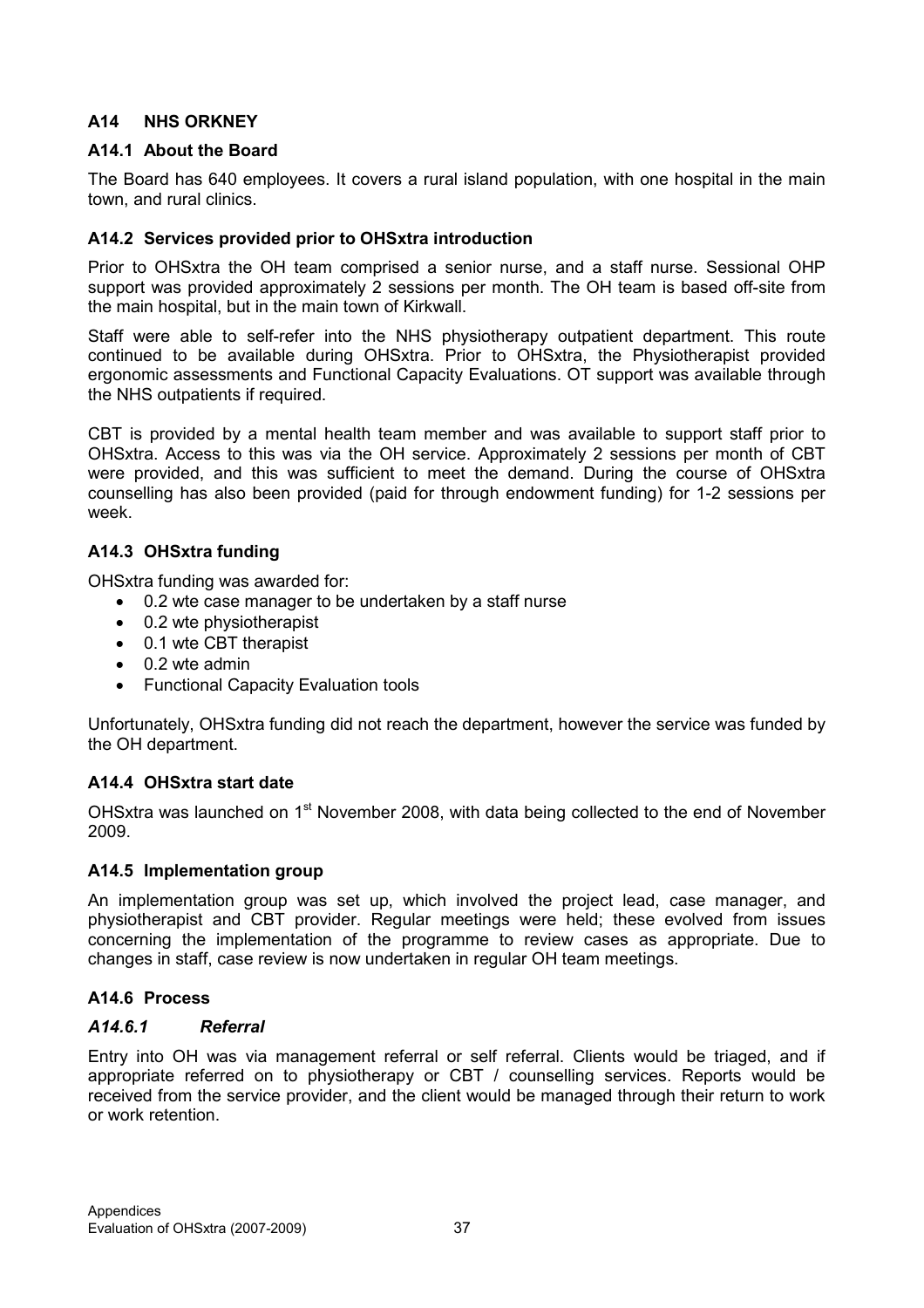### A14.6.2 Case management

Case management was undertaken by a staff nurse (employed through the bank, but exclusively into OH). Her hours varied from 1-4 days per week.

### A14.6.3 Physiotherapy

No extra dedicated time for OHSxtra clients was provided, but any staff referrals into PT were seen in the usual way (usually within 24-48 hours). There is a perception that there was an increase in demand on the service. Any self referrals into physiotherapy that required case management would have been passed to OH for this. In practice, this was not required. The PT was provided in the main hospital.

### A14.6.4 Psychological support

Any client requiring psychological support would be referred for this through the OH department. Progress reports would be received back.

### A14.6.5 Occupational Therapy

Ergonomic and Functional Capacity Evaluations were undertaken by the Physiotherapist. Occupational therapy was available via the NHS outpatients service if required.

### A14.7 Marketing

To avoid overwhelming the service it was not advertised widely to staff members, but was to managers. Leaflets about the service were provided at the Head of Departments meetings to encourage managers to refer their staff to the service if appropriate.

### A14.8 Demand on service

The demand on the service was steady over the 12 months of data collection. The staffing levels were flexible (the case manager was a Bank Staff member, and could provide extra hours as required), which allowed the client demand to be met in a timely way.

### A14.9 Future

The service will continue to be delivered in this way. Funding has not been provided from the Board, but the OH department will cover the cost.

### A14.10 Learning points

The paper work was found to be quite time consuming to complete, but also very helpful to the clinical staff in managing clients and documenting support.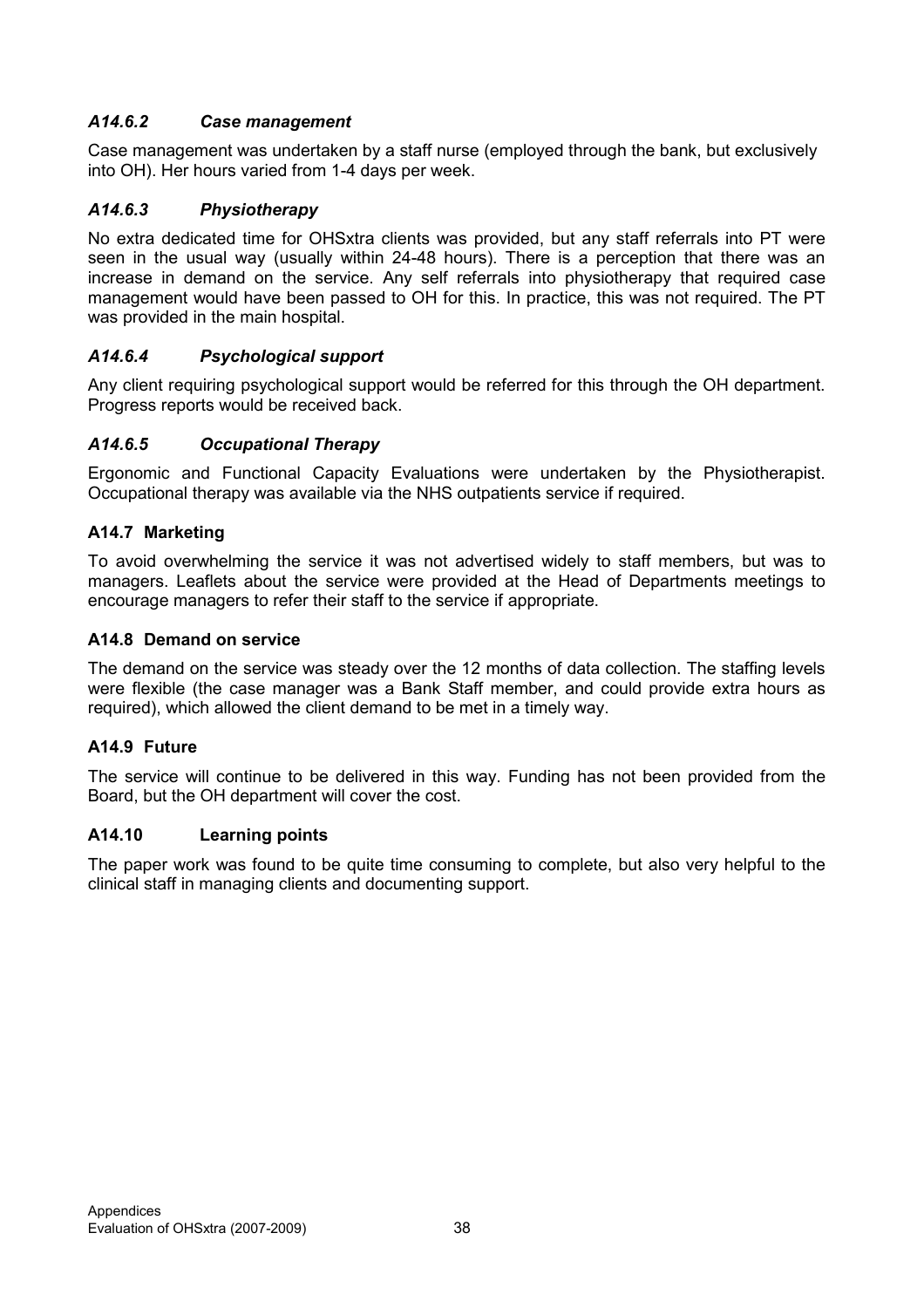### A15 NHS SHETLAND

### A15.1 About the Board

The Board has approximately 560 employees and 140 Bank Staff. The Board covers an island area with one main town (Lerwick) where the occupational health department is based.

### A15.2 Services provided prior to OHSxtra introduction

An OH service with OHNs and sessional OHP was in place before OHSxtra. No physiotherapy, CBT or OT was available, although referral into the NHS services for physiotherapy and OT was possible in exceptional circumstances. Counselling had to be accessed via the GP.

### A15.3 OHSxtra funding

OHSxtra funding was awarded for:

- 1 wte Senior Occupational Health Nurse to provide CM services. In reality, the CM function was spread between the Senior OHN and 0.8 wte Staff Nurse post (shared by 2 staff nurses).
- 0.5 wte Physiotherapy
- 0.4 wte Psychological support
- 0.2 wte Admin

### A15.4 OHSxtra start date

The OHSxtra programme was launched on 1<sup>st</sup> November 2008. Data were collected to the end of December 2010.

#### A15.5 Implementation group

A formal implementation group was not set up, but the team was small enough to enable good communications.

#### A15.6 Process

#### A15.6.1 Referral

The referral process into Occupational Health did not change with the introduction of OHSxtra. OHSxtra was fully integrated into existing OH provision; all clients entering the service were treated in the same way – no distinction was made with OHSxtra funded services.

Management referrals (received by email or paper) are triaged by the OHNs and referred either to the OHP, physiotherapy or may be seen by an OHN, and if appropriate referred to counselling.

Clients could self refer to physiotherapy or to OH; some self referral to counselling occurred, but most referrals to counselling were through OH. A self referral to OH would be triaged to determine appropriate support.

#### A15.6.2 Case management

Case management was undertaken by the OHNs. It was an approach already adopted prior to OHSxtra. Unfortunately due to a small department and unexpected work demands (swine flu), limited time was available for case management.

### A15.6.3 Physiotherapy

The 0.5 wte physiotherapy post was supplied by 2 physiotherapists. They were based in Lerwick and undertook most clinical work there. NHS Community physiotherapists were used if appropriate for staff based in remote locations. Self referral worked well, and the waiting times for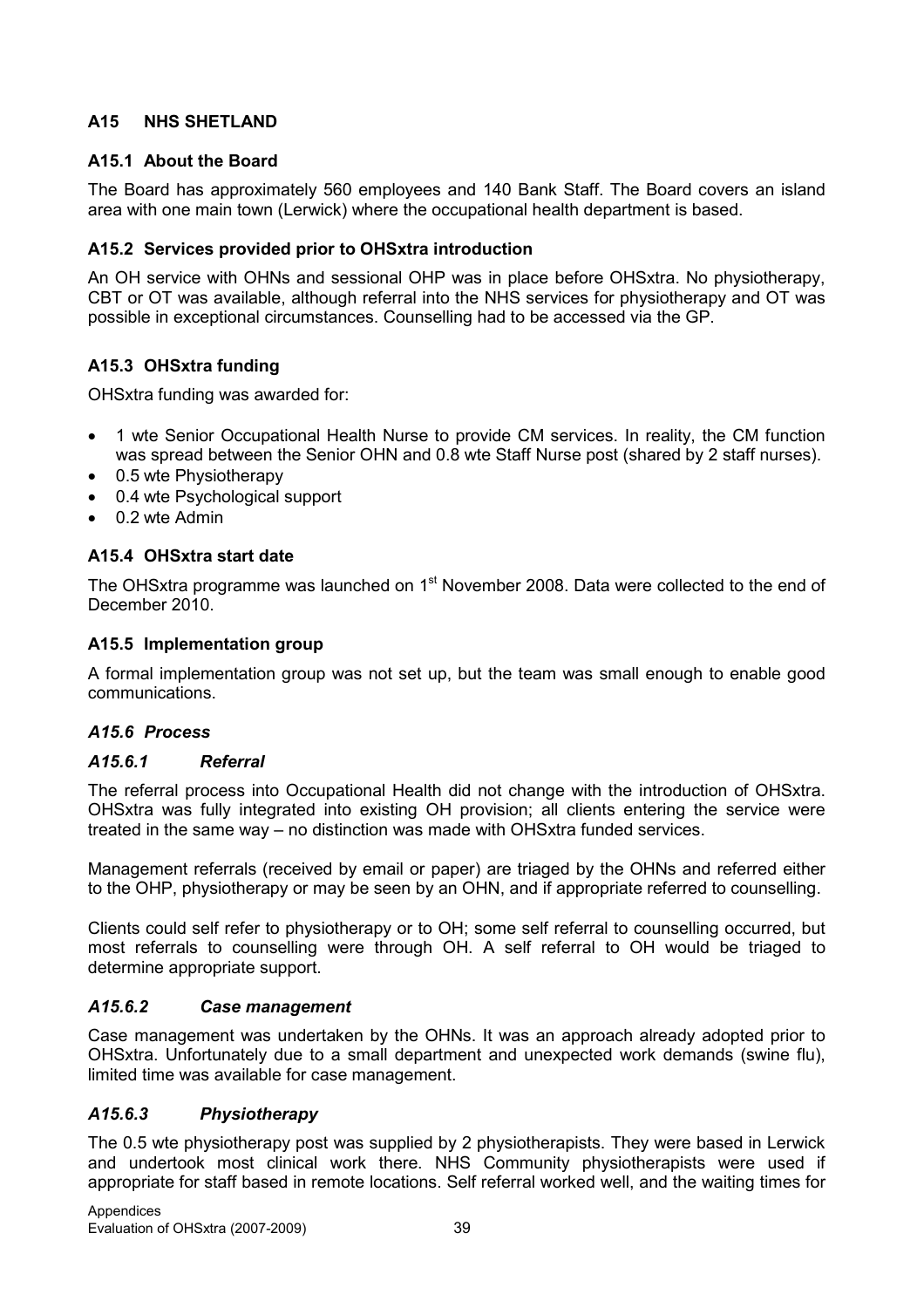physiotherapy were short; clients were typically seen within a week. If a client was identified as needing case management they would be referred to the OHNs; this was seldom required. Core stability classes were also offered.

### A15.6.4 Psychological support

Counselling was provided from Lerwick. Although the Board had sought a CBT therapist, it was not possible to recruit to that post, and counselling was provided instead. The waiting time for counselling through the programme was 2 - 4 weeks. The NHS waiting time for counselling was 5 months during that period. If a client was identified as needing case management they would be referred to the OHNs; the fact that most counselling referrals had occurred through the OHNs assisted in case management.

The existing mental health team offered CBT through the Living Life programme (via telephone / computer). Mental Health Nurses, Occupational Health Nurses and Counsellors had all been trained in REBT methods.

### A15.6.5 Occupational Therapy

The demand for OT was low, and it was difficult to obtain appropriate OT support; the local NHS OT colleagues did not have a strong vocational focus.

### A15.7 Marketing

The service was advertised on the intranet, and communications were issued to managers concerning it. It was also raised at the Local Partnership Forum meetings.

### A15.8 Demand on service

It is thought that there was adequate physiotherapy support to meet the demand. However, with a 4 week waiting list, it is thought that further counselling support would have been beneficial.

### A15.9 Future funding

Service will continue as it is to 1 April 2010. We are currently in discussions to determine the level of service that can be sustained from within current teams for financial year 2010/11.

### A15.10 Learning points

- It is important to plan for the implementation of an extension to a service such as this.
- Time needs to be made available for conducting case management.
- It was beneficial for the CMs to have regular contact meetings with physiotherapy and counselling services.
- The service has been well received and the benefits appreciated by the OH staff and clients who have gone through the service.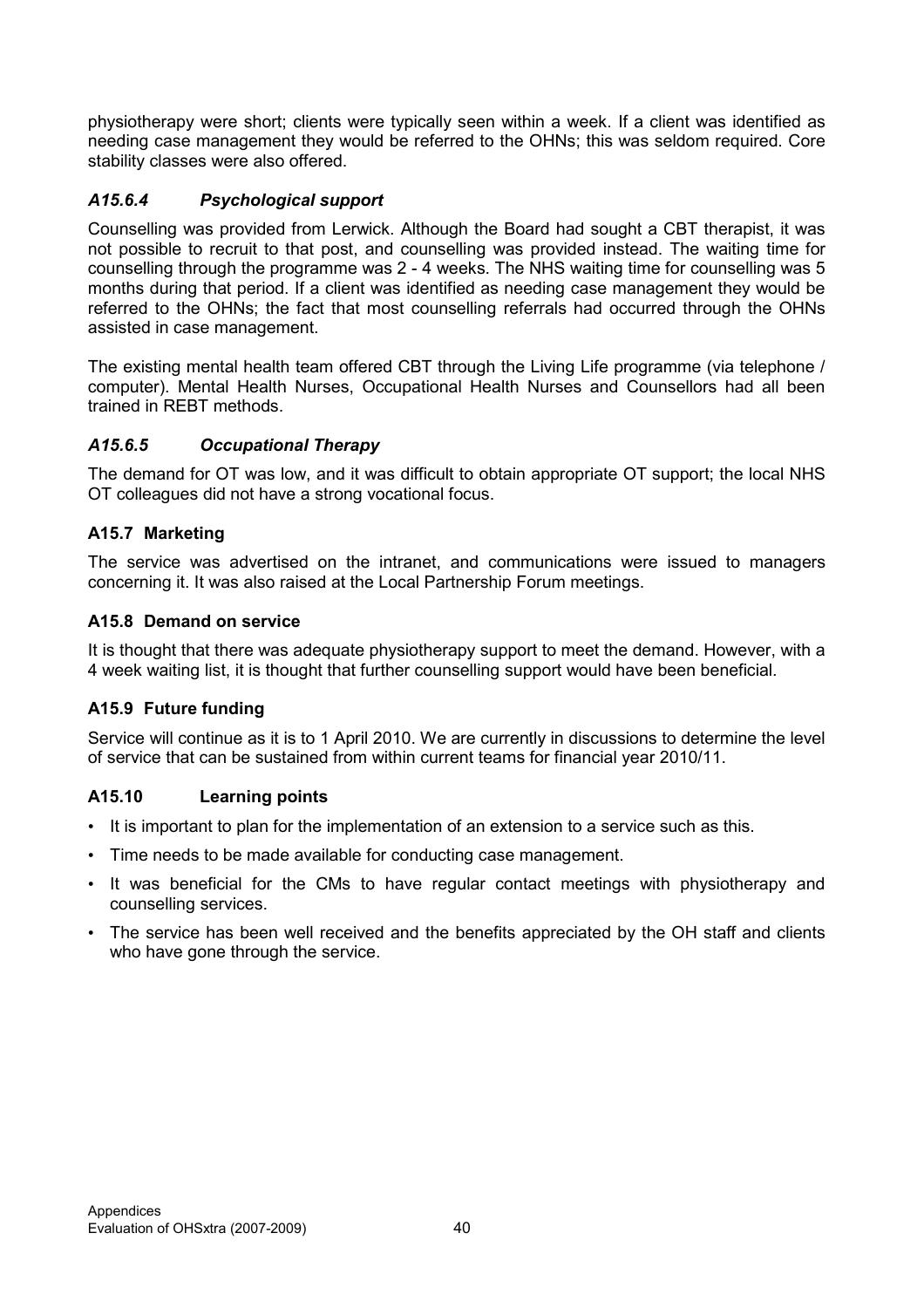### A16 NHS WESTERN ISLES

#### A16.1 About the Board

The Board has approximately 1,100 employees. It covers a rural island population, with one hospital in the main town, and rural clinics.

#### A16.2 Services provided prior to OHSxtra introduction

Prior to OHSxtra the OH team comprised a wte OH nurse, and wte administrator (who also undertakes some health surveillance). Sessional OHP support was provided approximately 1 session per month. The OH team is based at the main hospital.

If required, OH could refer staff to the NHS physiotherapy outpatient department. This route continued to be available during OHSxtra. Self referral to physiotherapy was not possible prior to OHSxtra. During the course of OHSxtra, and as part of a separate initiative, self referral (of the public and NHS staff) into physiotherapy was introduced; clients were assessed at their drop in appointment, and offered further appointments if required. However, this route was slower than access to the NHS physiotherapy via OH under OHSxtra, so NHS staff were encouraged to access physiotherapy via OH.

No counselling or CBT was provided prior to OHSxtra.

Prior to OHSxtra, OH could refer staff to the NHS OT outpatient department if required. This route continued to be available during OHSxtra. Self referral to OT was not possible.

#### A16.3 OHSxtra funding

OHSxtra funding was awarded for:

- 0.2 wte case management (to be undertaken by the moving and handling co-ordinator)
- 0.5 wte Physiotherapist
- 0.1 wte OT
- 0.2 wte Counsellor
- 0.2 wte Admin

#### A16.4 OHSxtra start date

The programme was launched on 1<sup>st</sup> December 2008, and data were collected to the end of February 2010.

#### A16.5 Implementation group

An implementation group was not set up due to the small size of the Board. OHSxtra was integrated into the existing OH service provision.

#### A16.6 Process

#### A16.6.1 Referral

Entry into OH was via management referral or self referral. Clients would be triaged, and if appropriate referred on to physiotherapy or CBT / counselling services. Reports would be received from the service provider, and the client would be managed through their return to work or work retention.

#### A16.6.2 Case management

In practice, case management was undertaken by the Occupational Health Nurse, who had previously been undertaking case management. Information concerning the progress of the client would be provided by the service providers to facilitate case management.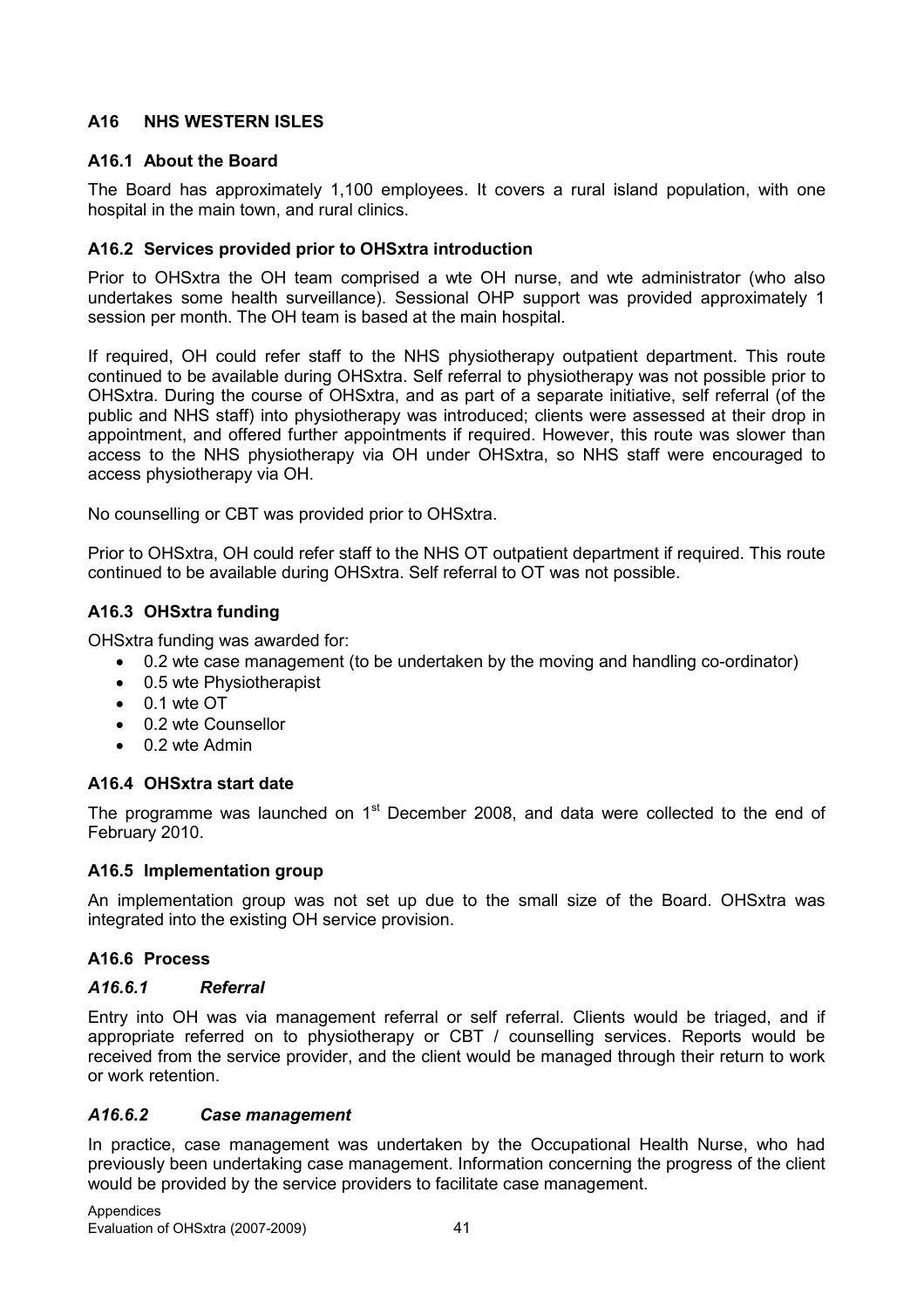### A16.6.3 Physiotherapy

No extra dedicated time for OHSxtra clients was provided, but any staff referrals into the NHS physiotherapy service would be prioritised over the drop in service.

### A16.6.4 Psychological support

Any client requiring psychological support would be referred for this through the OH department. Counselling was introduced, and CBT was available within the OH team. The counsellor would manage their own cases, but would provide OH with progress reports.

#### A16.6.5 Occupational Therapy

Occupational therapy was available via the NHS outpatient service. In practice, this was not required.

#### A16.6 Marketing

Managers were told about the service and provided with a flow chart to assist them in decisions on the appropriate support for their staff members. OHSxtra was integrated into the attendance management programme. The service was not widely advertised to staff members in order to manage the demand on the service.

#### A16.7 Demand on service

The demand on the service was modest, and could be managed by the OH team. The service was provided in the main centre; staff in the more rural areas did not really benefit from the service.

#### A16.8 Future

The department will continue to work in the way that was adopted throughout OHSxtra, which was similar to that used prior to OHSxtra.

#### A16.9 Learning points

- The programme helped the team to identify the multiple skills within the staff team. They have re-structured the work within the team to maximise the use of staff skills.
- The use of electronic records for OH data would have helped the department; this was provided in early 2010.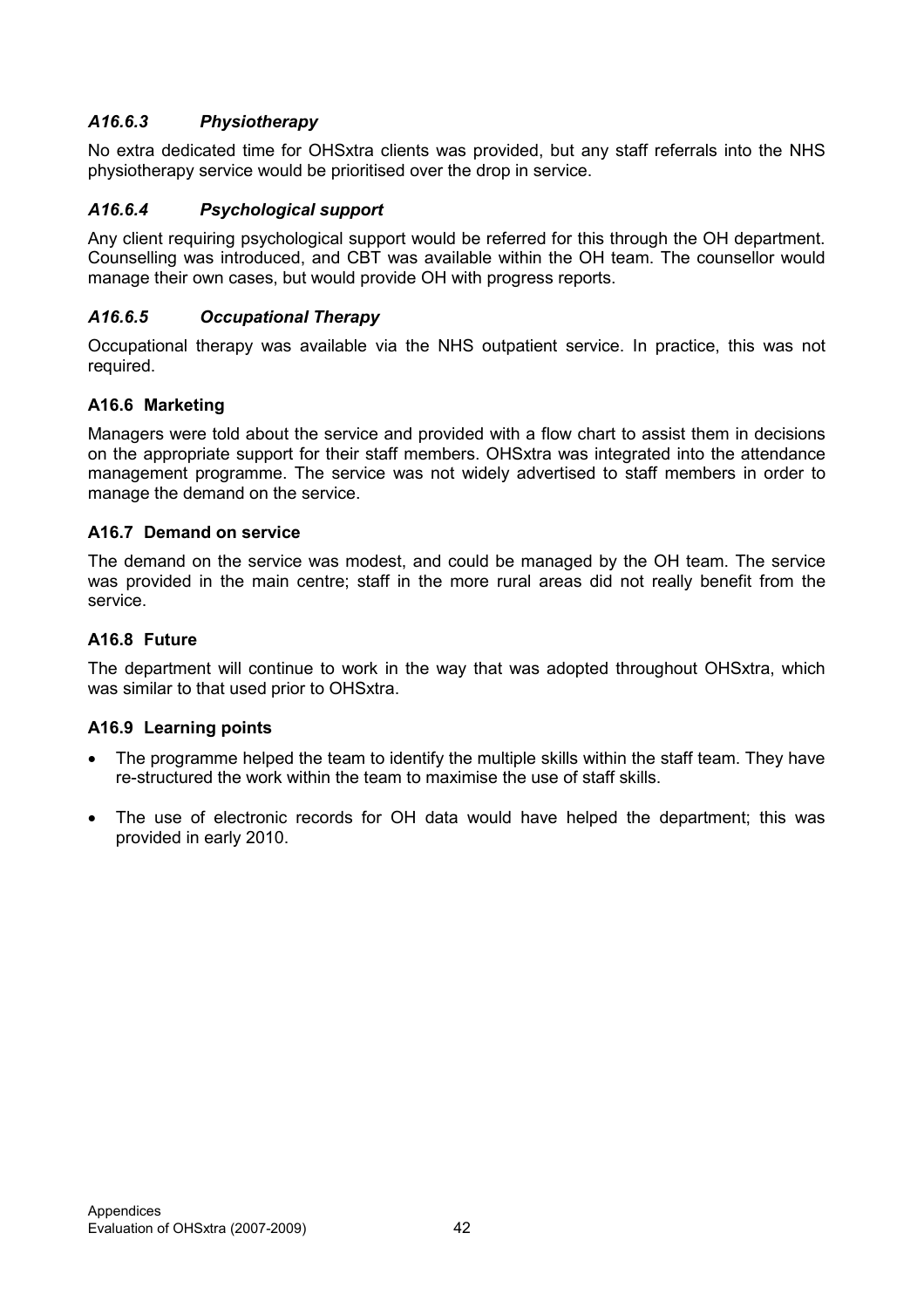### APPENDIX 2: Boards' reflection on practice

This Appendix summarises the Board's reflection on OHSxtra at the time of the final OHSxtra project meeting (June 2010). Boards were asked to consider three questions, concerning the benefits and changes arising through OHSxtra and the challenges that the Occupational Health Departments face.

### 1. What do you feel your OH department / team gained through OHSxtra?

| AA        | Occupational Therapy was provided as a new service, and has been found to be very<br>beneficial, particularly in helping clients return to work (e.g. through the provision of work<br>aids). OT also provided support for staff experiencing mental health problems,<br>meaning this service was enhanced.                                                                                                         |
|-----------|---------------------------------------------------------------------------------------------------------------------------------------------------------------------------------------------------------------------------------------------------------------------------------------------------------------------------------------------------------------------------------------------------------------------|
|           | The OHSxtra physiotherapist was additional to the existing team of physiotherapists, and<br>dealt with the more complex/ work related cases. Through this, self-help material for staff<br>with musculoskeletal problems was created for OH and then rolled out for use by<br>the general physiotherapy service.                                                                                                    |
|           | The whole occupational health team learnt through the programme, and OHSxtra led to the<br>extension of integrated care; it helped with the evolution of a service that better promoted<br>multi-disciplinary team working. It provided a more complete service from assessment<br>though to appropriate intervention or advice, with appropriate clinical skills working<br>together and learning from each other. |
| <b>BD</b> | NHS Borders already had a counselling and Physio service so OHSxtra did not<br>dramatically alter the service composition. However the appointment of further therapists<br>did bolster the service provision and thus reduce waiting times. The web-based "Beating<br>the blues" programme was introduced as a new service.                                                                                        |
|           | OHSxtra also promoted a greater level of awareness of the OH provision available both for<br>service users but also the organisation as a whole.                                                                                                                                                                                                                                                                    |
|           | It also increased the general appetite for service evaluation in the department, which led to<br>a community audit of service delivery (i.e. for those not able to access the main centres).<br>They trialled an acupuncture service to see if this could increase efficiency. They also<br>established a 'working back class', which continues to date.                                                            |
| DG        | OHSxtra essentially enhanced OH service provision to include staff physiotherapy, afford<br>support to the existing limited CBT service and case management approach.                                                                                                                                                                                                                                               |
|           | The provision of the enhanced service reinforced our integrated, multidisciplinary model of<br>service delivery. This has also allowed practitioners from a variety of disciplines the<br>opportunity to enter into peer review/supervision which ultimately benefits both staff and<br>clients.                                                                                                                    |
| FF        | n/a                                                                                                                                                                                                                                                                                                                                                                                                                 |
| <b>FV</b> | OHSxtra funding enhanced our physiotherapy service (by 0.5 wte) and allowed the use of<br>a clinical psychologist (1 session / week).                                                                                                                                                                                                                                                                               |
|           | OHSxtra encouraged better communications between physiotherapy, staff psychology,<br>GPs and the OH team: there were clear benefits in all working together.                                                                                                                                                                                                                                                        |
|           | It provided an insight into how national initiatives are planned, funded, executed and<br>evaluated.                                                                                                                                                                                                                                                                                                                |
| GJ        | During the period of funding there was nursing back-fill to release the case management<br>time. This reduced referral times from 3 weeks to 5-7 working days. The nursing back-fill                                                                                                                                                                                                                                |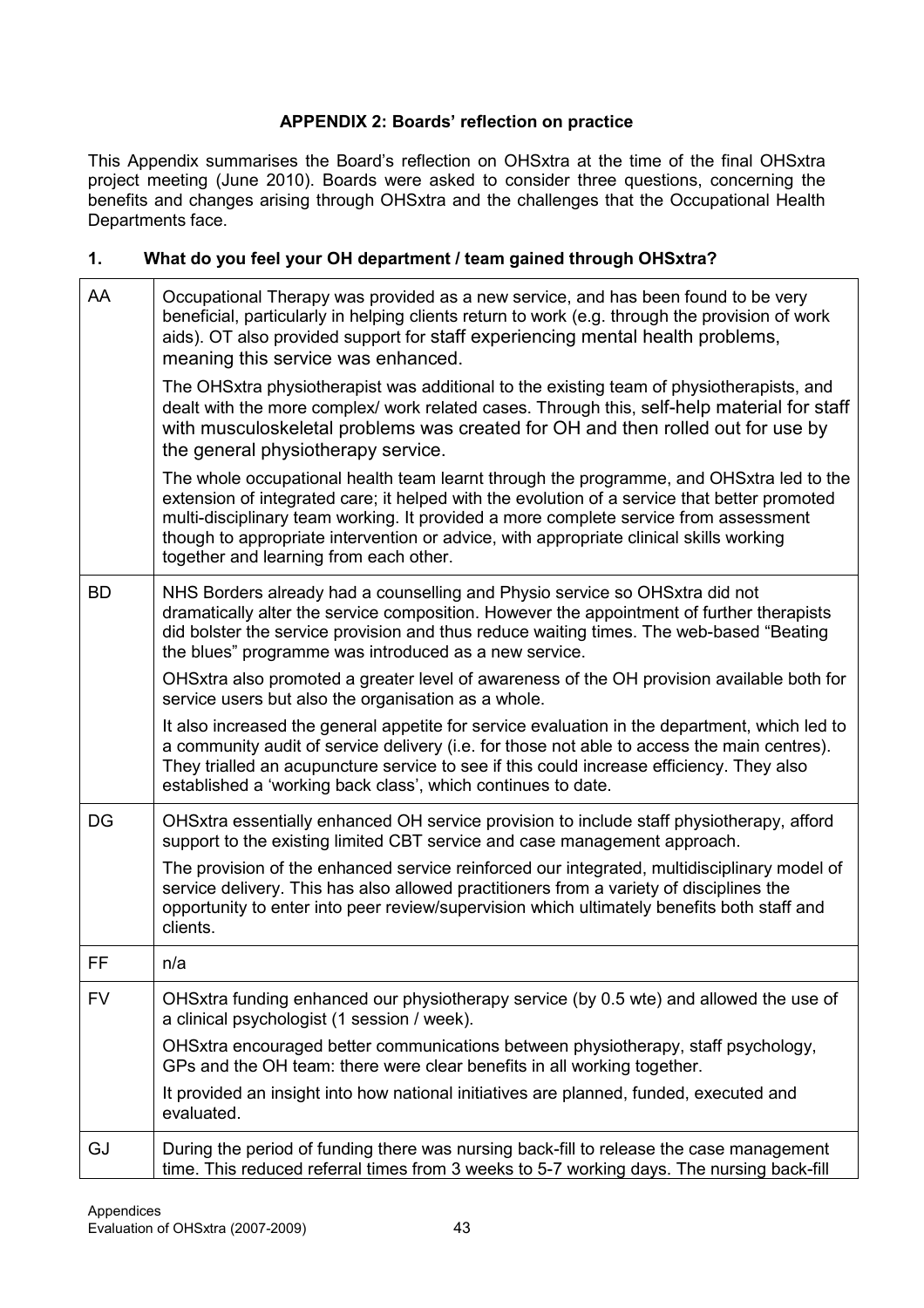|           | has been lost since the end of the funding, and the impact is still to be evaluated.                                                                                                                                                                                                                                                                                                                                                                                           |
|-----------|--------------------------------------------------------------------------------------------------------------------------------------------------------------------------------------------------------------------------------------------------------------------------------------------------------------------------------------------------------------------------------------------------------------------------------------------------------------------------------|
| GG        | The service gained 2wte physiotherapists, and 1wte occupational therapist who undertook<br>most of the case management. OHSxtra allowed the service to be provided in areas that it<br>had not previously been available. Different disciplines were brought together and it<br>encouraged team working. Time was available within the service to undertake ergonomic<br>assessments and interventions, meaning they were offering more than had previously<br>been available. |
|           | OHSxtra made the team focus on measurement tools and recognise their benefit.                                                                                                                                                                                                                                                                                                                                                                                                  |
| <b>GR</b> | It helped integrate the services (counselling and physiotherapy were already being<br>delivered, but staff physiotherapy didn't sit within the Occupational Health department).<br>OHSxtra helped them to focus on measuring, examining and demonstrating the benefits of<br>the service, and lead to a significant change in service delivery.                                                                                                                                |
|           | Having an occupational therapist as part of the team was found to be beneficial and<br>widened the view of the OH team. Other options for support for clients outside of OH have<br>also been learnt by staff.                                                                                                                                                                                                                                                                 |
| HL        | n/a                                                                                                                                                                                                                                                                                                                                                                                                                                                                            |
| LT.       | OHSxtra allowed the provision of physiotherapy in the West Lothian area (the service<br>already existed in the rest of the Board area). Occupational Therapy was provided for the<br>first time.                                                                                                                                                                                                                                                                               |
| <b>NS</b> | OHSxtra has helped free up the professionals to concentrate on their specialism, and has<br>encouraged a team approach. One point of contact for occupational health has been useful<br>(although this is also challenging due to the geographical spread of the Board).                                                                                                                                                                                                       |
|           | OHSxtra has also helped with consolidating processes; it has been useful to have one<br>point of contact and standardized tools. It has also helped to target the health promotion<br>activities.                                                                                                                                                                                                                                                                              |
|           | The team approach has been very helpful, and employees and managers are both thought<br>to have benefited from this.                                                                                                                                                                                                                                                                                                                                                           |
| OK        | OHSxtra provided a structured approach for assessing and managing clients. OH staff<br>gained confidence in referring clients on to other services. The documentation / database<br>helped the administrator to feel part of the team, and provided some insight into how<br>clients were helped. Administrative support was recognised as vital for successful and<br>good quality service delivery.                                                                          |
| <b>SH</b> | It has extended the skills of the OHA's in the area of case management, although due to<br>staff changes, some of this was lost. Communication across departments has improved as<br>a result of initiative, and this has been beneficial.                                                                                                                                                                                                                                     |
|           | There was evidence of the benefits of the service for clients.                                                                                                                                                                                                                                                                                                                                                                                                                 |
| TΥ        | Physiotherapy had not previously been provided, so this was a new service. It sat outside<br>the occupational health provider's department, which presented some challenges.                                                                                                                                                                                                                                                                                                   |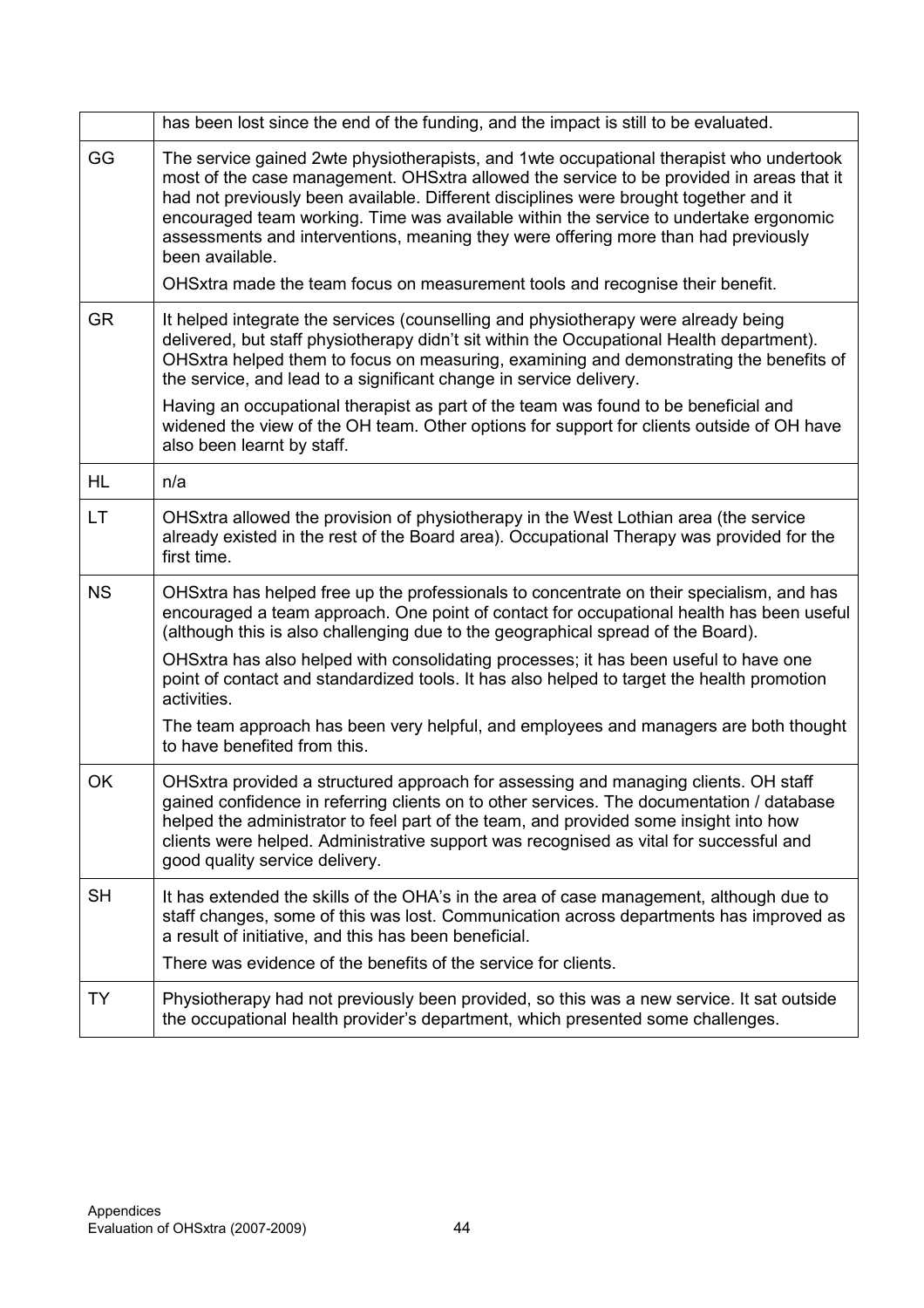## 2. How have working practices changed (if at all) as a result of OHSxtra?

| AA        | There is now wider discussion with other NHS departments (recognising that most<br>occupational health clients would also be patients of the Board). With a number of<br>departments (e.g. dermatology, orthopaedic, mental health and addiction), the<br>Occupational Health department will take a referral and provide early support (to NHS staff<br>members only), with referral to the specialty if appropriate, and follow up by OH.<br>Physiotherapy cases are triaged so that those that are less than 2 weeks symptoms and<br>with no red flags are given advice (available on the intranet). The next stage will be to<br>develop on-line self assessment that guides clients directly to self help advice.<br>A single point of contact for all staff support services is being developed and will hopefully<br>go operational in the fourth quarter 2010. Services include occupational health, staff<br>support services, chaplaincy and others to provide advice and signpost to other available |
|-----------|-----------------------------------------------------------------------------------------------------------------------------------------------------------------------------------------------------------------------------------------------------------------------------------------------------------------------------------------------------------------------------------------------------------------------------------------------------------------------------------------------------------------------------------------------------------------------------------------------------------------------------------------------------------------------------------------------------------------------------------------------------------------------------------------------------------------------------------------------------------------------------------------------------------------------------------------------------------------------------------------------------------------|
|           | services including external services not provided by the Health Board.                                                                                                                                                                                                                                                                                                                                                                                                                                                                                                                                                                                                                                                                                                                                                                                                                                                                                                                                          |
| <b>BD</b> | At the outset they developed a self-administered pre-assessment questionnaire; this<br>included all the pre-requisite EQ-5D questions along with a work status question which<br>they were keen to evaluate locally. From a physiotherapy perspective they have continued<br>with this self-administered pre-assessment questionnaire but have substituted the<br>OREBRO for the EQ-5D.                                                                                                                                                                                                                                                                                                                                                                                                                                                                                                                                                                                                                         |
|           | The experiences of OHSxtra have helped when the Board were developing a delivery<br>framework for the Working Health Services model (now under the Fit for Work umbrella),<br>e.g. already aware of opportunities / barriers locally, documentation was adjusted, links<br>with OH and HWL were already well established etc.                                                                                                                                                                                                                                                                                                                                                                                                                                                                                                                                                                                                                                                                                   |
| DG        | Access to fast track intervention, treatment and rehabilitation services adds a new<br>dimension to the OH services available for staff. Alongside an increased case<br>management approach, clear and focused client journeys were mapped, monitored and<br>reviewed as appropriate. As a consequence this has not only consolidated but enhanced<br>communications between OH, HR, Management, Staff Side and clients alike.                                                                                                                                                                                                                                                                                                                                                                                                                                                                                                                                                                                  |
| FF.       | n/a                                                                                                                                                                                                                                                                                                                                                                                                                                                                                                                                                                                                                                                                                                                                                                                                                                                                                                                                                                                                             |
| <b>FV</b> | There is now better use of assessment tools and data collection.                                                                                                                                                                                                                                                                                                                                                                                                                                                                                                                                                                                                                                                                                                                                                                                                                                                                                                                                                |
|           | GPs can now refer NHS FV employees directly to staff physiotherapy and to Occupational<br>Health if clinical psychology is required.                                                                                                                                                                                                                                                                                                                                                                                                                                                                                                                                                                                                                                                                                                                                                                                                                                                                            |
|           | The nurse-led service, with nurses providing case management, will continue.                                                                                                                                                                                                                                                                                                                                                                                                                                                                                                                                                                                                                                                                                                                                                                                                                                                                                                                                    |
| GJ        | As a continuation of OHSxtra service delivery, there is ongoing support for CBT provision,<br>for the next 2 years. The physiotherapy service has been enhanced slightly. The OH<br>department has good links with other departments within the hospital, but the potential for<br>referral to these are limited, due to the specialised nature of the hospital.                                                                                                                                                                                                                                                                                                                                                                                                                                                                                                                                                                                                                                                |
| GG        | Previously all musculoskeletal clients were managed by an OHN or Occupational<br>Physician; now they are all triaged and managed by a physiotherapist. This is seen to<br>make the process more efficient.                                                                                                                                                                                                                                                                                                                                                                                                                                                                                                                                                                                                                                                                                                                                                                                                      |
|           | Although the occupational therapist was thought to be helpful, the funding has not<br>continued for this service. Some of the physiotherapists have workplace assessment skills<br>which overlap with some of the OT skills.                                                                                                                                                                                                                                                                                                                                                                                                                                                                                                                                                                                                                                                                                                                                                                                    |
|           | NHS Greater Glasgow and Clyde has recently moved to a central service for all their staff,<br>with a central hub, consolidating 10 departments into one. This is not as a direct result of<br>OHSxtra, but it is line with the OHSxtra approach; it is a nurse led service, with a greater<br>role for the physiotherapists than previously.                                                                                                                                                                                                                                                                                                                                                                                                                                                                                                                                                                                                                                                                    |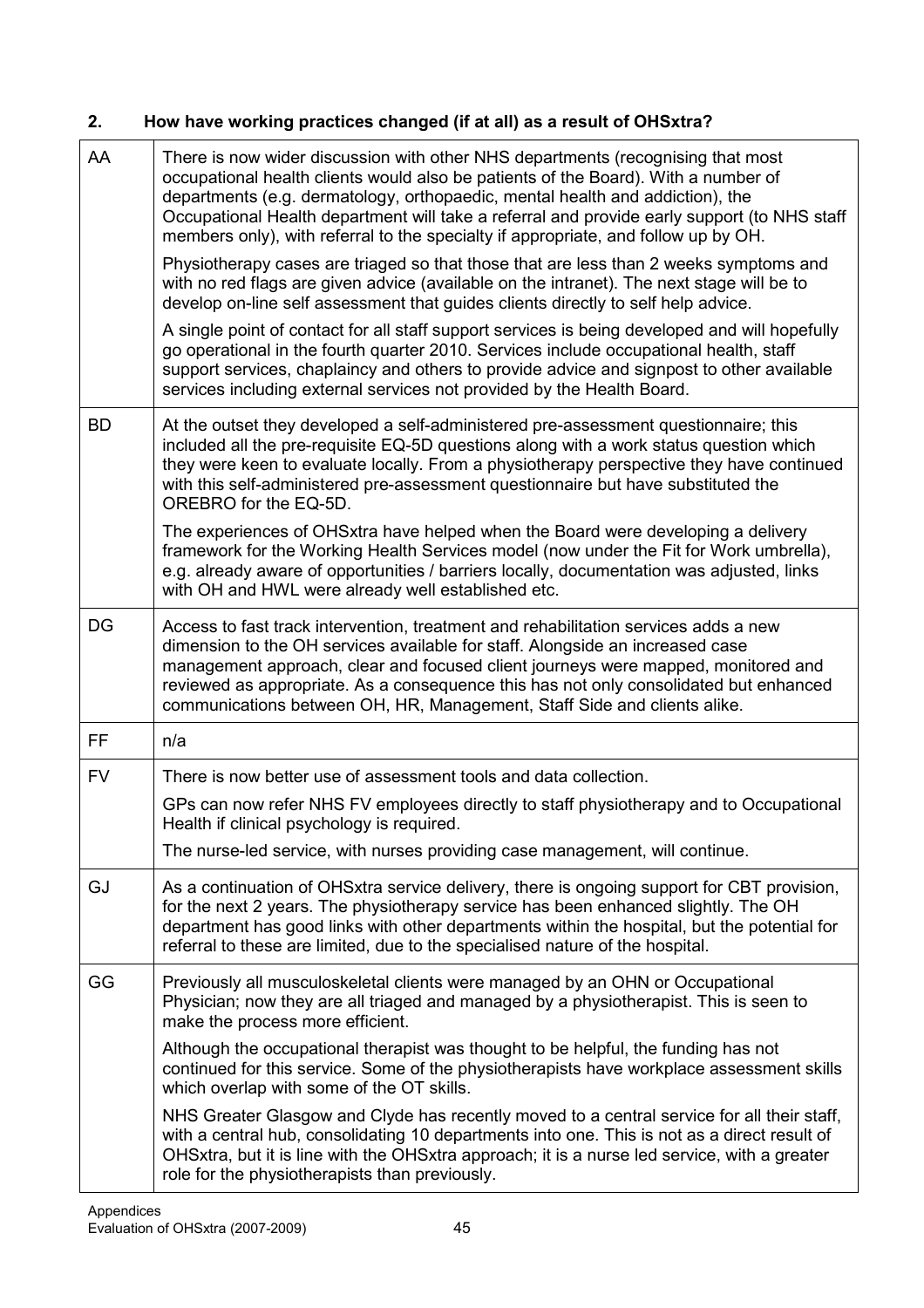|           | They are now providing a triaged physiotherapy service, accessed by telephone, which is<br>open every day during working hours.                                                                                                                                                                                                                                                                                                                                                                                                                                                                                                                                                                                                                                               |
|-----------|-------------------------------------------------------------------------------------------------------------------------------------------------------------------------------------------------------------------------------------------------------------------------------------------------------------------------------------------------------------------------------------------------------------------------------------------------------------------------------------------------------------------------------------------------------------------------------------------------------------------------------------------------------------------------------------------------------------------------------------------------------------------------------|
| <b>GR</b> | EQ-5D is being used for all Occupational Health clients at entry, and followed up 3 and 6<br>months following entry, to allow them to track clients' progress.                                                                                                                                                                                                                                                                                                                                                                                                                                                                                                                                                                                                                |
|           | Telephone triage is being undertaken successfully, by a supported Band 5 staff member.                                                                                                                                                                                                                                                                                                                                                                                                                                                                                                                                                                                                                                                                                        |
|           | They demonstrated that counselling could be successfully delivered over the phone, with<br>minimal face to face contact.                                                                                                                                                                                                                                                                                                                                                                                                                                                                                                                                                                                                                                                      |
|           | Having found the OT beneficial, they have reviewed the extent of need for OT provision;<br>going forward, OT will be available, but services will be bought in as required.                                                                                                                                                                                                                                                                                                                                                                                                                                                                                                                                                                                                   |
|           | Some of the OHNAs have expanded their skills in the areas of OT and CBT, and can<br>undertake some of the basic work of these professionals. This has enhanced the team.                                                                                                                                                                                                                                                                                                                                                                                                                                                                                                                                                                                                      |
| HL        | n/a                                                                                                                                                                                                                                                                                                                                                                                                                                                                                                                                                                                                                                                                                                                                                                           |
| LT        | A specification for occupational health and safety has been developed so that the scope of<br>their work is defined and understood. There is now a Citizens' Advice Bureau in the main<br>hospital now (not as a result of OHSxtra, but helpful for signposting clients to other<br>services).                                                                                                                                                                                                                                                                                                                                                                                                                                                                                |
| <b>NS</b> | It has provided a central point of contact for OH across the whole of National Services<br>Scotland in Scotland. As a geographically disbursed board, this has been important, and<br>has reduced the need for clients to go to Occupational Health.                                                                                                                                                                                                                                                                                                                                                                                                                                                                                                                          |
| <b>OK</b> | The occupational health department's documentation changed as a result of OHSxtra and<br>the approach became more structured. This was integrated well into existing practices.                                                                                                                                                                                                                                                                                                                                                                                                                                                                                                                                                                                               |
| <b>SH</b> | The referral process to physiotherapy has been retained (directly to the physiotherapist,<br>both for managers and self referrals) – but the timing of appointment cannot be guaranteed<br>/ prioritised.                                                                                                                                                                                                                                                                                                                                                                                                                                                                                                                                                                     |
|           | Referral to mental health support has returned to be via GP (during OHSxtra it was via<br>OH), which is likely to delay referrals. It is thought that this may impact long term sickness<br>absence due to the waiting time for these services for clients not already in care system.                                                                                                                                                                                                                                                                                                                                                                                                                                                                                        |
|           | Good relationships have been built up within the team and with other service providers<br>which has helped with service delivery.                                                                                                                                                                                                                                                                                                                                                                                                                                                                                                                                                                                                                                             |
| TY        | All OHSxtra services are now fully integrated into the OH service provider. Although there<br>have been some reduction in levels of staffing (by 0.5wte physiotherapist and 0.5wte<br>occupational therapist), the services are continuing, with more tightly managed entry<br>criteria. To facilitate this integration, the programme is being re-launched in summer 2010,<br>with a central hub with a single point of access. Telephone triage has been developed, and<br>the means of referral to physiotherapy has been simplified. Physiotherapy has been fully<br>integrated into the multi-disciplinary team. They are expanding the work of the<br>physiotherapists by looking for trends in injury 'hotspots' and investigating / reducing risks<br>in these areas. |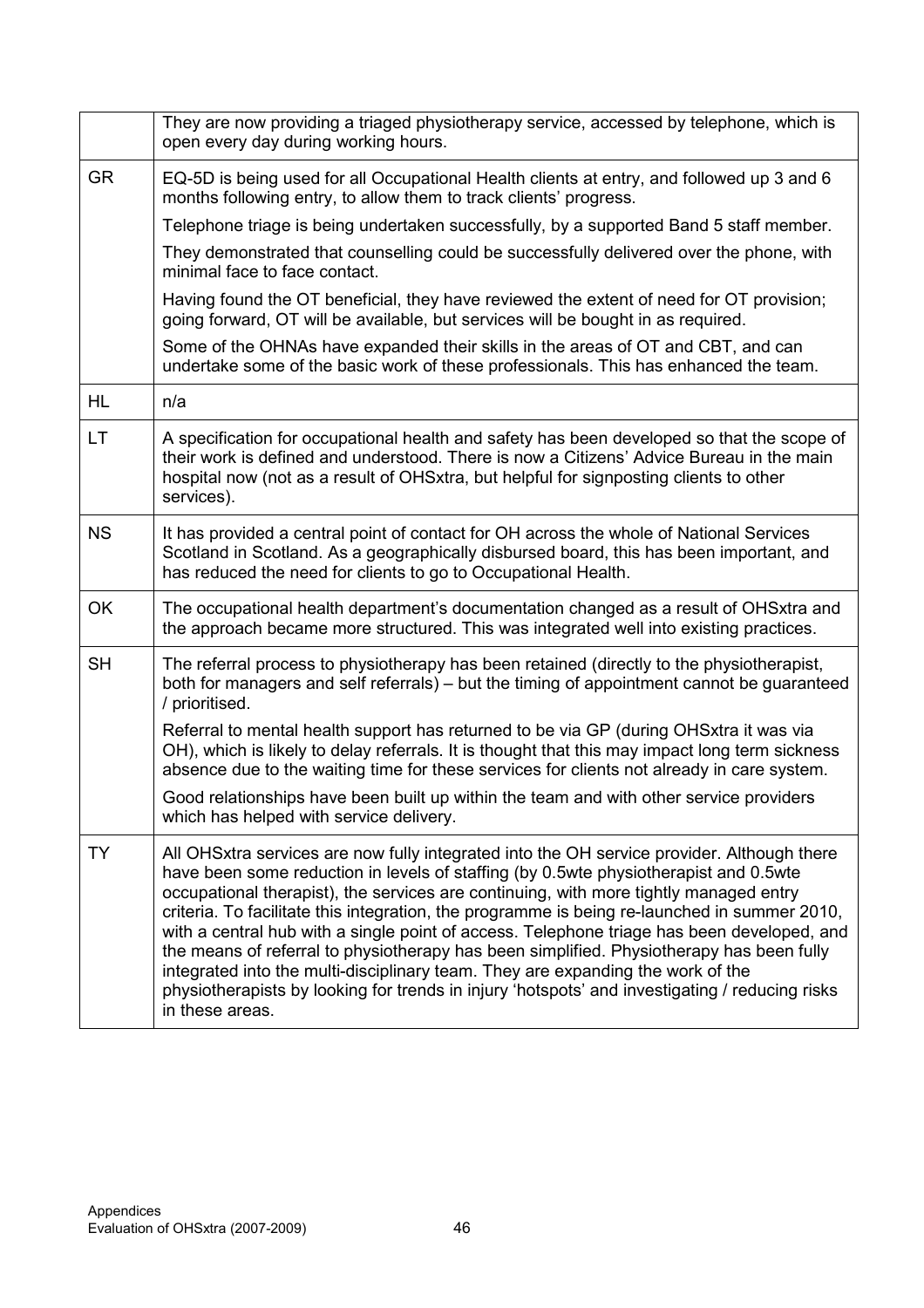#### 3. What challenges do you face, going forward with the development of your OH services, and what would be useful for you in addressing these challenges?

| AA        | It can be challenging ensuring equity of service in the more rural areas. The Board is also<br>concerned about accessibility, particularly for low paid staff at peripheral locations. It is<br>hoped that the single point of contact will go some way towards solving this problem.                                                                                                             |
|-----------|---------------------------------------------------------------------------------------------------------------------------------------------------------------------------------------------------------------------------------------------------------------------------------------------------------------------------------------------------------------------------------------------------|
| <b>BD</b> | The main challenge is to continue to prove the services worth in the current financial<br>climate. Also need to maintain the rapid access nature of the service in light of increasing<br>service usage but with fixed service provision (accommodation, clinician hours etc). The<br>service is seeking for continuous improvement in efficiency.                                                |
| DG        | The challenges are to:                                                                                                                                                                                                                                                                                                                                                                            |
|           | maintain and improve on current levels of work attendance<br>$\bullet$                                                                                                                                                                                                                                                                                                                            |
|           | continue the momentum and enthusiasm of staff and clients for the service<br>$\bullet$                                                                                                                                                                                                                                                                                                            |
|           | deliver a service also subject to cash releasing efficiency savings.<br>$\bullet$                                                                                                                                                                                                                                                                                                                 |
| FF.       | n/a                                                                                                                                                                                                                                                                                                                                                                                               |
| <b>FV</b> | Both physiotherapy and clinical psychology services will continue to be funded by NHS FV.<br>(NHS FV already had a very active and successful staff physiotherapy service prior to<br>OHSxtra. The service also used a case management approach which it continues to do.)                                                                                                                        |
|           | Delivering the service with all the future financial constraints will be challenging.                                                                                                                                                                                                                                                                                                             |
| GJ        | Budgetary constraints may become an ever larger factor in how and in what shape<br>services will continue into the future.                                                                                                                                                                                                                                                                        |
| GG        | On-going funding is a challenge. There is a need for evidence to support the benefit of<br>physiotherapy. It is important for managers to understand that it is not a treatment service,<br>but an occupational health service.                                                                                                                                                                   |
| <b>GR</b> | Significant challenges exist around the budget available for OH. They need to demonstrate<br>that they are supporting the organisation by keeping people in work / returning people to<br>work.                                                                                                                                                                                                   |
|           | One challenge is the prevalence of short term absences amongst staff which are often<br>caused by biopsychosocial issues.                                                                                                                                                                                                                                                                         |
| HL        | n/a                                                                                                                                                                                                                                                                                                                                                                                               |
| LT        | The service is well integrated, high profile and has senior management commitment, but it<br>will be challenging to ensure the level of funding required for service delivery.                                                                                                                                                                                                                    |
| <b>NS</b> | There are on-going challenges about introducing a new way of working. It is necessary to<br>ensure people (managers and staff) understand what the service will do.                                                                                                                                                                                                                               |
|           | Due to budget constraints there are concerns over whether it will continue in this way.                                                                                                                                                                                                                                                                                                           |
|           | NHS National Services Scotland faces particular challenges around the provision of<br>services nationally, in terms of ensuring all service providers are working to the same<br>Service Level Agreements (SLAs). There is also a challenge for the case manager working<br>externally and internally with managers. It is challenging obtaining standardised SLAs with<br>all service providers. |
|           | It is important to demonstrate that it is money well spent, and it will be challenging agreeing<br>a budget going forward.                                                                                                                                                                                                                                                                        |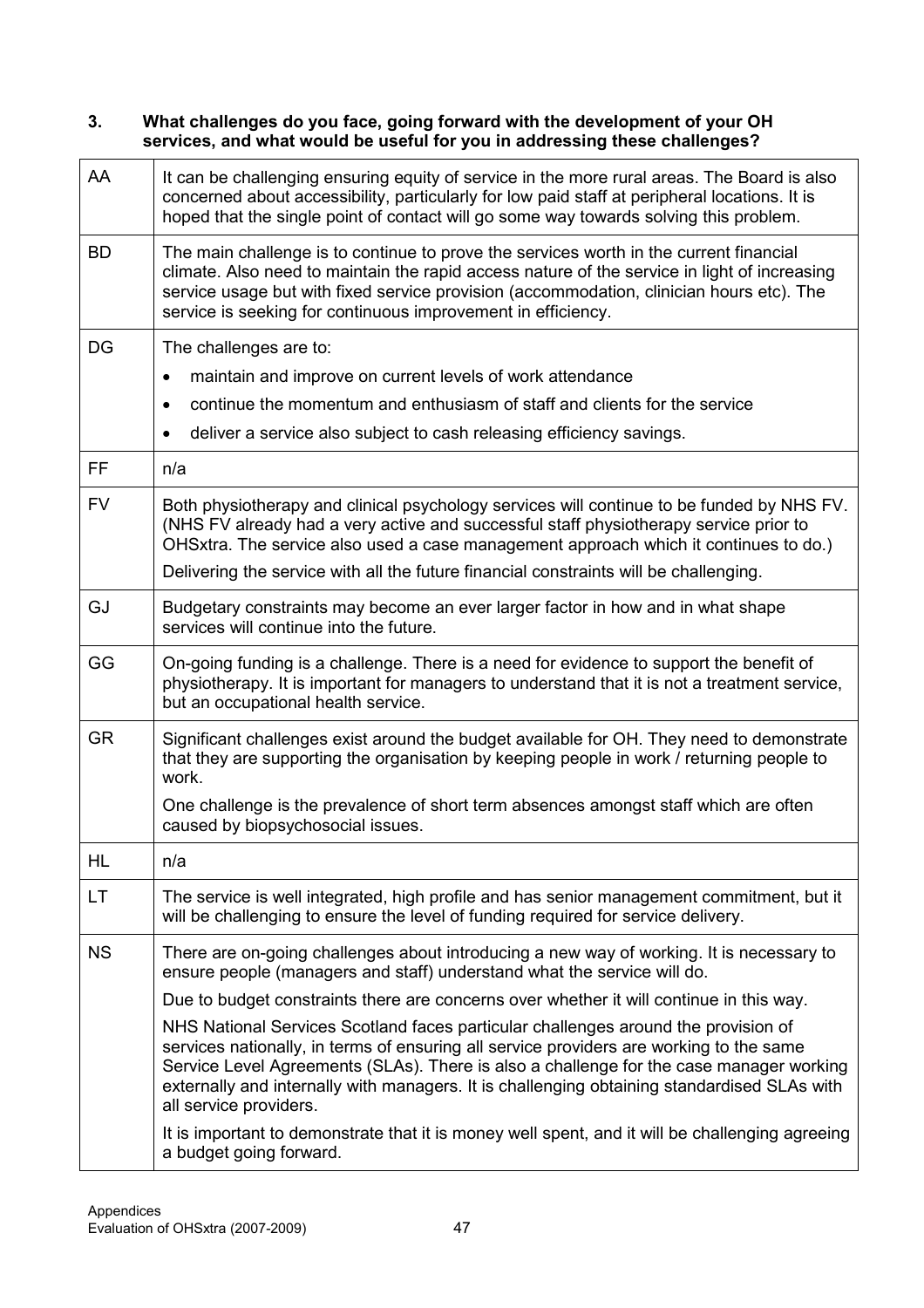| <b>OK</b> | Despite being a small board with limited resources, the programme has been able to be<br>successfully integrated. There are no significant challenges to continuing with the<br>programme in this way.                                                                                                                                                                |
|-----------|-----------------------------------------------------------------------------------------------------------------------------------------------------------------------------------------------------------------------------------------------------------------------------------------------------------------------------------------------------------------------|
| <b>SH</b> | There is difficulty in specifically attributing improvements in health due to OHSxtra to<br>overall absence figures – particularly with staff counselling. This information is key to<br>gaining commitment to continue with tightening budgets and pressure of waiting times. It is<br>particularly difficult to quantify the benefit of the mental health services. |
|           | The team is small (1.8 wte nurses), meaning that turnover of staff in the OH department<br>has presented challenges for service delivery. Commitment to H1N1 immunisation<br>programme delayed implementation of other initiatives during the time of OHSxtra.                                                                                                        |
|           | The current challenge is to improve resilience of the occupational health team with the<br>appointment of a new SOHA, and potential use of OH technician to support the OHAs.                                                                                                                                                                                         |
|           | The Board plans to train all managers in awareness / management of mental health<br>issues. They are developing a triage care / pathway for clients with mental health issues,<br>and plan to provide training in CBT for the OHA's.                                                                                                                                  |
|           | Successful management of short term absence is still a challenge, although long term<br>absence is being managed better.                                                                                                                                                                                                                                              |
|           | The Board also has an ambitious income generation target to deliver in current resources,<br>and this will present a challenge for the team.                                                                                                                                                                                                                          |
| <b>TY</b> | There is great change within the OH department currently, and they are striving to deliver<br>an efficient / timely service. They are reviewing the outcome measures / tools that they<br>should use in order to help evaluate the service.                                                                                                                           |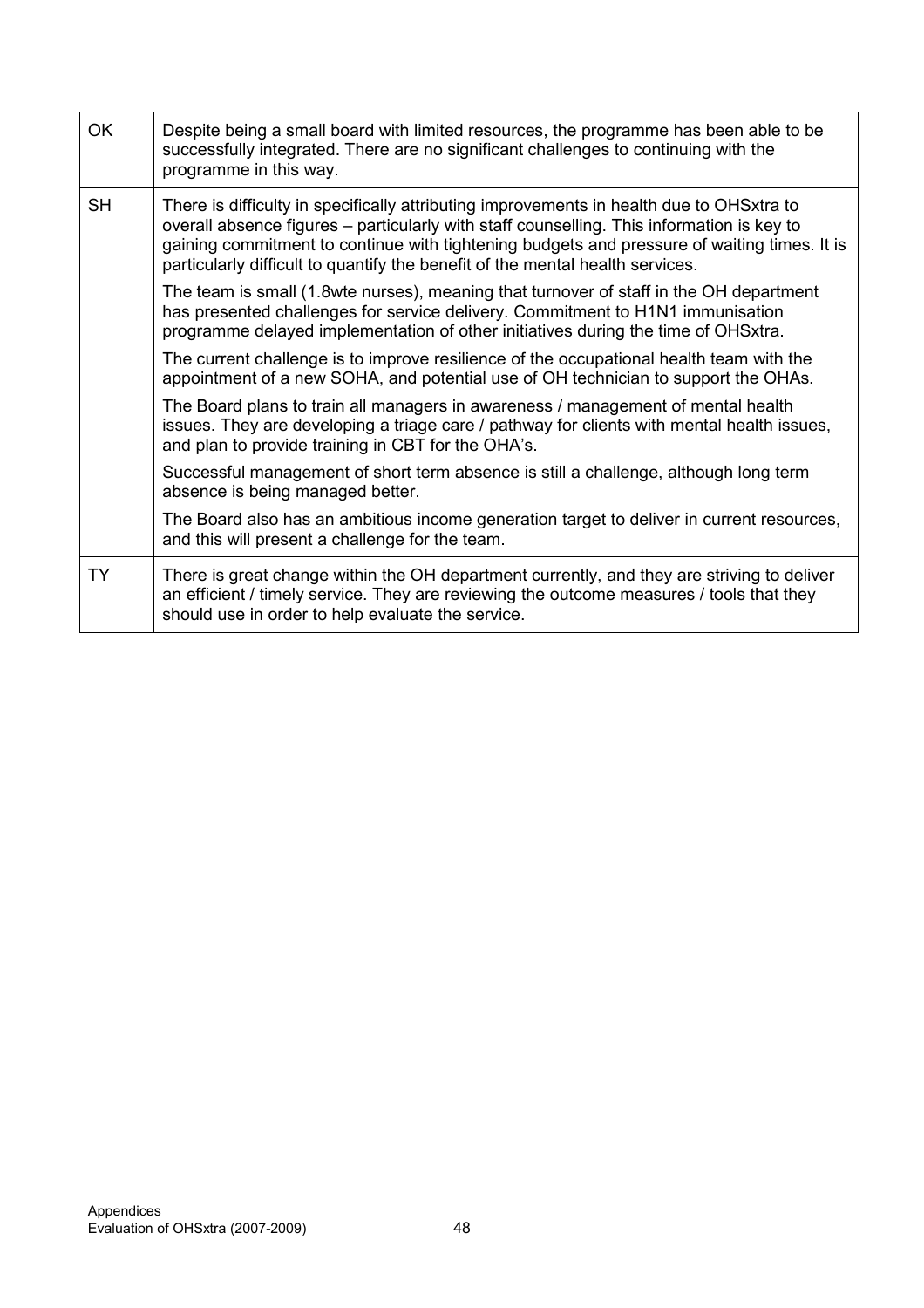### APPENDIX 3: CLIENT COMMENTS

#### NHS Ayrshire and Arran

- Support for me at the time was vital. Definitely helped me to turn my life around and return to normality.
- The information and exercise enables me to continue work and if any twinges happen I do the exercises which help to ease any discomfort.
- Excellent support and return to work plan.
- Flexible around my working hours, Remained at work throughout.
- I appreciated the prompt referral and I'm delighted with the service provided.
- Excellent service; possible review of exercises after couple of months would re-assure me that I do them correctly.
- Although experiencing a degree of anxiety symptoms some days, am able with advice I got to get on with every day life.
- OT very helpful not judgemental, very approachable and was a fantastic support to me.
- Received prompt treatment.
- Quick attention I did not have to wait long for advice and referral then treatment.
- The intervention was carried out sensitively always in a positive manner and at a pace of which I was comfortable. The result for myself has been excellent. Thank you.
- Positive, access to physio quick.
- The simple exercise and advice I was given has made a great difference to the discomfort/ pain I had I wish I had come years earlier.
- Excellent service given when I was at my lowest. Still exercising as advised. Many thanks.
- All interventions have been carried out fast and professionally.
- I occasionally experience some nerve symptoms (previous trapped nerve) However, I carry out exercises shown by physiotherapist and these symptoms disappear.
- I would recommend CBT very much. OT helped me immensely.

#### NHS Dumfries and Galloway

- A year ago if anyone had said to me that I would be in therapy I would have said. "No way, what a lot of rubbish". I initially was very wary and unsure. This was the best thing that I have done in a very stressful year and without it I dread to think where I would be. The therapist did not judge me nor did she patronise, she was wonderful and helped me look out of the cage I was in.
- Having regular physiotherapy and support from the Physio really helped my morale and pain. I realise I will always have some degree of back pain, due to wear and tear and nursing. It is a great help to know that I can always contact the Physio if and when I need it.
- I was very impressed with this service, as at first I did not really see the point of going to any of the sessions, but now I have a different approach to life and also to my working environment and I am very glad this is offered to staff working in the NHS. Thank you.
- Was a valuable experience  $-$  to be listened to  $-$  and be able to talk in a 'safe' environment, confidentially to a person who I felt was genuinely interested.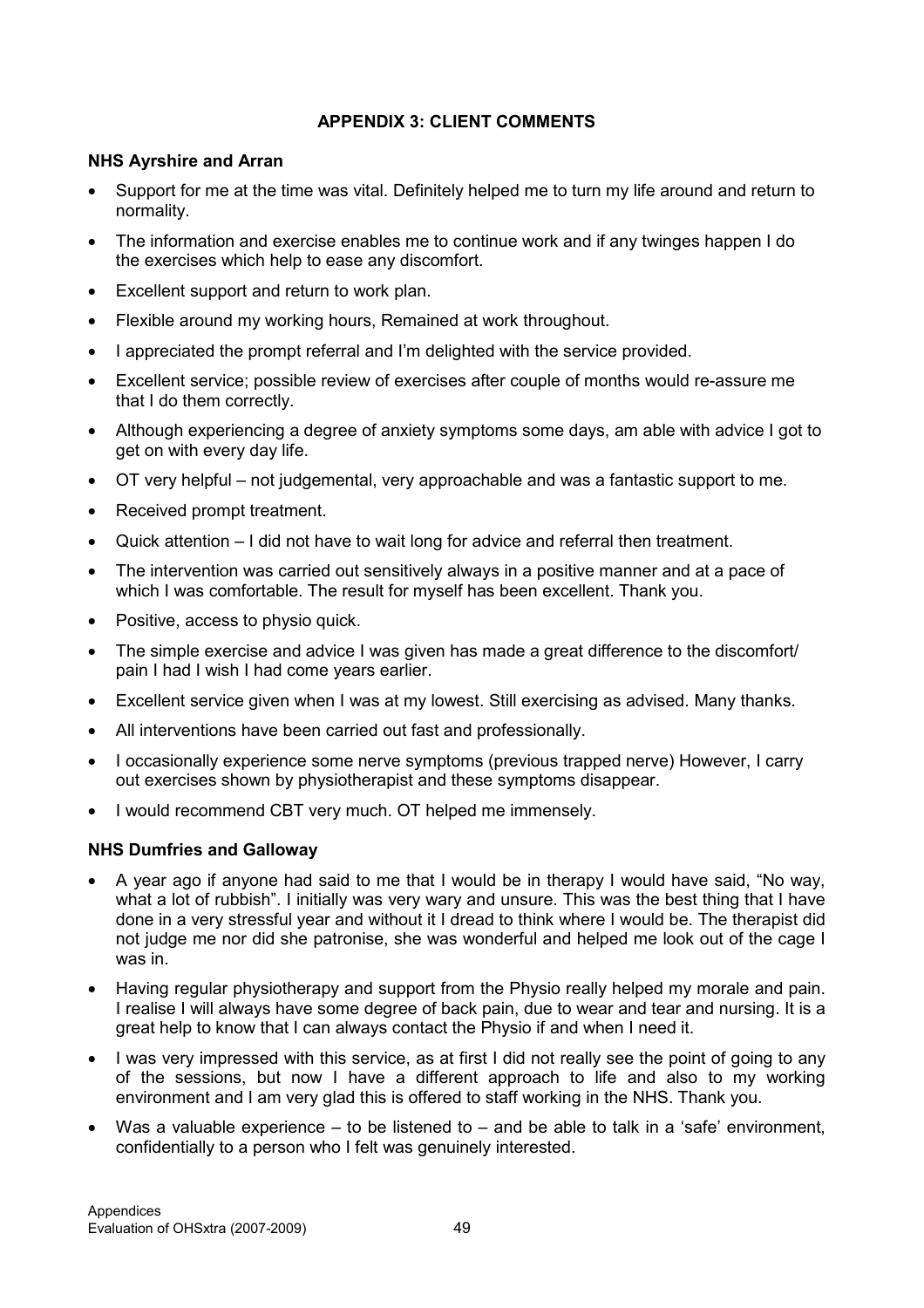- A comment made by the Therapist at the very first session instigated a train of thoughts and ideas within myself that eventually led to the resolution or rather the process of resolving my difficulties. Thank you.
- Before I went to the physiotherapy programme I was very sore/stiff. Also had problems sleeping, caused by pain in lower back. Now have hardly any pain through the night and also less pain through the day. The exercise programme is very good – I would like to say thank you very much to the staff Physio.
- Once the first initial meeting was by with (due to not being exactly sure what you are going to have to do or discuss) it was very enjoyable. I knew what CBT meant but others maybe don't. When you're told or asked if you want to go for CBT a leaflet or an explanation into what it means maybe would be helpful. I certainly got a lot from it and it really makes you think about the way you go about your life, how you should or would like to be treated, and to "look after No. 1 – yourself". Thanks for your help.
- A very difficult service to evaluate. I feel more able to assess my situation(s) as they arrive and deal with them more positively/calmly. My Counsellor spoke quite forthright, which was what I needed. If I feel the need I will get in touch and hopefully get further help.
- Thank you for the support that you have offered during a time when I was feeling vulnerable at work. Whilst I had made a few decisions myself on how to deal with my insecurities it was a great help to be able to express my worries and opinions to a listening ear. Your help and guidance through this rough patch has been greatly appreciated and I would not hesitate to ask for help from the service should that need arise in the future.
- I was very pleased with my visit to the Department and by my physiotherapy evaluation. I had treatment (steroid injection) which has helped a quicker recovery.
- Today was my last session and knowing that was a bit worrying. It is good to know that I can access support again if I need it by contacting the department. I think that the Therapist offers an excellent service and I have found her supportive and very helpful. Thank you.
- The Therapist was very supportive, friendly and easy to talk to. She has helped me greatly through a difficult period and I very much appreciated her calm approach when I felt upset.
- It would be impossible to put into words how much help/support/tools provided have helped me and I would recommend service to others.
- I am so grateful for the professional support I have received during the period of my life when I was experiencing extreme sadness, grief and disbelief. This support has enabled me to move into a meaningful life again.
- Undoubted benefit of having physiotherapy promptly rather than waiting for GP referral. This for me has meant a speedier return to work, which in turn has maintained my general feeling of wellbeing.
- The Therapist has helped me realise so many things about myself and offered a variety of techniques to assist my personal development and I cannot thank her enough
- The Therapist is a vital asset to the Occupational Health Department. It was interesting to hear about current therapy ideas and trends and her keenness to keep abreast of these with fresh training.
- Occupational Health needs to be promoted in the Dumfries and Galloway business community. Managers should be backing this type of invaluable service. There are potentially thousands of workers out there who would find this CBT approach positively life changing and life saving. Stress prevention is one of the biggest health and life saving benefits. If more money was put into prevention 'medicine' than just treating or trying to cure the end result, there would be more enriched individuals and as a knock on effect more enriched families and communities.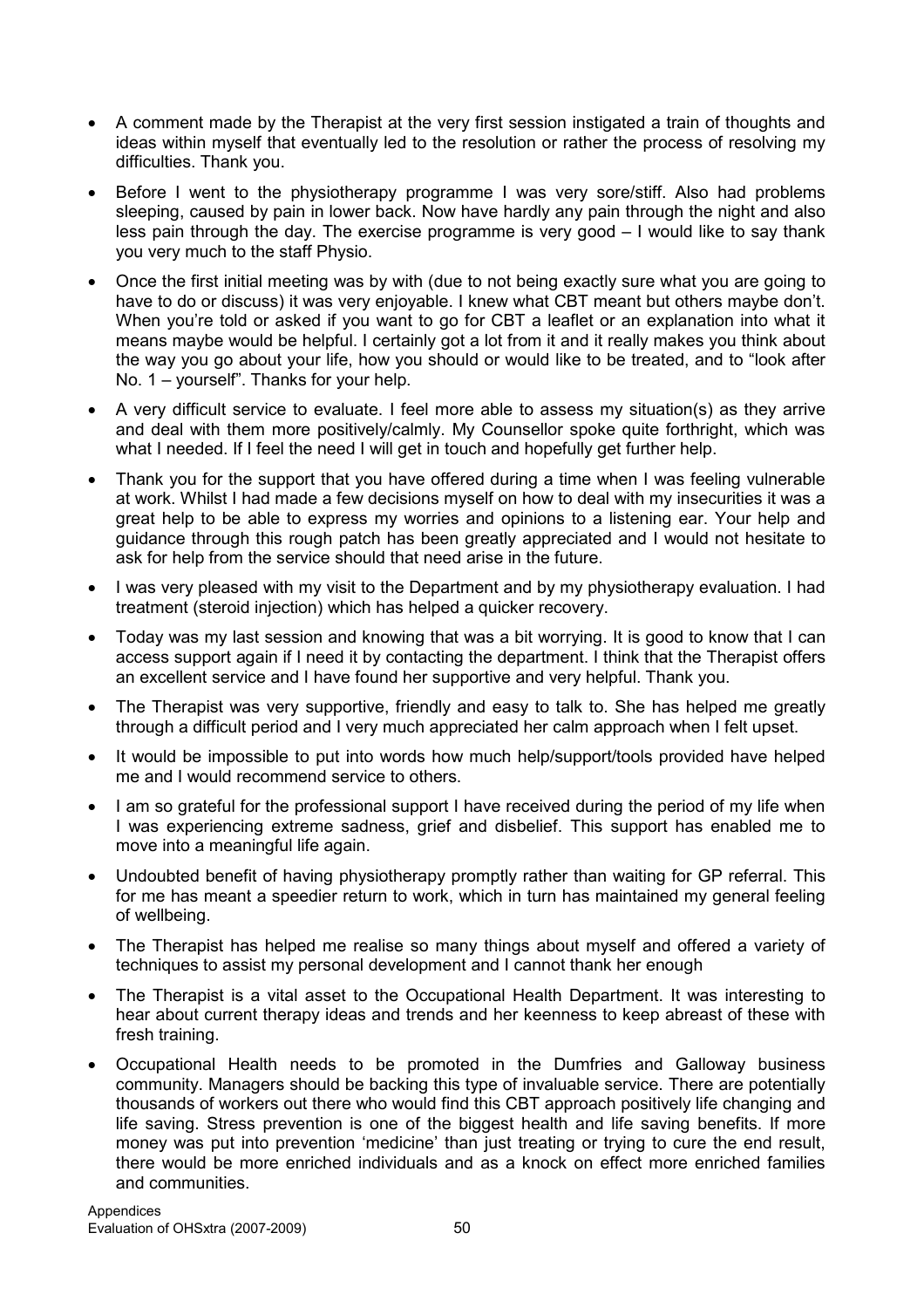- If only every department had such friendly, smiling helpful people life would be much easier.
- From my own personal perspective, I can make no suggestions to improve the service you provide. I had a health issue, it was identified, the case was recognised, positive steps were taken. I was redeployed and I am currently on secondment for a period of up to 3 months. My health has immediately improved. I am now extremely happy doing the job which I genuinely enjoy and get a great deal of satisfaction from. Thank you all in particular the Doctor and the Therapist.
- Staff physiotherapy services accessible, friendly and helpful.

### NHS Lothian

#### Physiotherapy service

- The physiotherapist has helped me a great deal.
- As well as exercises improving strength and pain in knee it was useful to be advised about specific actions/positions at work to avoid aggravating my knee.
- Have found the treatment and advice to be very helpful. Have identified and partially corrected postural problems which were causing symptoms for which I was being treated. The approach adopted was very positive and constructive.
- So glad I made the phone call as this has been so beneficial. The physiotherapist has been great, approachable and extremely helpful.
- OHSxtra has greatly improved my tendon area, quick and good service vastly improved on previous
- Treatment has been excellent from the physiotherapist.
- I only went a few times, but really should have continued as I have been off since.
- It was great to have such quick access to physiotherapy services. It really helped improve my ankle/legs mobility. I would have struggled at work for much longer. Need to be referred to biomechanics – hope that can be as seamless as this service was.
- Excellent service. Very efficient and the physiotherapist was great at putting me on my ease and explaining every step of my treatment.
- It was helpful getting an appointment as soon as possible.
- I'd just like to say that I feel this is a very worthwhile service. I've come away feeling that if the problem comes back I've learned how to treat through various exercises I've learned. Big thanks to the physiotherapist.
- Thought the service was excellent. 3 month post discharge: No recurrence of the problem. Was very happy with treatment received.
- Within the first couple of sessions noticed a big improvement less pain more easily able to move without as much restriction. Physiotherapy took time to ensure I had grasp of exercises I was to do at home. Pointed out not to hesitate to contact them if situation got worse or if I felt exercises attempted wasn't done correctly. 3 month post discharge: Very supportive physiotherapist, gave thorough explanation of my condition and of the exercises given to help with same. Very satisfied with quick response to enquiry due to onset of problem, seen promptly. Excellent service, friendly and supportive staff.
- Found the staff and service to be very helpful. Enabled me to continue at work without any absence. Pain in area had been acute and this lessened. Although condition will remain, exercises and treatment has helped me manage the issue and hopefully no further acute episodes will occur.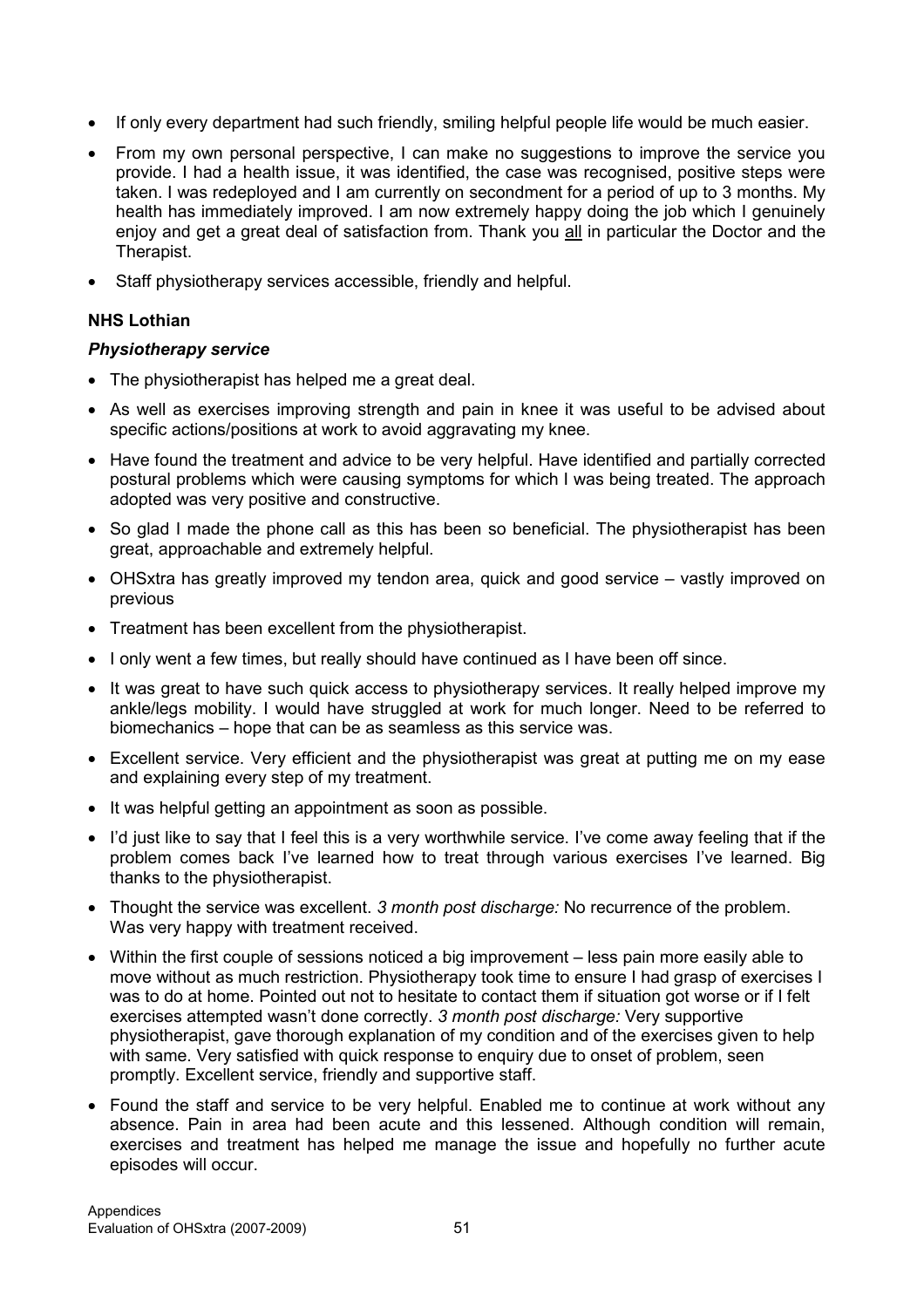- Very helpful, good directions, restored my confidence.
- I am very grateful for the opportunity to have a physiotherapist get me back to full range of pain free movement. I would find it difficult to manage sitting at work as I was in pain. Thanks to the physiotherapist.
- Very helpful to have treatment on site within work so not missing work. I found the treatment very helpful also the advice regarding posture/positioning and workstation. 6 month post discharge: Particularly appreciated treatment at St John's so minimised disruption to my work. I still have some neck stiffness. I would have liked a few more treatment sessions or a 3 month review.
- I think this is a good service of NHS employees, because with my problem I would have had to wait longer to be seen because the time you get an appointment for your GP and then he/she writes a letter to the physio department you can wait for 8 weeks or longer before being seen.
- Pleased with quick and regular/flexible appointments.
- Relaxation techniques (breathing) helpful this in itself would be of benefit to stressed staff. 3 months post discharge: Valued physio input which encouraged relaxation techniques as well as exercises.
- Staff physio was excellent. I felt supported in this period when I was desperate to get back to work. Many thanks to the physiotherapist.
- This has helped me do my job with less distraction caused by pain.
- I would have gone to my GP with this injury leading to time off work. I have been referred to hand clinic which may not have happened as quickly as with this service.
- The physiotherapist was very good and helpful in resolving my problem. 3 months post discharge: I found the treatment that I received from the Staff Physiotherapy Service very helpful, with both the exercises and information I was given. I have no doubt this helped with my speedy recovery and avoided any time off work.
- Haven't lost any time at work through it but definitely felt improvement after treatment.
- This is an invaluable service. I would have definitely have been off work on sick leave with pain. The physiotherapist also provided exercises I can carry out at home. Thank you very much.
- My thumb still very sore at times. I did get some useful tips from the physio that I use and has been very helpful. Thank you.
- So easy to access department from work, no stress of trying to park and walk longer distance. Gives impression of department being more accessible as member of staff.
- Excellent service and good advice. Kept me going through difficult time with walking.
- Exercises very helpful.
- No time off work required pre or post physio. 3 month post discharge: My pain has totally gone away with the exercises given to me.
- Efficient service, seen quickly and given guidance regarding injury, treatment and support regarding using hand safely and adapting practice.
- After many attempts to rectify a nagging pain, has finally got to the root cause, thanks.
- I think this department are doing a wonderful job and are helping keep sick records down.
- If it wasn't for the staff physio I would have been absent from work longer.
- Very good information given. Big help.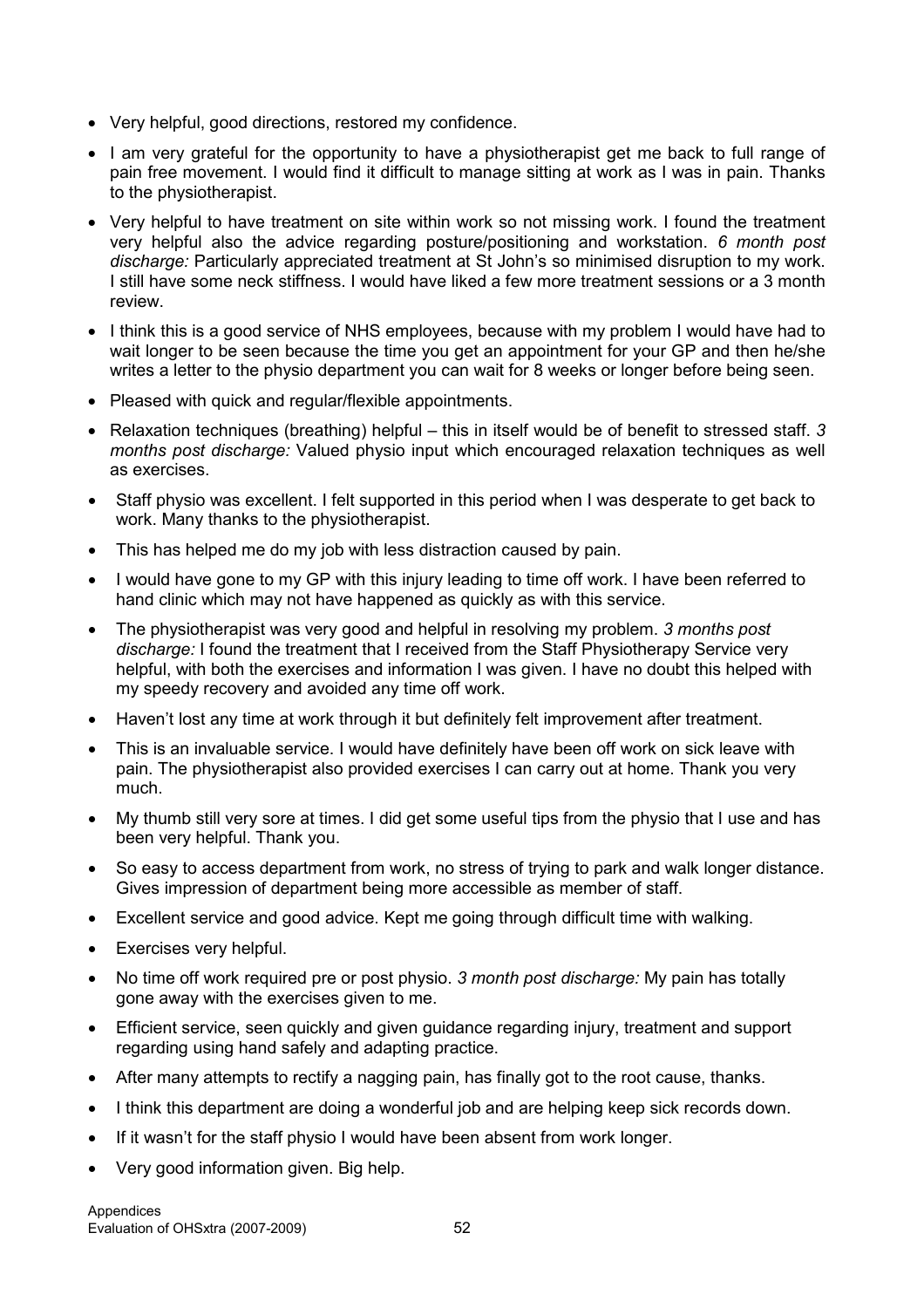- 3 month post discharge: Excellent physio very professional and thorough. Helped me a great deal.
- I found this programme most valuable and this has helped me re-focus on correct posture/movement, stress management etc, all of which will help me maintain the level of movement etc. that I wish to have.
- I do still have intermitting pain in my elbow but nothing that keeps me awake now I don't have to take pain relief at all unless I do something which appears to aggravate I which is generally improving by the day. I don't really do anything at work which aggravates it as I now know what activities to avoid.
- Support and exercises have been very helpful.
- Physiotherapy programme has helped me 100%.
- **Great service**
- I would previously be limping at work around lunchtime due to the discomfort/pain in my ankle, since seeing the physio I no longer have that problem. I used to have discomfort daily now it's twice in about 3 weeks.
- I found the programme very good. I don't know how I would have coped or got back to work as quick without the service.
- Definitely helped me glad I was able to come to staff physiotherapy
- If not for the help of physio I would definitely have been off work as couldn't move my neck much at all. 3 month post discharge: I developed neck pain and the physio has been brilliant. I don't know what I would have done without her help. I would definitely have been off work a lot longer without the care and support, exercises I am receiving. I am feeling much better at work and home continuing physio exercises.
- Although I was still at work I was having pain when driving, which is essential for my work. Getting timely advice helped me greatly and probably helped me stay doing my job.
- Very pleased with the service I received. Felt at ease to talk about symptoms and the true impact of work. Symptoms have resolved now and I have exercises to work on in daily practice.
- My referral helped my problem from becoming worse. If the symptoms had got worse or discomfort increased, then I am sure that I would have had to take time off work to enable me to rest my arm/shoulder.
- The physiotherapy helped me to adjust my working day so that I could continue to work through my placement.
- The physiotherapist has been fantastic.
- Excellent service and everyone was very helpful.
- 6 months post discharge: Physio helped me with exercising my neck. They were a great help. I have been good for 6 months. Hope it is on going.
- If I am on my feet for a very long time I feel some discomfort on my left heel. My foot is just the same as when I first saw anyone about it.
- Service was quick, precise and excellent.
- Very helpful
- I still get pain in my arm and shoulders. Although I don't have tingling in my hand and arm all the time, as I did before, it still occurs part of the day.
- Having instant access to physio enabled me a much quicker return to work.